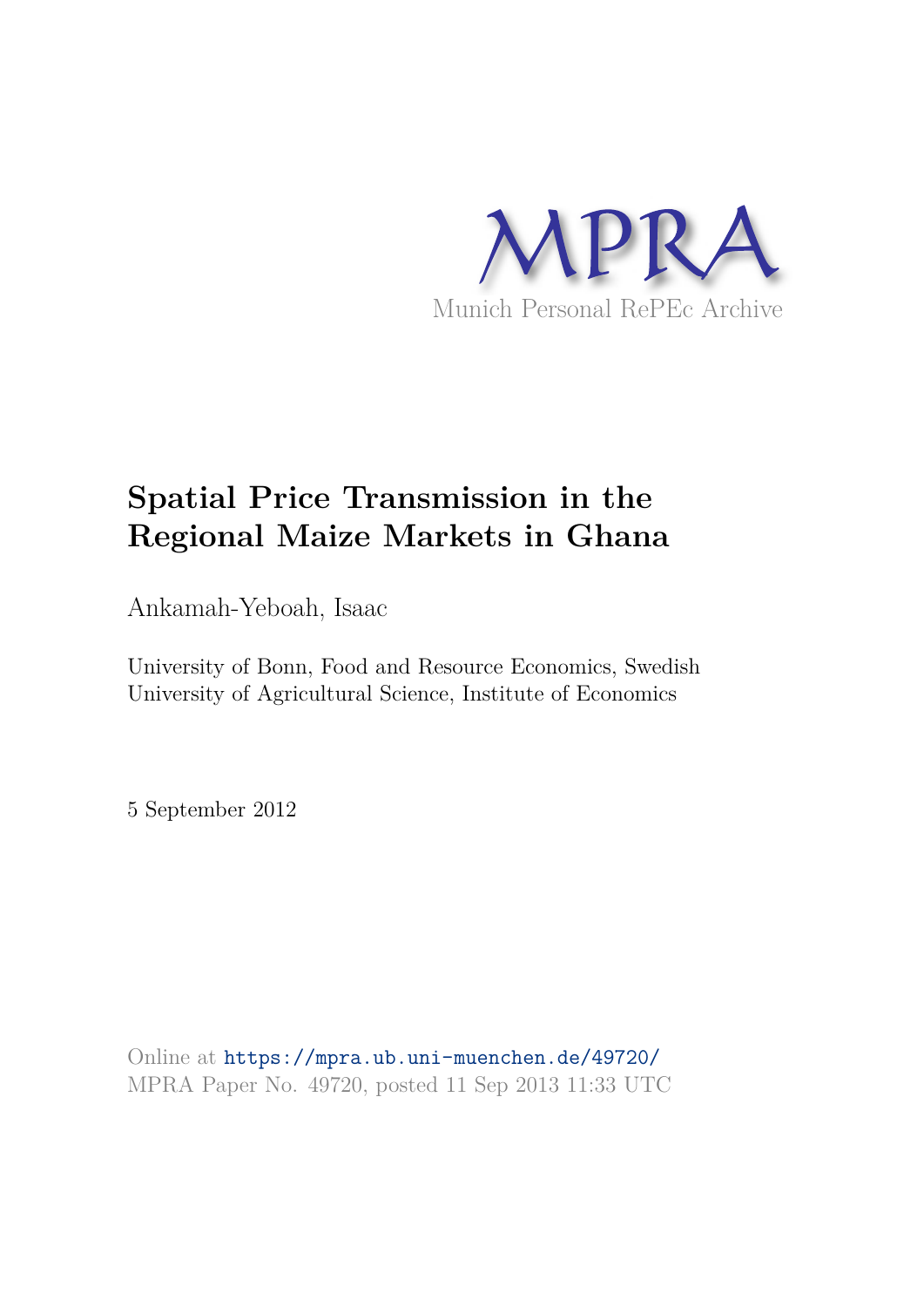#### **Spatial Price Transmission in the Regional Maize Markets in Ghana**

#### **Isaac Ankamah-Yeboah**

Erasmus Mundus Program in Agricultural, Food and Environmental Policy Analysis (AFEPA): Food and Resource Economics, Rheinische Friedrich University of Bonn, Germany Department of Economics, Swedish University of Agricultural Sciences, Uppsala, Sweden

#### **ABSTRACT**

Policy makers have been striving through market reforms to ensure proper functioning of agricultural markets and marketing channels to ensure food security, realize welfare impacts from policies, bridge the gap between the affluent and deprived regions. The core of which is due to regional ecological differences among other factors. In addition, the purported ability of marketing participants to influence the conduct of the market and respond to certain price shocks more faster/slowly than others warrants examining the regional maize market linkages within the past decade. Using regional monthly wholesale price data from 2002 – 2010, the consistent threshold autoregressive model is employed for the study considering the robustness and the limitations of other approaches. Results indicate that regional maize markets are integrated. Bidirectional market interdependence was found between market pairs both in the short and long run. The long run causality was however heterogeneous with respect to positive and negative shocks. The nature of price adjustment is asymmetric and traders respond quickly when market margins are squeezed than when stretched for all market pairs except between Brong Ahafo and Greater Accra market pairings. The time path needed for adjustment ranged from 7 to 26 months. The minimum adjustment time was 7 months occurring between Brong Ahafo - Greater Accra markets linkage for positive deviations and Brong Ahafo - Ashanti market for negative deviations. The recent expansion in communication infrastructure motivates the regional market integration. This implies that resources should be allocated to transportation development; the main hindrance to trade. The suboptimal condition of asymmetry is also motivated by inventory behaviour of traders but this remains a testable hypothesis. Traders in Greater Accra are slow in passing on price increases for the fear of loss of goodwill and/or loss of customer share given the multiple sources of supply.

**Keywords**: Threshold Cointegration, Maize, Ghana, Price Transmission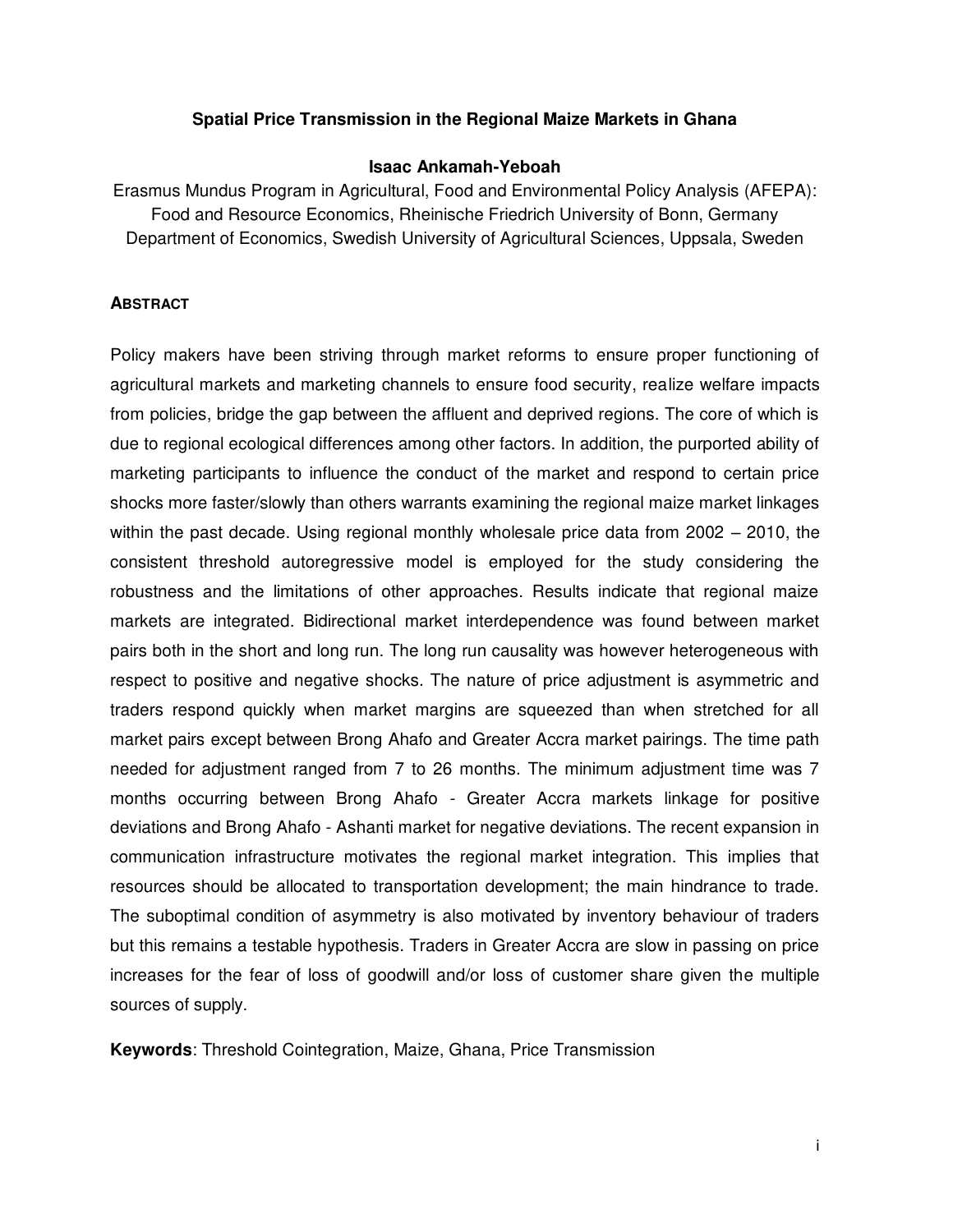#### **1 INTRODUCTION**

#### **1.1 Background**

Ghana like most other developing countries in Africa embarked on economic reforms in the past three decades on agricultural markets that led to the liberalization of most state controlled sectors. The events that trigger agricultural market reforms are mostly dependent on the broader political and economic changes in most countries and hence the consequences are linked as well. Market reforms are intended to improve efficiency in the economy by enhancing the productivity of human talents and physical assets (Akiyama et al., 2003). The Food and Agricultural Sector Development Policies over the past decade following the subsequent political reforms have been striving modernizing agricultural markets. Thereby forging linkages in the value chain and emphasizing the sustainable utilization of all resources and commercialization of activities in the agricultural sector with market-driven growth in mind (FASDEP II, 2002; FASDEP II, 2008). The improvement in the efficiency of Ghana's agricultural markets is relevant for growth given that the country is basically agrarian hence agriculture contributing the largest share to the economy.

The professed ability of trade liberalization to integrate markets through demand and supply forces and offer producers high price incentives was a major economic need that contributed to Ghana and most developing nations in Africa to adopt liberalization policies (Amikuzuno, 2010). A contentious issue of discussion for countries that embarked on market reforms is whether price transmission between spatial domestic markets have improved or not (Badiane and Shively, 1997). With the sustained effort of developing and modernizing agricultural markets over the last decade and the subsequent emergence of Ghana from a low income country to middle income country raises the concern of the current state of performance and the response of regionally separated markets to each other.

Economic theory postulates that the proper functioning of markets and marketing channels is essential for the optimal allocation of resources (Abdulai, 2000). Spatial market integration or price transmission has become a common tool and an indicator for measuring market performance in a number of countries. According to McNew (1996), market integration is less clearly defined and often based on statistical criteria than economic phenomena and due to the imprecise definition in literature, empirical procedures have also varied. Spatial market integration measures the extent to which markets at geographically distant locations (such as between regions) share common long-run price or trade information on a homogenous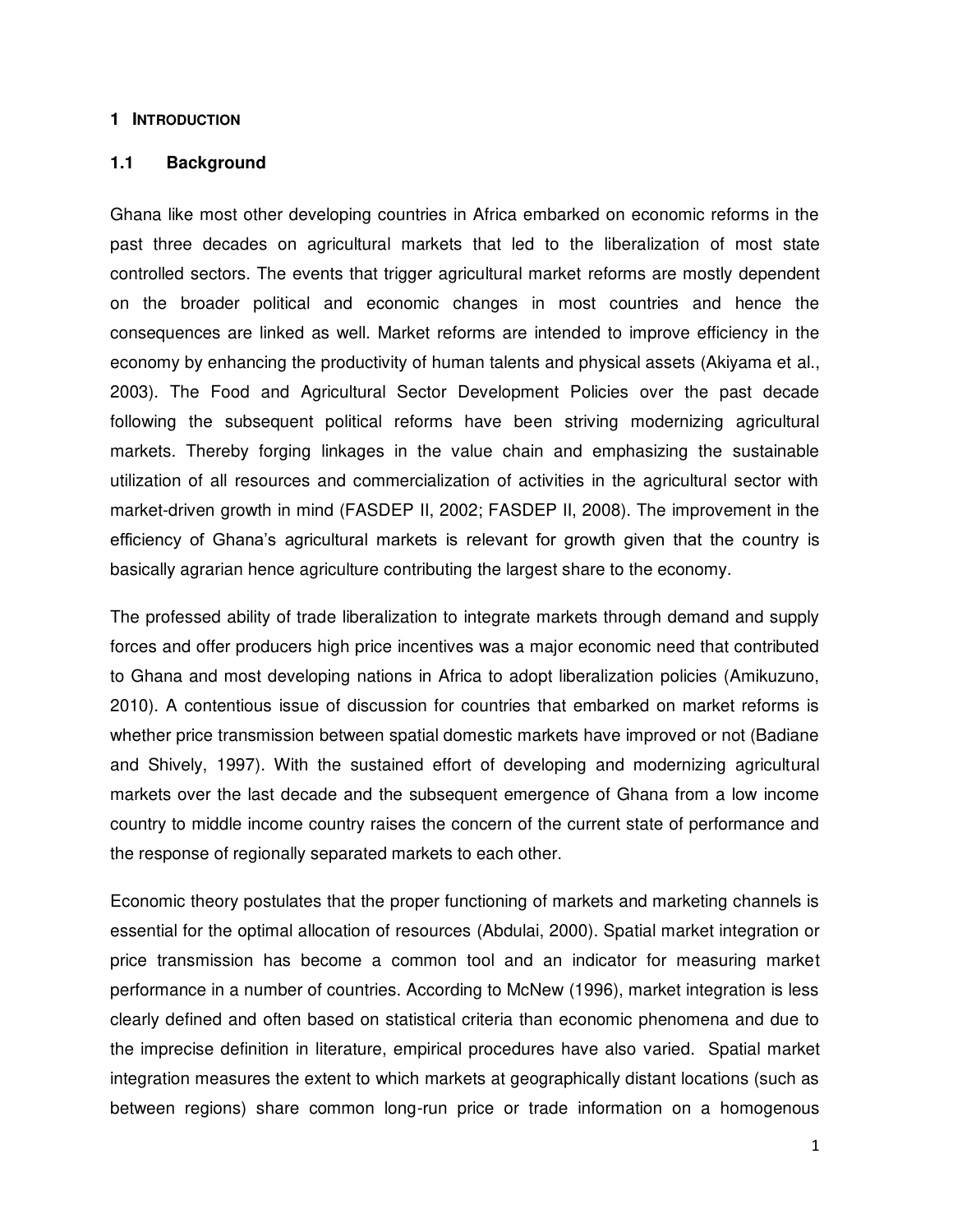commodity. Such markets are connected by arbitrage and this is reflected in the price information of the respective regional markets.

Another concern that has driven the interest of stakeholders when dealing with how markets respond to each other is whether markets adjust symmetrically or asymmetrically to each other. Ben-Kaabia et al. (2002) indicate that symmetric relationships are often assumed to be representative of competitive markets, while asymmetric responses are linked with the existence of some market imperfections (may relate to market power, oligopolistic behavior, adjustment/menu cost, policy intervention and transaction cost among others), which cause rational market participants to deviate from their preferred risk. The presence of asymmetry in price transmission implies welfare loss for some group of market participants since welfare distribution could be different under symmetry (Wlazlowski et al., 2009). Most previous methods for the analysis of price transmission are based on the assumption of symmetry relationship. However, recent developments allow testing for asymmetries in price responses making this a vital tool for the analysis of the maize market in Ghana. Following Ghana's emergence as a model for free-market innovation in Africa in the 1990s and the liberalized grain marketing sector, the inter-temporal and inter-spatial distribution of maize has been a private sector activity carried out by traders in an informal way. According to Langyintuo (2010), traders usually organize themselves into associations under the leadership of a "market queen" with the objective of influencing the conduct of the market, hence portraying the maize market as a characteristic of imperfectly competitive market.

The analysis of price transmission is captured with cointegration models where it is often assumed that the tendency for markets to move towards the long-run equilibrium is always present. This assumption however does not always hold in the presence of fixed costs of adjustment and economic agents may adjust continuously only when the benefits of adjustment exceed the cost. Thus, adjustment occur only after the deviation from equilibrium exceeds some critical threshold (Seo, 2006) often caused by transaction cost which result in nonlinear pattern of price adjustment or asymmetries. In such cases shocks above certain threshold bring about a different response than do smaller shocks (Falsafian and Moghaddasi, 2008) because transaction cost is often higher than potential earnings due to price differential. Moreover, traders may often respond quickly to shocks that squeeze their profit margins than those that stretch it. As a consequence traders may not fully or may slowly pass on cost decreases in contrast to cost increases which are passed on across markets more quickly.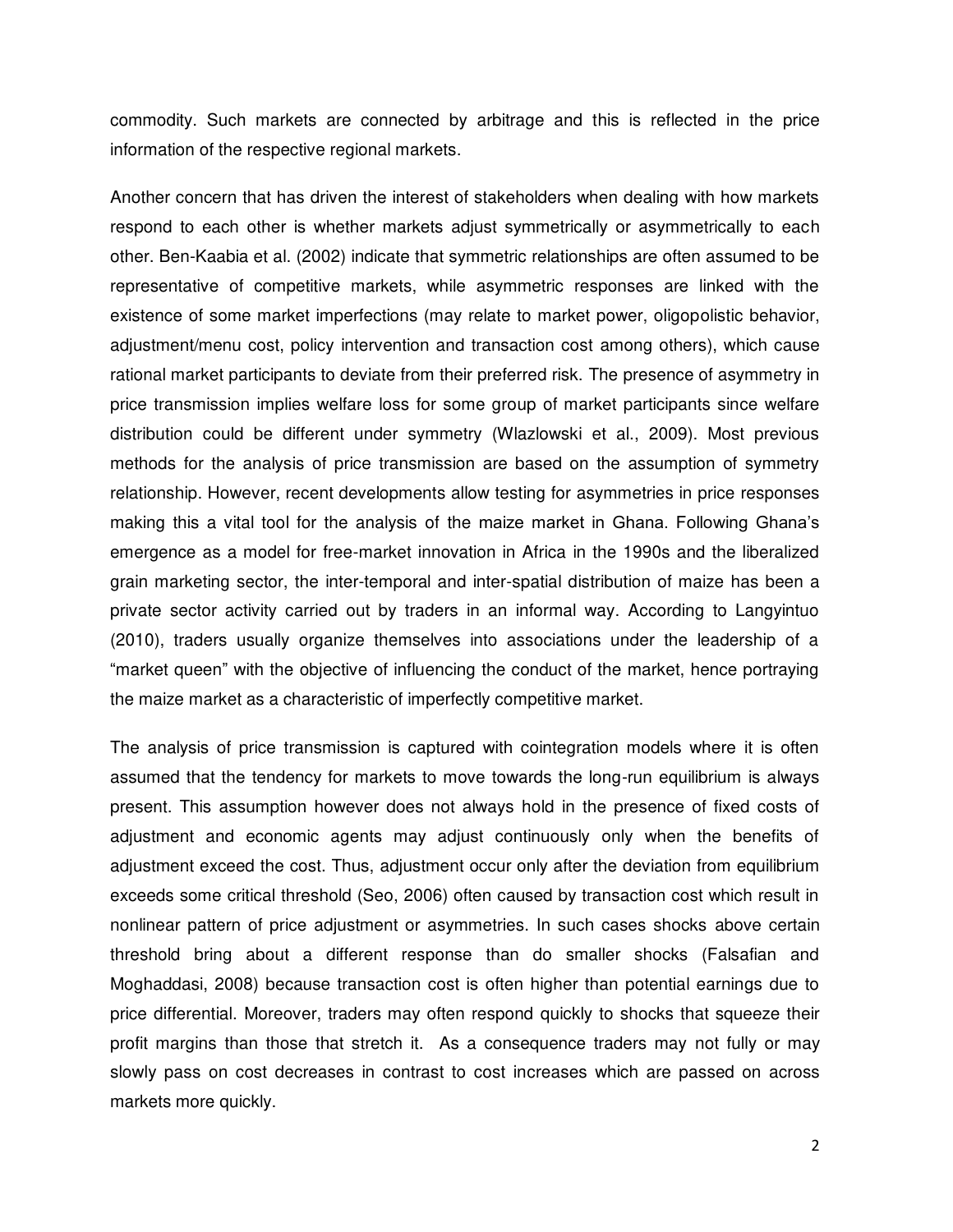Ecological conditions influence the differences in regional maize production in Ghana. This condition combined with other factors creates disparity in the living standards especially between the deprived northern and the affluent southern regions. It is known that spatial market integration as an indication for market efficiency between regional markets is essential for bridging the disparity gap, ensuring food security by making sure food is made available from surplus to deficit areas, getting rural households out of poverty, enhancing technology adoption and effective pursuance of macro-level policies; thus ensuring the realization of welfare impacts from policies. Given the efforts of policy makers in the strive towards achieving market efficiency, the potential influence of traders on the conduct of the market and the differences in maize production regionally lead to questions as to whether regional markets are integrated or do they share common long-run price movement? Are the responses of regional markets to each other a/symmetric? And how long does a market take to complete adjustment when there is a price shock in the other?

# **1.2 Objective of the Study**

Given that prices drive resource allocation and output mix decisions by economic actors, the main objective of the study is to analyze the dynamics of price transmission relationships between regional markets in Ghana. The specific objectives addressed in this work is to determine whether regional price movement of maize share a common long-run relation, to determine if the response of price shocks are a/symmetric and to determine the time path needed for shocks to be transmitted from one region to the other.

Though there have been extensive studies on the Ghanaian maize market, a continuous knowledge of the spatial performance of the markets is relevant for policy initiatives especially with the continuous efforts in the agricultural market policy development and other policy initiatives over the last decade. The study intends to contribute to the growing body of literature in price transmission modeling.

# **1.3 The Organization of the Study**

The problem background and objectives of the study are presented in the first section while section two discusses the literature review and theoretical concepts related to the problem under study. Section three also presents the systematic empirical methodology employed in study. The results and discussion are presented as the fourth section whiles the summary, conclusion and recommendation are finally presented in section five.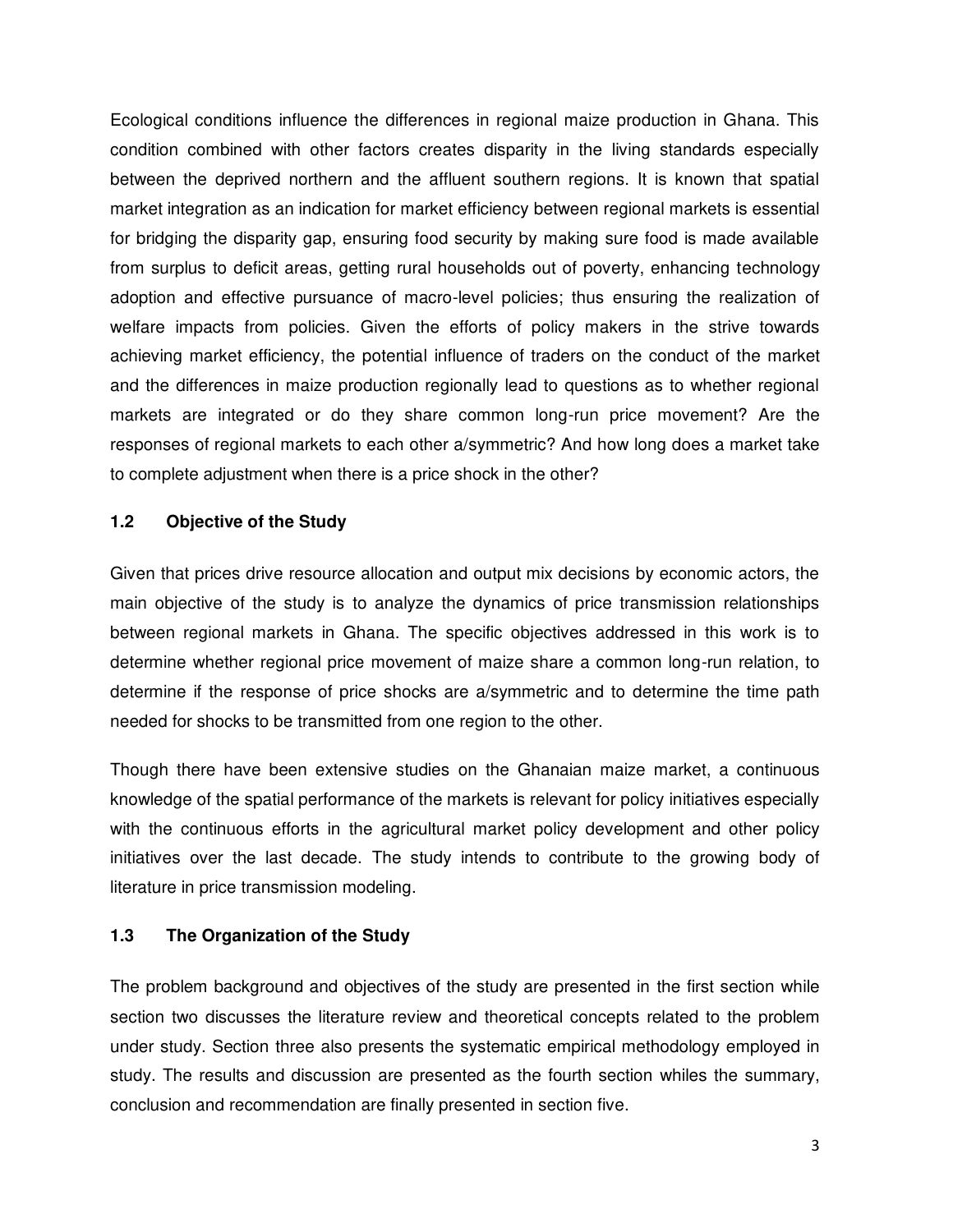# **2 LITERATURE REVIEW**

This section presents the general overview of the maize economy in Ghana followed by the theoretical concepts and finally some empirical evidence related to this study.

# **2.1 The Market Economy for Maize in Ghana**

Maize is Ghana's most important cereal crop produced by a vast majority of households in all parts of the country except for the Sudan savannah zone of the far north eastern part of the country (which makes up a bulk of the Upper East Region). The cropping system and production technologies vary between the remaining four agro-ecological zones<sup>1</sup> where significant amount of maize are produced. These include the Coastal savannah zone, the Forest zone, the Transition zone and the Guinea savannah zone (Morris et al., 1999). The main areas accounting for a higher percentage of maize production in Ghana are in the middle parts or the transitional zone which includes Brong Ahafo and parts of Ashanti and Eastern regions of Ghana (WABS, 2008). The maize market in Ghana comprise of the yellow maize which is mostly used in the poultry industry and the white maize used as human consumption, industrial and also in the manufacturing of poultry feed. Imports and exports of white maize are minimal and are thought to have a net neutral effect on the market while limited amount of yellow maize is imported for poultry feed industry with some internal crossborder trade occurring with the Sahel which has not been sufficiently studied and quantified (Gage et al., 2012). According to Nyanteng and Asuming-Brempong (2003), Ghana is about 100 percent self-sufficient in maize production with only small volumes been imported irregularly.

Maize prices are often high due to the high agricultural cost of production, high transaction costs of buying maize from the many scattered small scale farmers. The prices exhibit considerable fluctuations caused largely by seasonal production and inadequate and poor storage facilities. Prices are generally low during major harvest periods and increase dramatically in the periods just before the next harvest. In the major production regions, maize has minor and major harvesting seasons where prices are low during the major harvesting season when farmers generally sell their output immediately after harvest, usually between August to October to meet their cash needs. The minor season harvest occurs in January and February which is sometimes stored and sold between May and July when

ı

<sup>&</sup>lt;sup>1</sup> The agro-ecological zone is presented in [Figure](#page-23-0) 3.1in the third section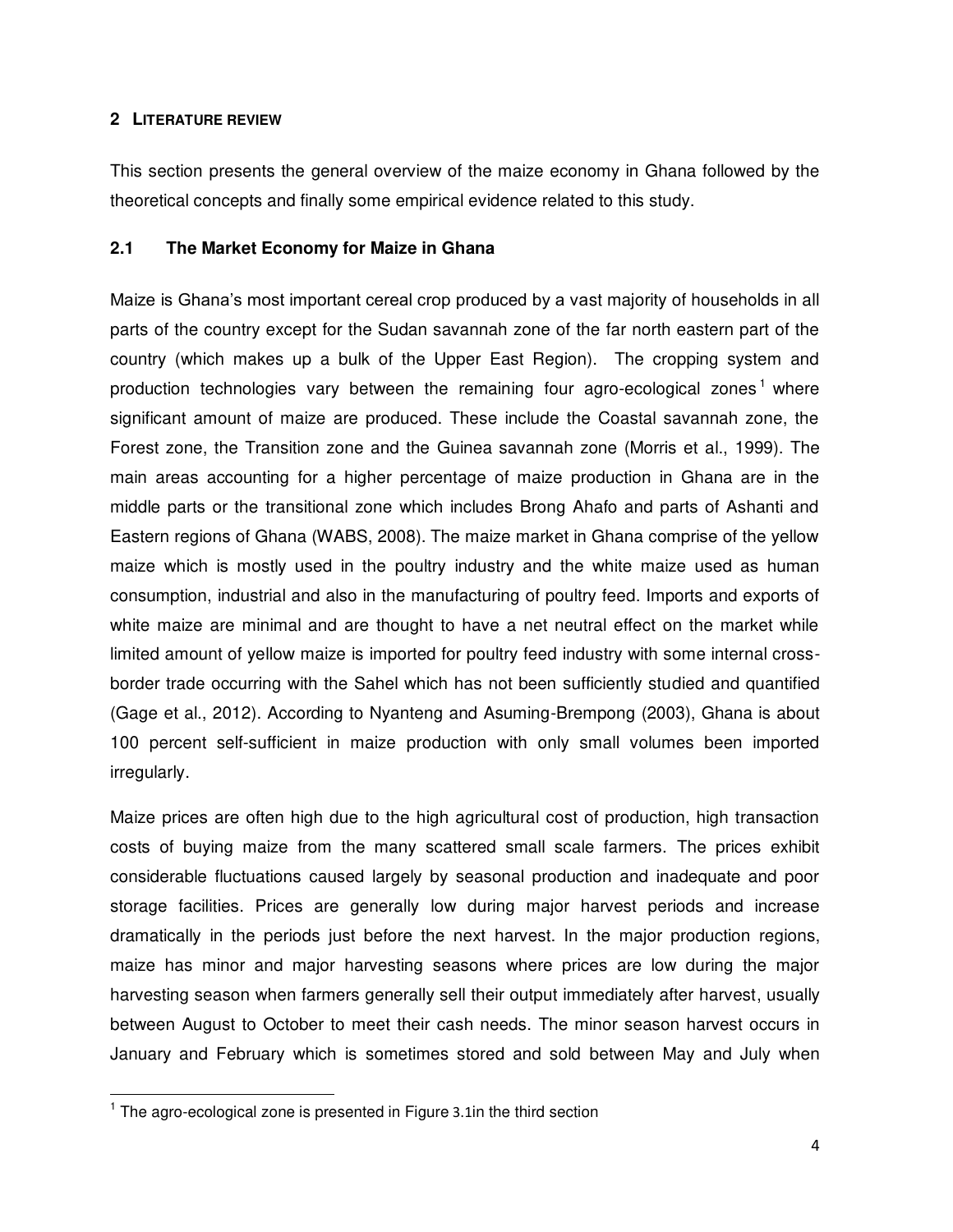prices are very high (Armah and Asante, 2004). The northern regions however have only one growing season from May with the harvest period occurring in October and November (Gage et al., 2012).

The maize marketing in Ghana is traditionally a private sector system which takes place in formal and informal markets. In the rural areas farmers sell to local assemblers who also sell to wholesalers or commission agents. These wholesalers often hold large stock of grains in the urban centers and hence have some control on when and how much to release into the market for retailers who also sell to consumers (This inventory behavior is also hampered by the uneven distribution of maize across time caused by seasonal factors and inadequate storage facilities). The local assemblers and commission agents often act individually while the wholesalers organize themselves into associations under the leadership of market queens who sometimes influence the conduct of the market (Langyintuo, 2010). This is a characteristic of imperfectly competitive market, however Alderman and Shively (1996) indicate the maize market appear to be sufficiently competitive to prevent traders from enjoying excess margin; prices are generally determined through private negotiation between purchasers and traders (Abdulai, 2000). Spatial arbitrage between regions is often the task of wholesalers in the maize market. In major maize production areas, wholesalers sometimes buy directly from farmers with whom they have long lasting relationship (Abdulai, 2000), sometimes to the extent of giving farmers credit for maize production. With regional maize distribution in Ghana, the Eastern, Ashanti, Northern and Brong-Ahafo are considered net exporters (production regions) while Western, Central, Greater Accra, Upper East and Upper West are the net importers (consuming regions) of maize. Northern Region services Upper West and Upper East, Eastern Region services Central Region while Greater Accra is supplied from Brong Ahafo, Ashanti and Eastern Regions (Langyintuo, 2010). Langyintuo characterize the maize market as imperfectly competitive since the association of the wholesalers if successful; have the power to collude to maximize joint profits and where ineffective traders make strategic moves to maximize their individual profits.

Unlike most African countries such as Tanzania (prior to 1990), the state never played a dominant role in maize marketing in Ghana. The marketing parastatal, GFDC never accounted for greater than 15 percent of the total marketable surplus, leaving majority of the marketing activity a private commercial system (Al-Hassan et al., 1999). The involvement of the state in maize marketing in Ghana however depressed maize prices while reducing price variability (Badiane and Shively, 1997) but ceased operation in the mid 1990s due to bad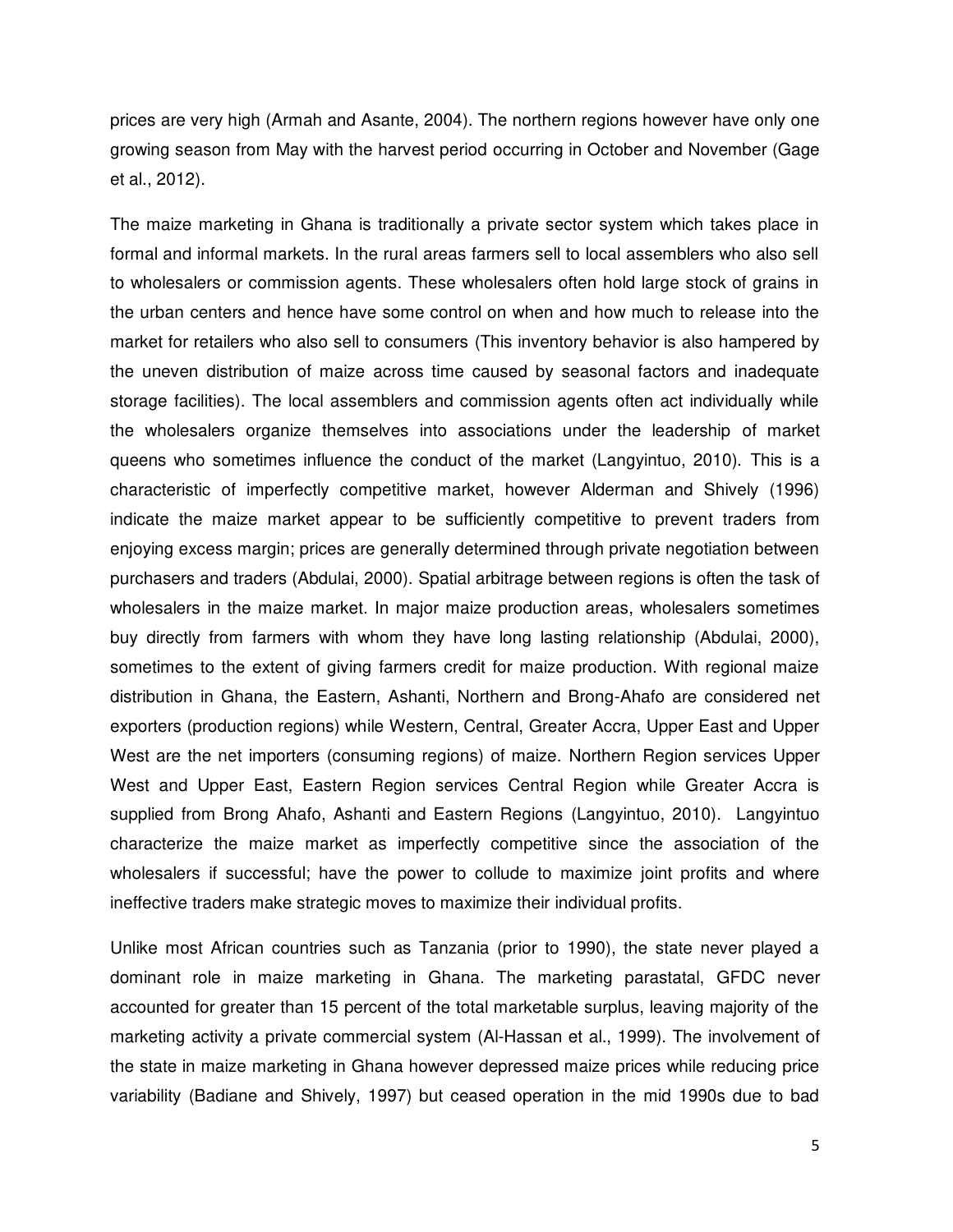management. The introduction of the Economic Recovery Program in the 1983 led to complete liberalization of the maize market in the early 1990s. The policy reforms led to decline in real prices and improvement in the transport sector. Over the last decade, most urban roads have been put to good shape (surfaced with asphalt) while significant feeder roads linking rural areas have been paved, however, these feeder roads are highly subject to deterioration during the rainy seasons rendering most roads impassable to the often heavily loaded trucks for transporting agricultural commodities. There has also been a significant improvement in market information system in the last decade with initiative like the Esoko where market prices are made accessible through mobile phones and the web to market stakeholders. Sankaran et al. (2011) indicates a mobile phone penetration rate in Ghana is about 73 percent and was expected to be 80 percent by the end of the year 2011. It has become a substitute for travel and a quicker and easier means of accessing market information for commerce. Egyir et al. (2011) report the significant contribution of mobile phones as the single most important ICT tool driving price transmission in the food commodity market in Ghana. However, much attention needs to be given to complementary services such as good road surfaces and network, good condition cargo vehicles, adequate urban market spaces and facilities and low-cost packaging and handling services that limits market connectedness. Improvement in the infrastructure is a key determinant in the reduction of marketing costs associated with maize marketing.

# **2.2 Spatial Arbitrage, Market Integration and Price Transmission**

The concept of market integration is broad and hence many policy makers and economist view it from a particular point of interest. In the study of spatial price analysis, spatial integration of agricultural markets is often used as a test for the efficiency of agricultural markets. For instance the term "spatial market efficiency" and spatial market integration are sometimes used interchangeably (Negassa et.al. 2003), but the growing body of literature recognize these terms to be related and not equivalent (McNew and Fackler, 1997; Barrett and Li, 2002) and hence needs to be distinguished.

Spatial market efficiency is an equilibrium condition where all potential profitable arbitrage opportunities are exploited. In the absence of trade, a spatial price differential less than transfer cost is consistent with market efficiency. However, if the spatial price differential is greater than the transfer cost, the market is inefficient with or without trade (Negassa et.al. 2003). Spatial market integration however refers to the co-movement of prices across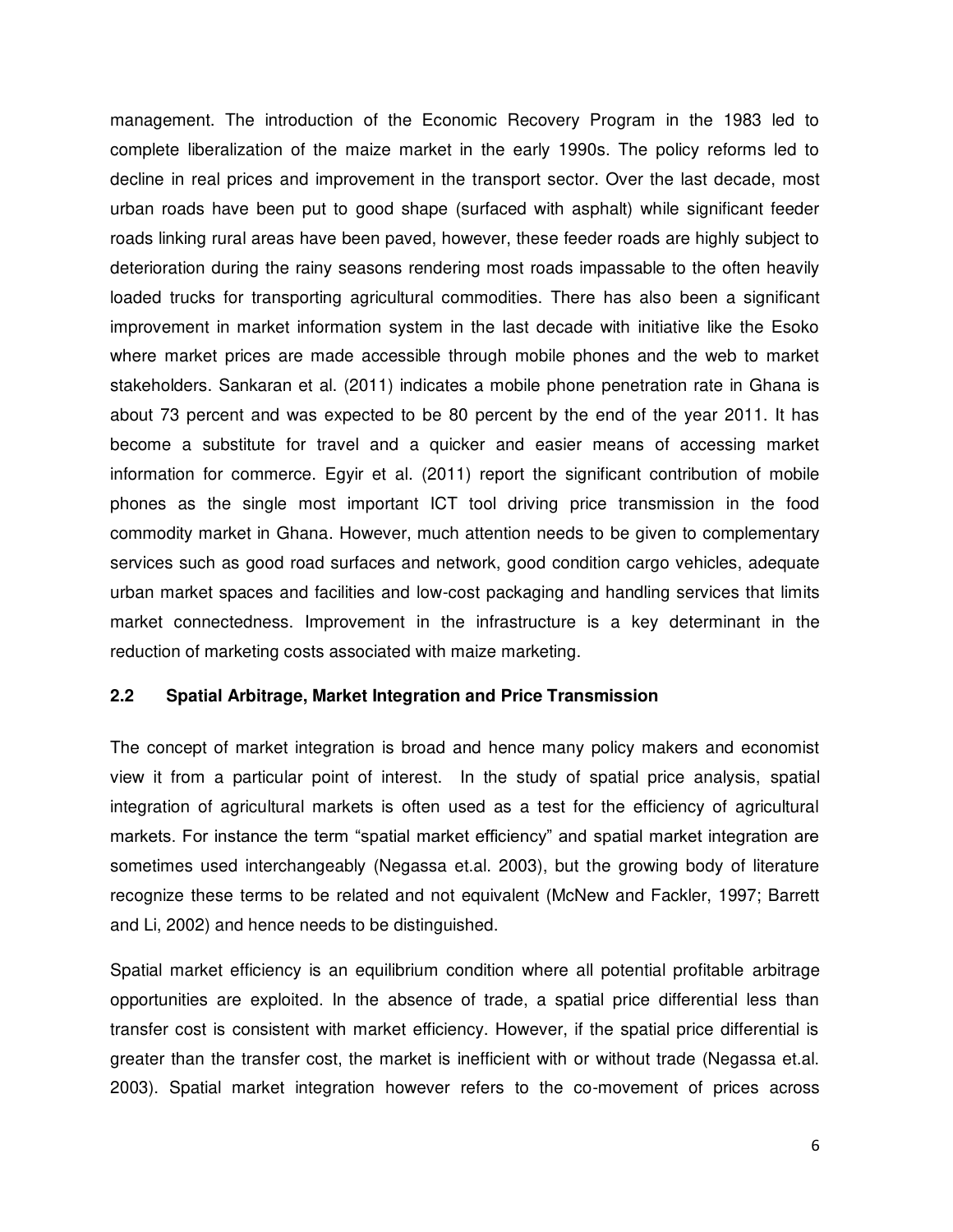spatially separated markets or the extent to which demand and supply shocks arising in one market is transmitted to other markets in geographically different location. In Barrett and Li (2002), market integration is defined as the tradability and contestability between markets which includes market clearance process where demand, supply and transaction costs in distinct markets determine prices and trade flows jointly, and the transmission of price shocks from one market to the other. In the tradability view, trade flows are sufficient to signal spatial market integration but not necessarily implying price equalization and hence consistent with Pareto-inefficient distribution (Barrett, 2005). Thus, two markets can be integrated by belonging to a network or by a state institution that fixes prices adjusted to regional or national shocks making it possible for prices to be transmitted even in the absence of trade (Cirera and Arndt, 2006). In the contestability notion, the focus is on full exploitation of arbitrage rents and competitive markets, thus two markets are integrated when there are zero marginal profits to arbitrage which leaves markets agents indifferent about trading and therefore reaching a competitive equilibrium and a Pareto-efficient distribution (Barrett and Li, 2002).

Spatial market integration is of high relevance to agriculture, as agricultural products are often bulky and/or perishable and that production may be concentrated in one location while consumption is concentrated in the other which may imply expensive transportation cost (Sexton et al., 1991). Moreover, proper functioning of markets and marketing channels are essential for realizing the impact of different economic policies such as macroeconomic or trade policy. Markets that are segmented spatially isolate economic agents and households across space and limit the transmission of price incentives and the associated positive welfare impact as a result of lower prices or increased productivity. Imperfectly integrated markets may send wrong price information signals to producers and other actors in the marketing chain which may result in incorrect production and marketing decisions (Goodwin and Schroeder, 1991).

The analysis of spatial market integration generally lies in the heart of spatial price equilibrium theory referred to as the Enke-Samuelson-Takayama-Judge model which assumes that price relationships between spatially separated competitive markets depend on the size of the transaction costs (Barrett, 2005). The spatial arbitrage conditions ensures that, for a homogeneous product the price differences between regions in a competitive market that trade with each other should equal the transaction cost, while at autarky price differences between two regions is less than or equal to the transaction cost (Tomek and Robinson,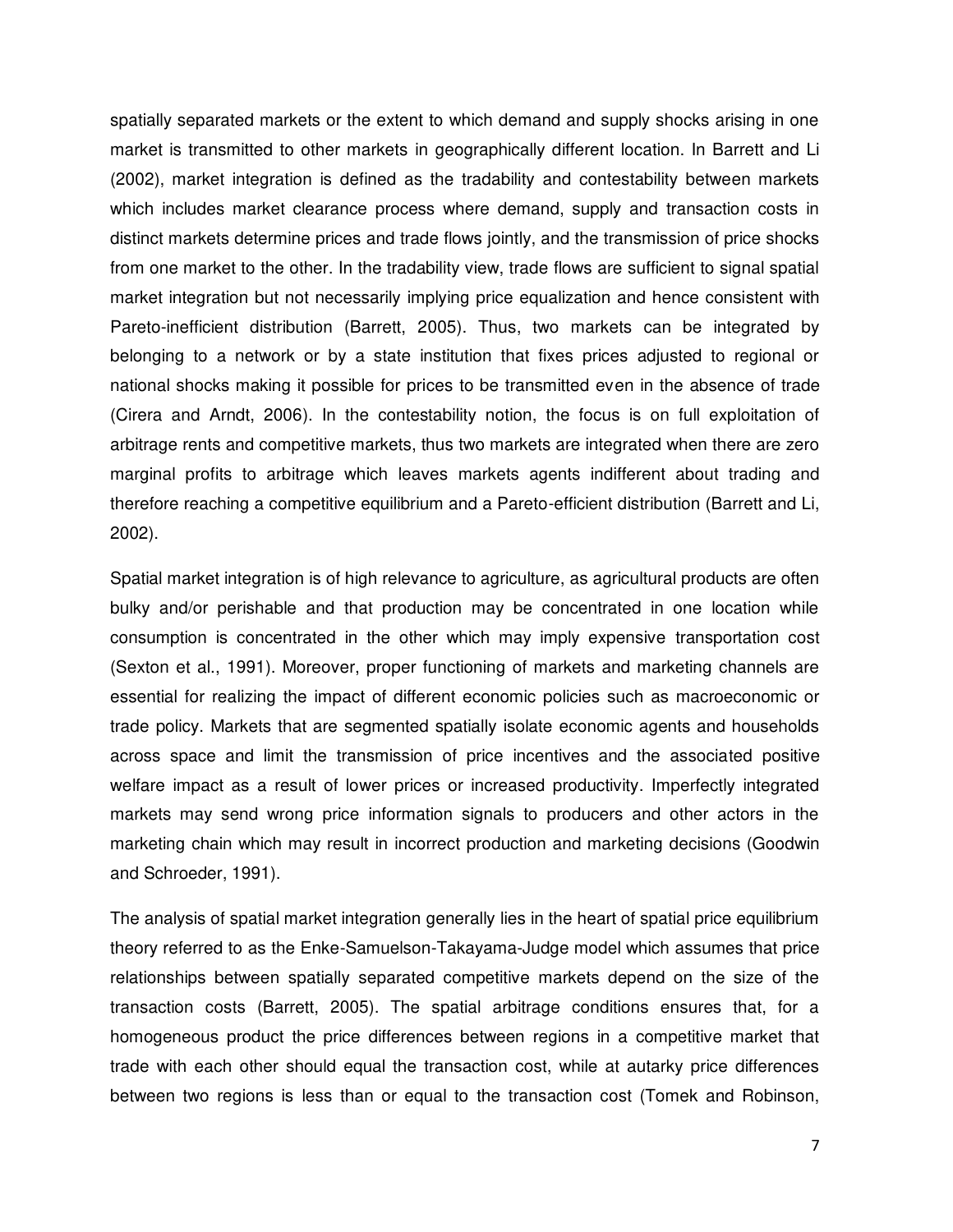2003). If price differences exceed the transfer cost, arbitrage is created and profit seeking merchants will purchase commodities from low price surplus markets and sell in the high price deficit market (Katengeza, 2009). Consider prices between two spatially different markets  $P_{1t}$  and  $P_{2t}$  at time *t*. The two markets are said to be integrated if price in the two markets are equal, corrected by the transport cost  $T_t$ , thus  $P_{1t} = P_{2t} + T_t$ . Trade between the two regions occurs only if  $|P_{1t}-P_{2t}>T_t|$ . Earlier studies on spatial market integration tested this formulation in the concept of the "Law of One Price" using regression analysis.

The study of Goletti et al. (1995) indicates market integration is determined by the action of traders as well as the operating environment. Among these are marketing infrastructure related to transportation, communication, credit and storage facilities which create large marketing margins due to transfer costs. This can partly insulate domestic markets. Government policies may also affect the functioning of markets through price stabilization policies, trade restrictions and regulations on credit and transportation. These actions of the government may either have positive or negative effect on market integration. Also the level of production of the area surrounding each market will determine its self-sufficiency status relative to other parts of the country. Markets are more likely to be integrated if there is diversity in their respective self-sufficiency position. Rapsomanikis et al. (2004) list oligopolistic behaviour and collusion among domestic traders as another determinant of market integration; thus traders may retain price differences between markets in levels higher than those determined by transfer costs.

# **2.3 Techniques for Measuring Spatial Market Integration**

In the analysis of market integration, it is often preferred if all possible information such as prices and quantities produced and traded, data on costs or transaction costs are utilized to infer demand and supply mechanisms. However due to data unavailability, researchers rely on assumptions guided by economic theory to make use of price based techniques such as price transmission econometrics or parity bound models that utilize more than price data in equilibrium representation (Abunyuwah, 2007). Some of these techniques are discussed in the subsections below.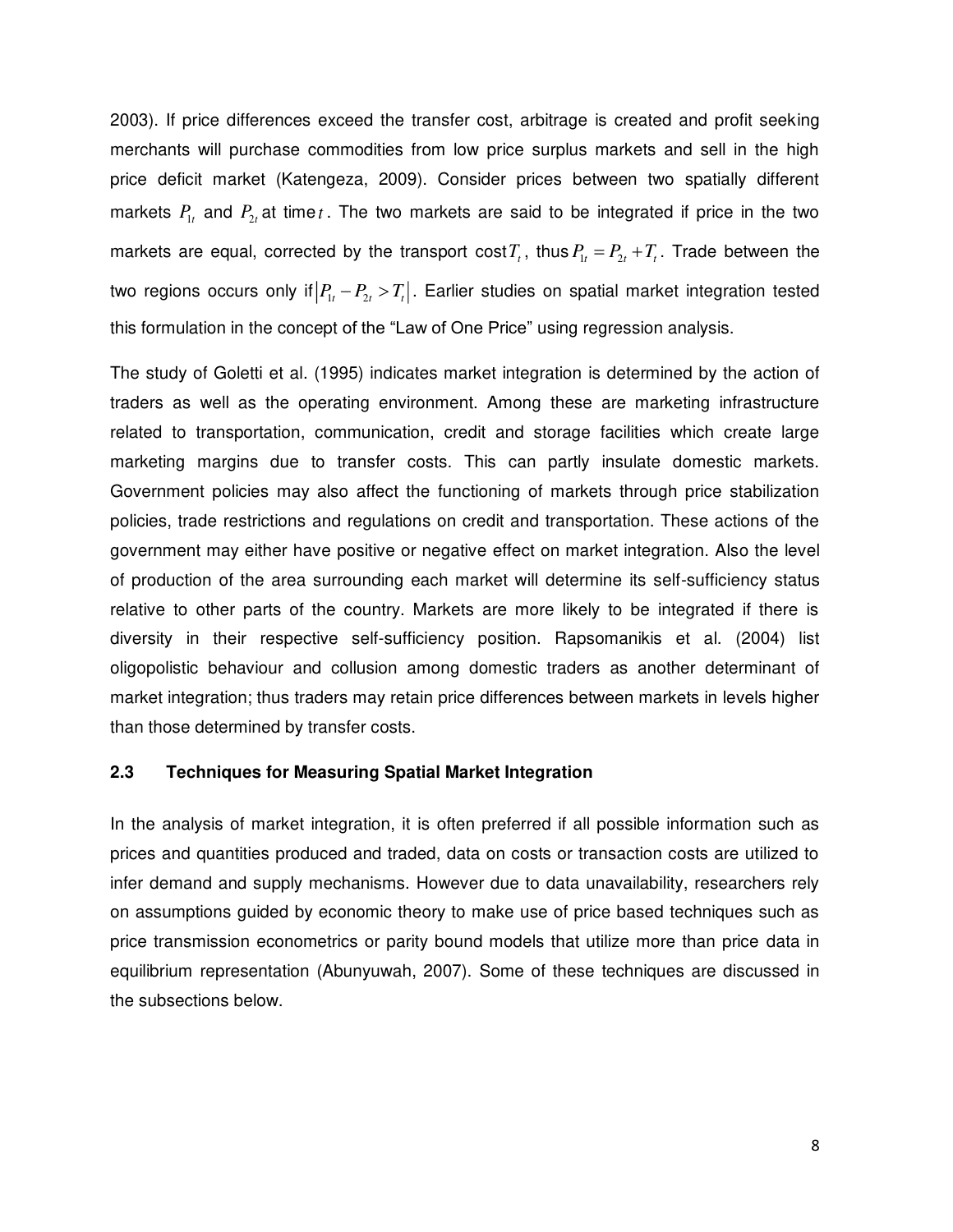#### **2.3.1 Static Price Correlation Methods**

The study of market integration started with the use of static price correlations to test for spatial market integration in agricultural markets. This approach involves the estimation of bivariate correlation and regression coefficients of a homogeneous good in distinct markets (Hossain and Verbeke, 2010). The intuition behind this approach is that there is co-movement of prices between integrated markets. Thus high/low correlation coefficient is interpreted as market integration/segmentation. The regression coefficient measure follows the "Law of One Price" (LOP) which is based on the formulation;

$$
P_{1t} = \beta_0 + \beta_1 P_{2t} + \varepsilon_t \tag{2.1}
$$

The  $\varepsilon$ <sub>c</sub> is the error term and  $\beta_0$  and  $\beta_1$  are parameters to be estimated. The strong version of the LOP states that prices of a given good on spatially separated markets are equal and move perfectly together in time and the necessary condition is to test  $\beta_0 = 0$  and  $\beta_1 = 1$ . A weak version of the LOP was also defined since the strong version rarely occurs in reality and hence the necessary restriction for equation (2.1) is to test  $\beta_0 \neq 0$  and  $\beta_1 = 1$ . Recent developments in time series econometrics allow to test a more general notion of spatial market integration by analyzing long-run co-movement of prices leaving the LOP a testable hypothesis.

The static approach though simple represents significant weaknesses and hence faces inferential dangers in drawing conclusions from parameter estimates. The principal weakness is that correlation does not imply causality (Cirera and Arndt, 2006). Timmer (1974) recognized that inter-seasonal flow reversals, which are common in areas with poor infrastructure make price spread observations unreliable indicators of market integration or competition because the spreads vary seasonally. Bivariate correlation analysis also masks the presence of certain factors such as government policy effects and general inflation (Golleti et al., 1995). The approach assumes instantaneous price adjustment and hence cannot capture the dynamic nature of the prices. Prices may tend to move together even in the absence of market integration and this has the tendency for spurious market integration (Ravallion, 1986) which can be influenced by general inflation, seasonality or autocorrelation. This simple correlation analysis also fails to recognize the presence of heteroscedasticity common in price data. Also correlation test may overestimate lack of market integration if lag in price response is created by lags in market information (Barrett, 1996). It is limited to only a pair wise market analysis and cannot be used to evaluate the entire marketing system.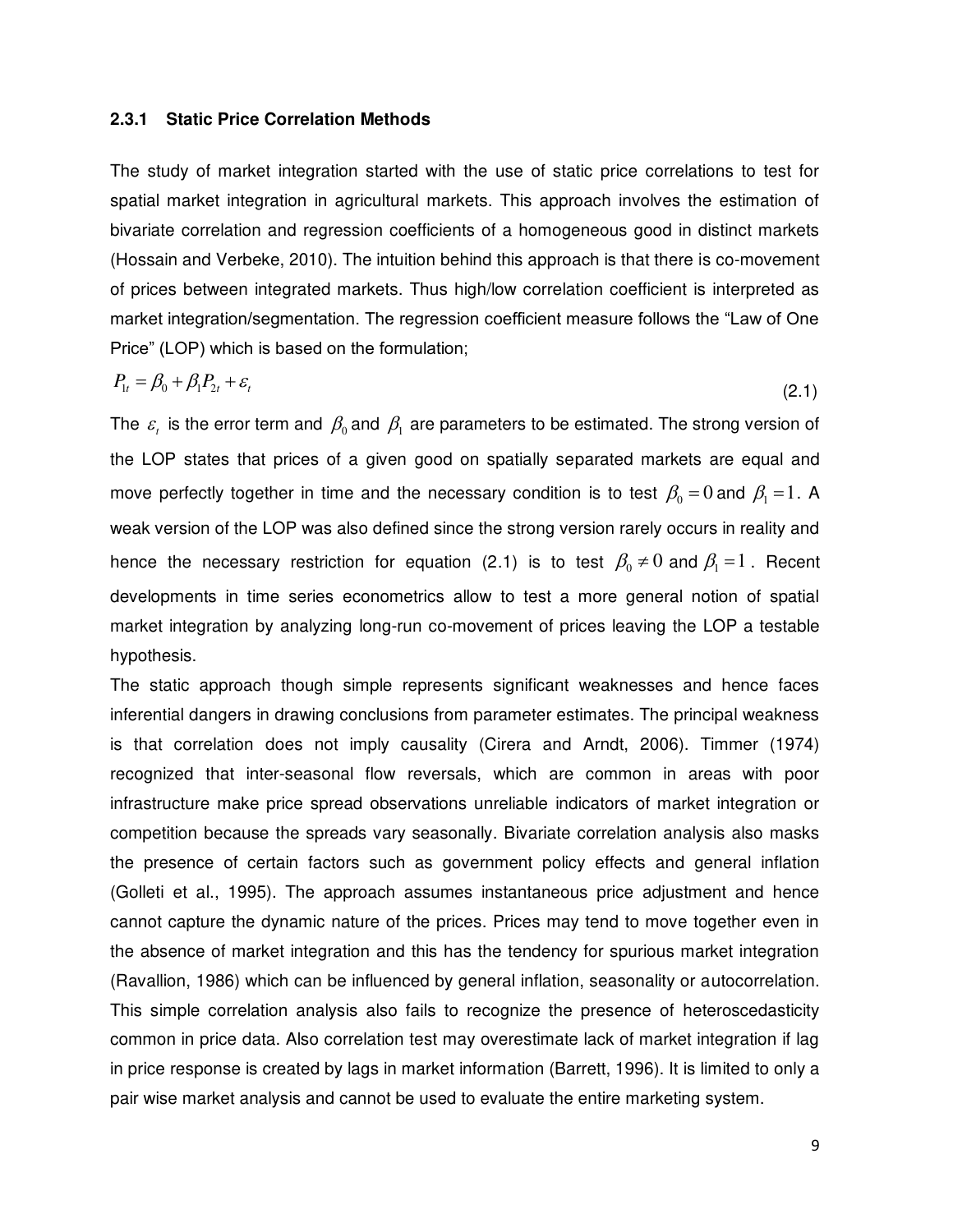#### **2.3.2 Delgado Variance Decomposition Approach**

In an attempt to correct for some of the numerous problems in the bivariate correlation approach to measuring market integration, alternative model was developed by Delgado (1986). The Delgado approach according to Negassa et al. (2003) is a variance decomposition approach that tests market integration for the whole marketing system instead of a pair-wise test. Prior to the test for market integration, common trends and seasonality present in price series are removed and transport and transaction costs are assumed to be constant. Then the equality of spatial price spreads between pairs of markets for a given season gives an indication of spatial integration. The problem with this approach is that it is based on contemporaneous price relationships and does not allow dynamic relationships for a given pair of distinct markets.

# **2.3.3 The Ravallion Dynamic Model**

The Ravallion (1986) approach became the most prominent technique for measuring spatial market integration, which distinguished between short-run and long-run market integration and segmentation after controlling for seasonality, common trend and autocorrelation (Negassa et al., 2003). The motivation behind this model is due to the sluggish nature of agricultural markets when a shock is invoked, that may require considerable time lags. The incorporation of dynamic considerations in this model helps avoiding the inferential danger pointed out in the static model discussed above. The Ravallion model rules out the possibility of inter-seasonal flow reversals and assumes constant inter-market transfer cost. If the transfer costs are complex or time varying, inference will be biased in favour of failing to reject the hypothesis of segmented markets (Barrett, 1996; Cirera and Arndt, 2006). This method posits a radial spatial market structure between a group of local markets and a single central market where local price formation is dominated by trade with the central market. Letting  $P_{1t}$  and  $P_{2t}$  represent local and central markets respectively, the model can be expressed as:

$$
P_{1t} = \sum_{j=1}^{n} \alpha_j P_{1t-j} + \sum_{j=0}^{n} \beta_j P_{2t-j} + \gamma X_t + \varepsilon_t
$$
\n(2.2)

*j* is the lag lengths and *X* represents the constant, seasonal, time and policy variables. From the above model, the restriction  $\beta_j = 0$  for all *j* indicate complete market segmentation,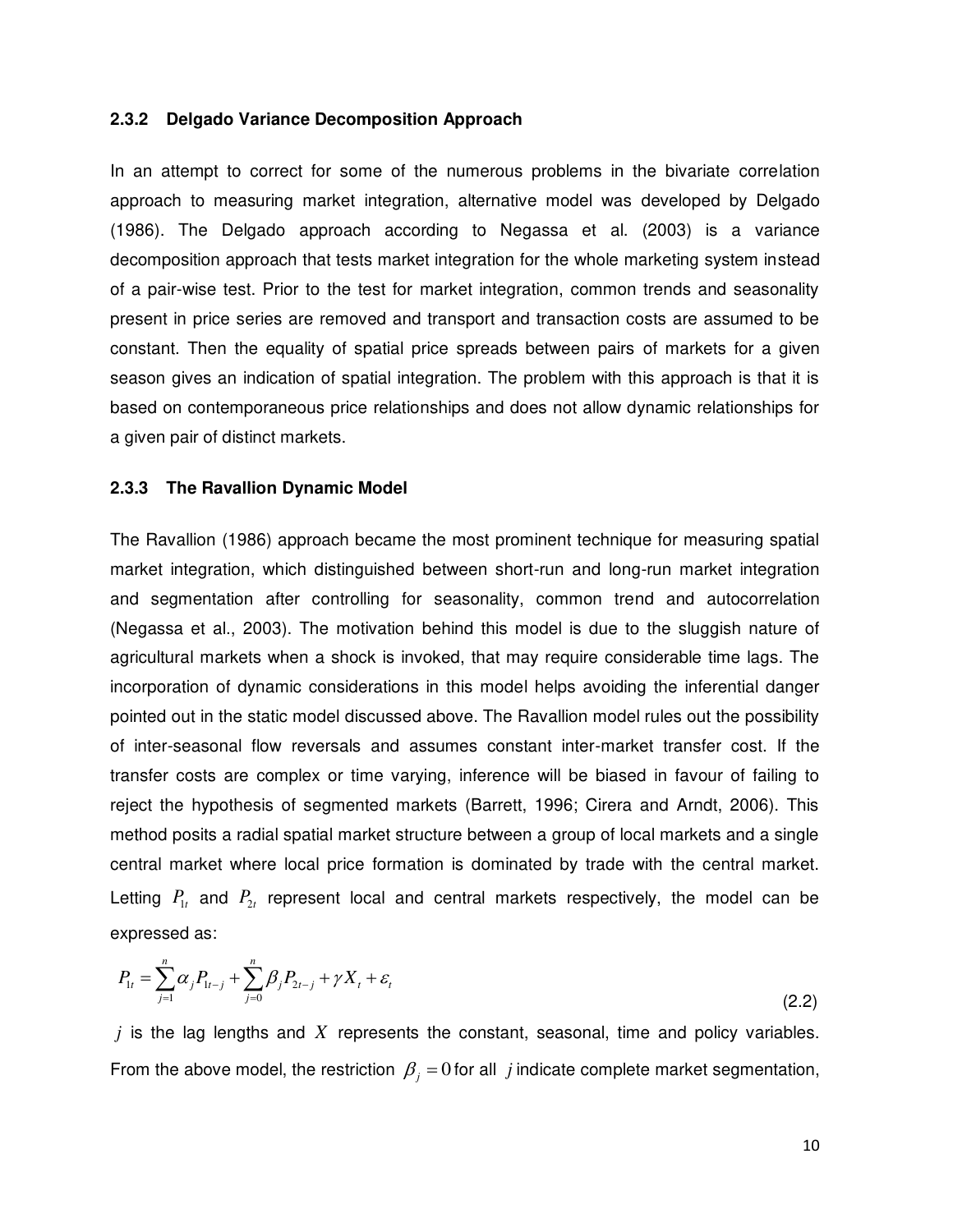short-run integration is tested from the restriction  $\beta_0 = 1$  and  $\alpha_j = \beta_j = 0$  for  $j = (1,...n)$  and failing to reject this hypothesis implies changes in the central market are completely transmitted to the local market in a single time period. Since price changes in spatially distinct agricultural markets may take time to influence other markets, Ravallion tests the long-run integration from the restriction  $\sum \alpha_j + \sum \beta_j = 1$ , thus price shocks in the central market take more than a single time period to be transmitted to the local market which may be due to inadequate infrastructure.

#### **2.3.4 Cointegration Models**

One characteristic of price series used for testing market integration with the use of the conventional measures is that the series are often nonstationary and hence tests are invalid. As a result of this problem, Engle and Granger (1987) and Engle and Yoo (1987) introduced the concept of Co-integration and defines it as the existence of long-run relation among different series. The absence of co-integration between two market price series indicates market segmentation whiles the otherwise is an indication of market interdependence. The analysis of co-integration involves determining the order of integration using the appropriate unit root test, constructing the co-integration regression if price series are integrated of the same order and finally testing for stationarity of the residuals from the co-integration regression. The absence of stochastic trend in the residuals indicates the existence of longrun relationship between the two series (Negassa et al., 2003). The Engle and Granger approach does not allow testing for all possible cointegrating vectors in a multivariate system which led to the development of the Johansen (1988) cointegration approach. The Johansen method uses maximum likelihood to test for cointegrating relationships among several economic series. In evaluating the short-run dynamics, Engle and Granger (1987) suggest the use of error correction models if there is the existence of cointegration relation between variables under consideration. The error correction representation sheds more light on the adjustment process in both short-run and long-run responsiveness to price changes which generally reflects arbitrage and market efficiency (Abunyuwah, 2007). The use of cointegration and error correction models help to explore further notions such completeness, speed and asymmetry of price relationships as well as the direction of causality between two markets.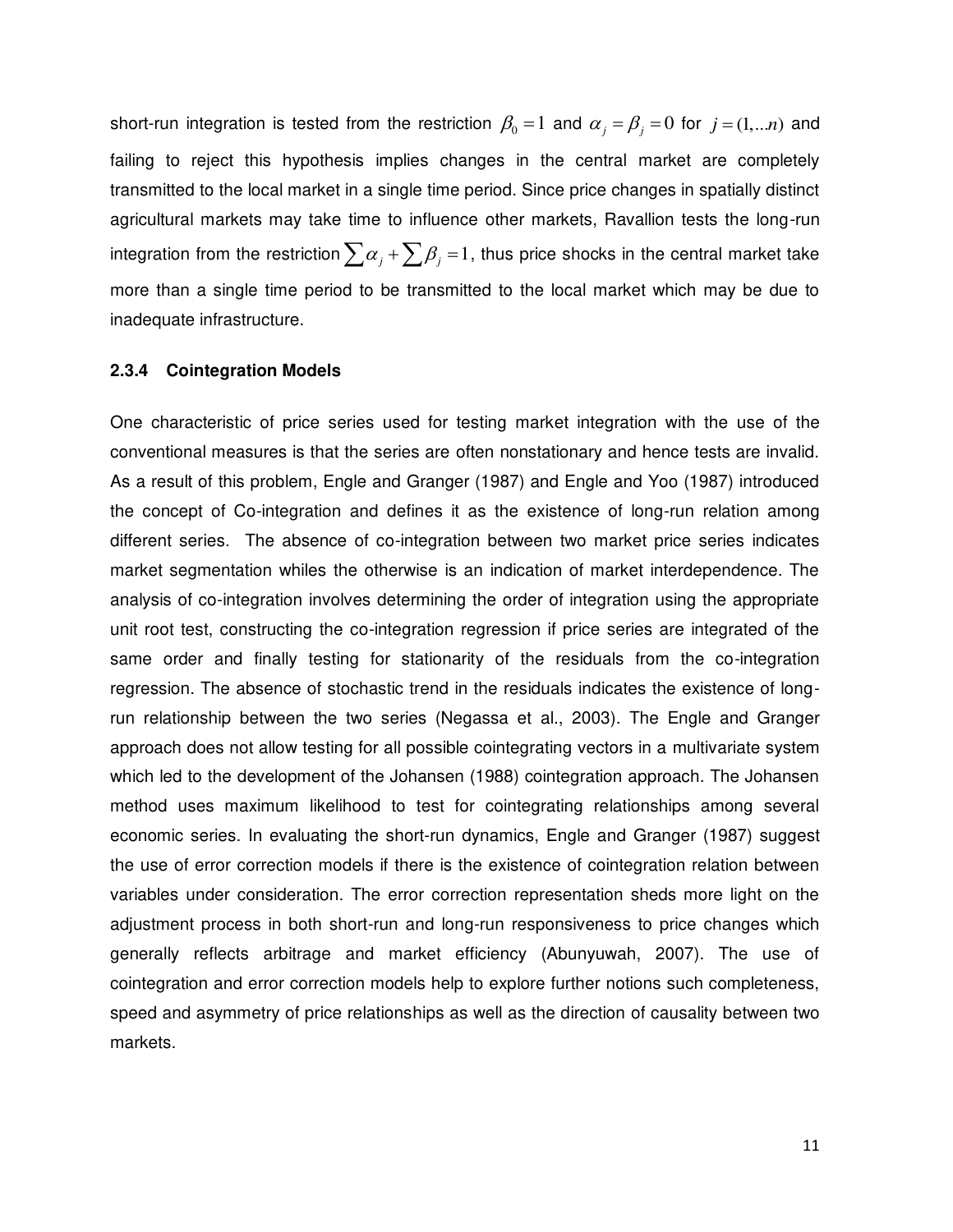Barrett (1996) indicates that co-integration among price series is neither necessary nor sufficient for market integration. According to Negassa et al. (2003) and Barrett (1996), if transaction costs are nonstationary, failure to find cointegration between two markets' price series may be completely consistent with market integration. Co-integration is insufficient because a negative coefficient of the central market price implies divergence instead of comovement as indicated by the concept of market integration. The magnitude of the cointegration coefficient may be implausibly far from unity which contradicts the intuition behind market integration. Also, market segmentation can result from either market margins been larger than or less than transfer costs which both implies the absence of efficient arbitrage; however co-integration tests identify only the former (Barett 1996; Goletti et.al., 1995). It is worth noting that all the above models of market integration ignore the significant role of transaction costs. Recognition of transaction costs data permits substantial improvement in market integration modeling techniques. This led to the use the threshold autoregressive and the parity bound models in recent analysis of market integration.

#### **2.3.5 Parity Bound Models**

Early studies that developed the PBM were Spiller and Haung (1986) and Spiller and Wood (1988), this was further developed and applied by other researchers such as Sexton et al. (1991), Barrett and Li (2002), Baulch (1997) among others. According to Abunyuwah (2007), the development of the parity bound model represents an attempt to utilize all available market data (prices, transfer cost, trade flows and volumes) to describe markets along their long-run conceptual settings.

The model assumes that transaction costs determine the price efficiency band (parity bounds) within which the prices of a homogenous good in two spatially distinct markets can vary independently (Baulch, 1997; Barrett and Li, 2002). The PBM assesses the extent of market integration by distinguishing among three possible trade regimes. Regime I occurs at the parity bound where inter-market price differential equals transfer costs; trade will cause prices between the two markets to move on a one-for-one basis and spatial arbitrage conditions are binding when there are no impediments to trade between the two markets. Regime II is inside the parity bound where inter-market price differential is less than the transfer costs; trade will not occur and spatial arbitrage conditions are not fulfilled whiles Regime III is outside the parity bound where inter-market price differential exceeds the transfer costs; spatial arbitrage conditions are violated whether trade occurs or not (Baulch,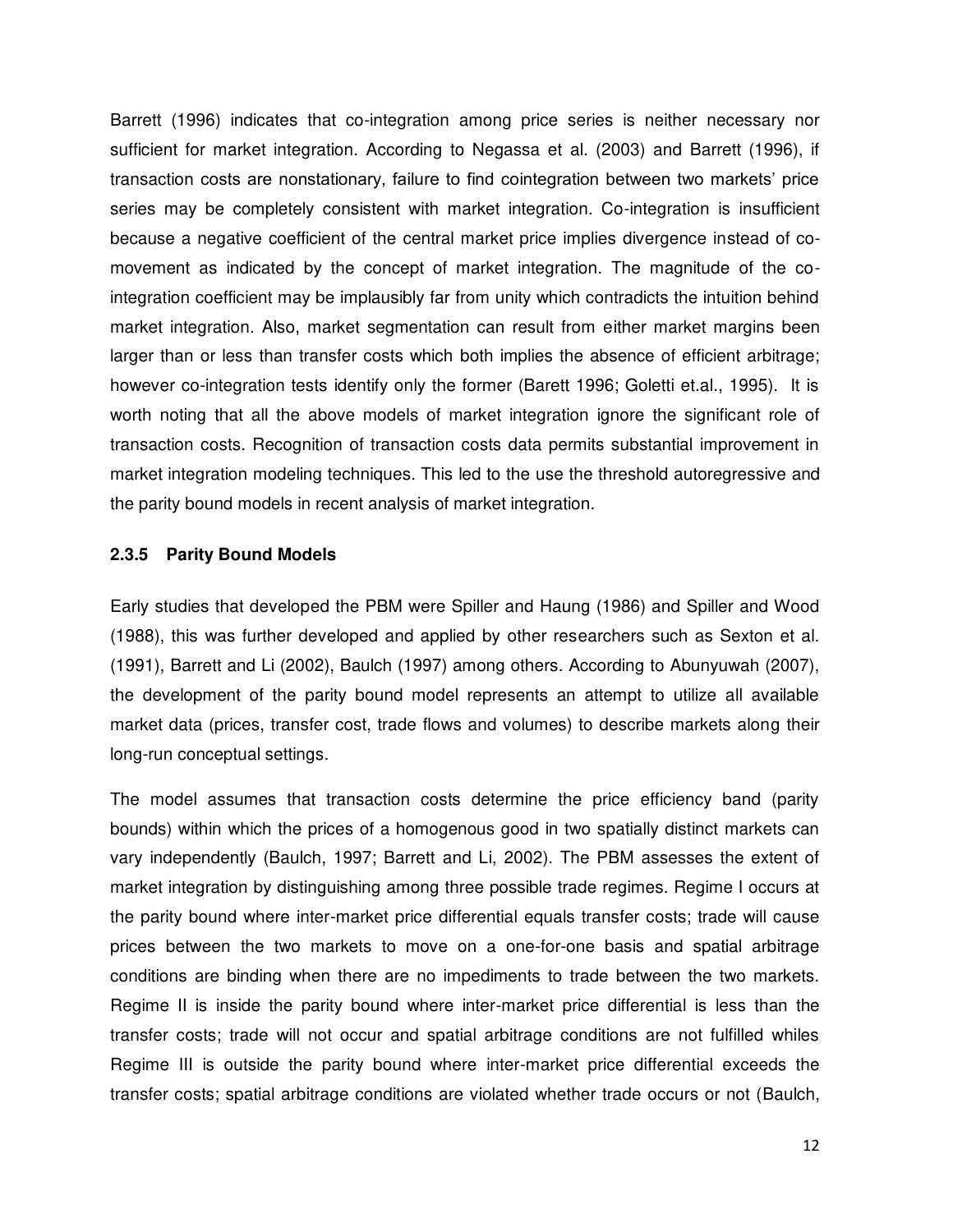1997; Sonogo, 2008). The model determines the probability that an observation will fall into one of the three regimes and hence requires establishing the upper and lower parity bounds for spatial arbitrage conditions between the designated markets. The model relies on exogenous transaction cost data to estimate the probability of attaining inter-market arbitrage conditions and the use of the maximum likelihood based estimator copes well with trade discontinuities and time varying transaction cost (Barrett, 1996).

Though the PBM model attempts to improve the measurement of market integration by incorporating exogenous transactions costs, there still come with it certain weaknesses. According to Barrett (1996), transaction costs can be difficult to measure. There are significant unobservable components to trading margins, and in the presence of nontrivial risk premia or positive profits, transaction costs can be underestimated which biases the PBM results away from finding market segmentation. Baulch (1997) also recognizes that since only contemporaneous spreads are used in estimation, accounting for the lagged price adjustment postulated by causality and Ravallion models is hardly attainable. Also the violation of spatial arbitrage condition indicates lack of market integration but do not point out its causes.

## **2.3.6 Threshold Autoregressive Models (TAR)**

The use of threshold autoregressive models in the study of price transmission mechanisms is often based on the assumption that, the models recognize thresholds which are caused by transaction costs that deviations must exceed before provoking equilibrating price adjustments which lead to market integration (Goodwin and Piggot, 1999). Unlike the Engle and Granger (1987) and Johansen (1988) approach which assumes a linear adjustment relationship between variables, the dynamic responses arising from the threshold effects may be nonlinear in nature. The threshold effects occur when shocks above some critical threshold bring about different response than shocks below the threshold. The thresholds are normally thought of as a function of transaction and adjustment costs or economic risks that prevent agents from continuously adjusting to changes in markets (Rapsomanikis and Karfakis, 2007).

The notion of nonlinear threshold time series according to Goodwin and Piggot (1999) and Hassouneh et al. (2012) was introduced by Tong (1978). Tsay (1989) proposed the method to test for threshold effects and modeling threshold autoregressive processes while Balke and Fomby (1997) extended the threshold autoregressive models to cointegration framework. The use of threshold vector error correction model was proposed by Goodwin and Holt (1999).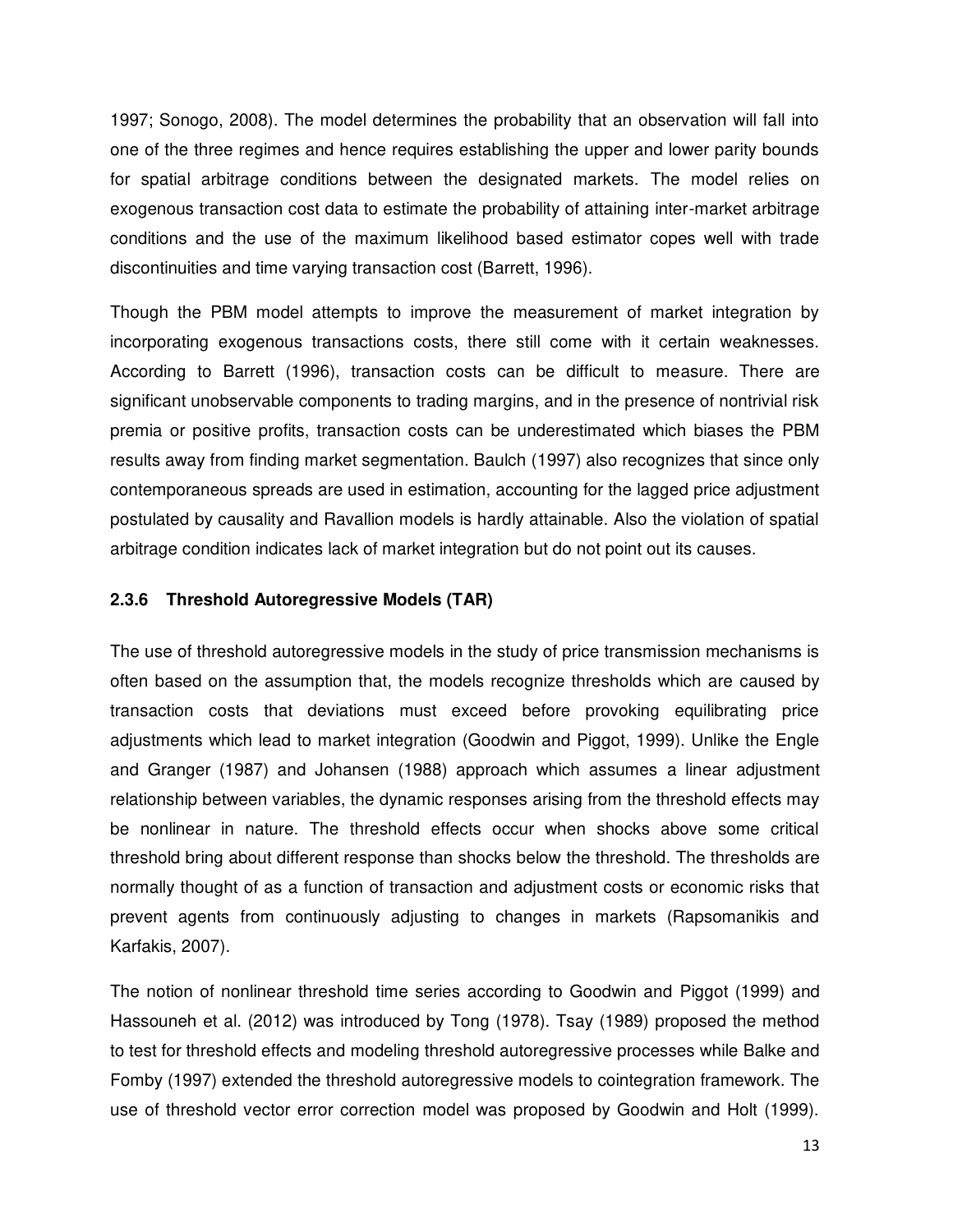Variants of threshold hold models have been used in empirical studies such as the Enders and Granger (1998) and Enders and Siklos (2001). The Enders and Siklos approach is based on a one threshold, two regime model while other studies may employ a multiple threshold modeling approach. Though this approach is an improvement in the techniques for measuring market integration by recognizing transaction cost constraint, it still presents some weaknesses. The limitation is the assumption of constant transaction costs which imply a fixed neutral band over the period under study (Abdulai, 2007). Attempts to address this weakness involves the inclusion of time trend in both the threshold and adjustment parameter and then modeling the threshold as a simple linear function of time (Van Campenhout, 2007) or the introduction of different sub-samples to represent the changing policy and economic environment to capture potential variation in transaction costs as a result of different policy regimes (Abduali, 2006).

The threshold autoregressive models as mentioned earlier account for potential nonlinearities and asymmetries in the price adjustment process and provides more information regarding the data dynamics (Abdulai, 2007). It also provides a measure of the degree to which the market violates spatial arbitrage condition as well as a measure of the speed with which it eliminates these violations (Fackler and Goodwin, 2001). Asymmetries in price adjustment have generated greater interest by different groups of people. For instance, consumers are concerned about why traders respond differently to positive and negative shocks of market prices (downstream and upstream prices). According to Manera and Frey (2005), economic theory offers limited number of justifications for price asymmetries. A limitation worth noting of all the approaches discussed is that, they assess the nature and degree of price transmission without addressing the underlying causes of the degree of transmission.

# **2.4 Asymmetry in Price Transmission: Evolution, Types and Causes.**

When the response of market at one level responds differently to a decrease and increase in price at a different level, then asymmetry exist. Asymmetry could exist in the magnitude or the speed of adjustment or both. In the former, short-run elasticities of price transmission differ according to the sign of the initial change while in the latter, long-run elasticity differ (von Cramon-Taubadel, 1998). Asymmetry can also be classified as positive (when one price responds fully or quickly to an increase in another price than to a decrease, thus price movement that squeezes the margin is transmitted more rapidly and/or completely than the movement that stretches the margin) or negative (when one price responds fully or quickly to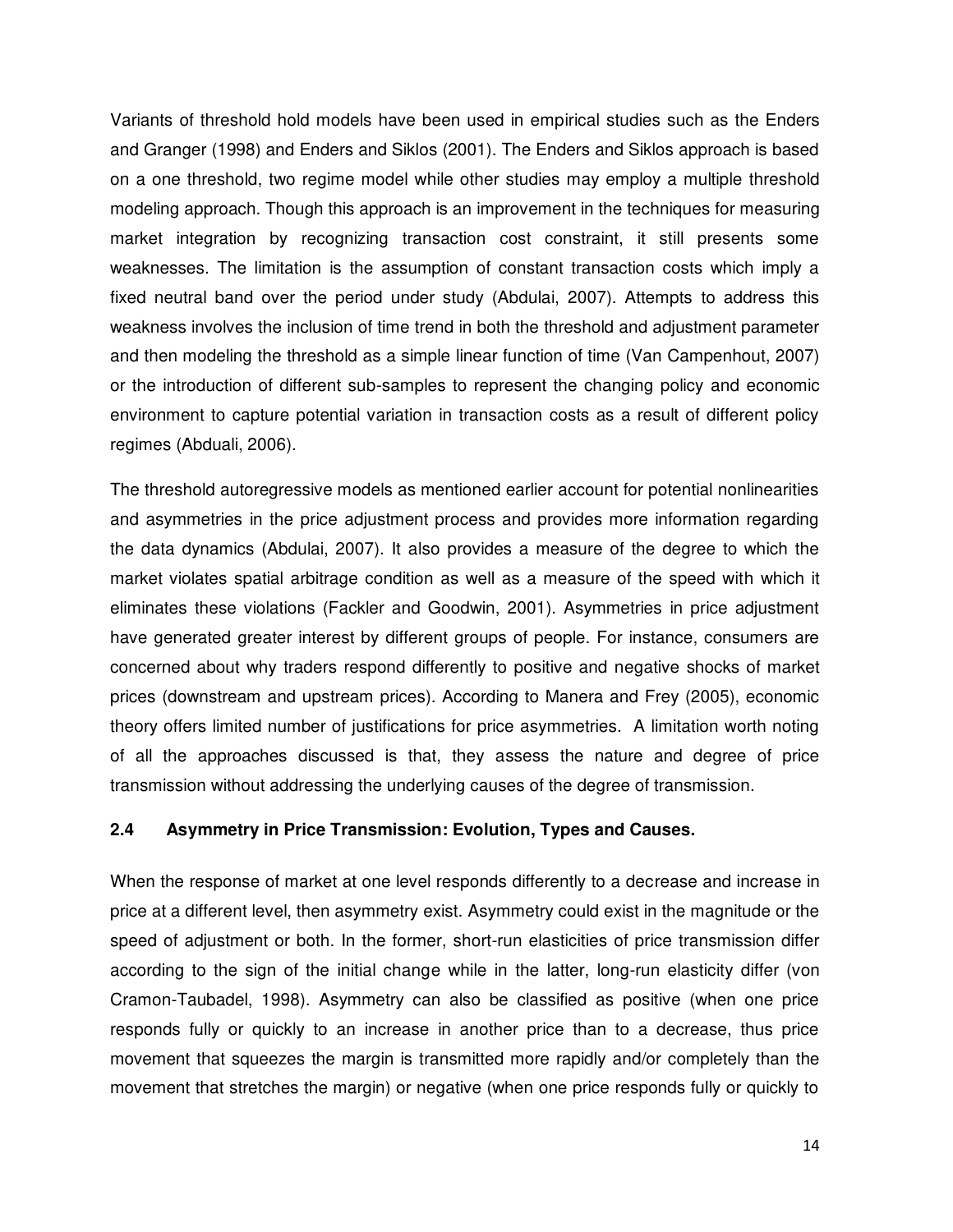a decrease in another price than to an increase; thus rapid and/or complete transmission to price movements that stretch the margin), and this determines the direction of welfare transfer (Meyer and von Cramon-Taubadel, 2004). Asymmetry can also be considered to be vertical if determined along the food supply chain (e.g. from farm level to wholesale level) or spatial when determined between two geographically separated markets.

Asymmetric price transmission has long been associated with agricultural prices with the idea starting from Tweenten and Quance (1969) that used dummy variable to split input prices into increasing and decreasing input prices. Following this, studies such as Wolfram (1971), Houck (1977) and Ward (1982) used variants of the variable splitting technique to capture asymmetry in price transmission. These studies however predated the development of cointegration and did not consider the problems related to nonstationary series (Hassouneh et al, 2012). Granger and Lee (1989) therefore incorporated the variable splitting technique into the error correction representation to correct for the problem of nonstationarity. Since then, variants of this approach have been used extensively in applied work (see von Cramon-Taubadel and Fahbusch, 1994; von Cramon-Taubadel and Loy, 1996). Other studies (Engle and Granger, 1998; Enders and Siklos, 2001; Abdulai, 2000 etc) also have captured asymmetry using threshold models, where price movements above or below certain thresholds trigger different response.

A number of potential causes but limited have been attributed to asymmetries in price transmission. Among studies addressing this issue include Meyer and von Cramon-Taubadel (2004), Frey and Manera (2005) and Abdulai (2000). Some of the potential causes of asymmetry discussed in literature include market power. Market power refers to the ability of an enterprise or a group of enterprises to raise and maintain price above a competitive level (Amonde et al., 2009). In non-competitive market structure where there is considerable degree of market power, market agents react quickly and/ or more completely to shocks that squeeze their marketing margin than to corresponding shocks that stretches them, resulting in positive asymmetry. Positive asymmetry is however not the only resulting effect of market power. Ward (1982) indicates that oligopolists can be reluctant to increase market prices for the risk of losing market share. The positive asymmetry appears to be reasonable in pure monopoly while both positive and negative asymmetries are conceivable in the more common oligopolistic context (Meyer and von Cramon-Taubadel, 2004). Another similar argument by Frey and Manera (2005) is the case of tacit collusion in oligopolistic markets. When whole sale prices increase, firms signal their competitors by quickly increasing their selling price to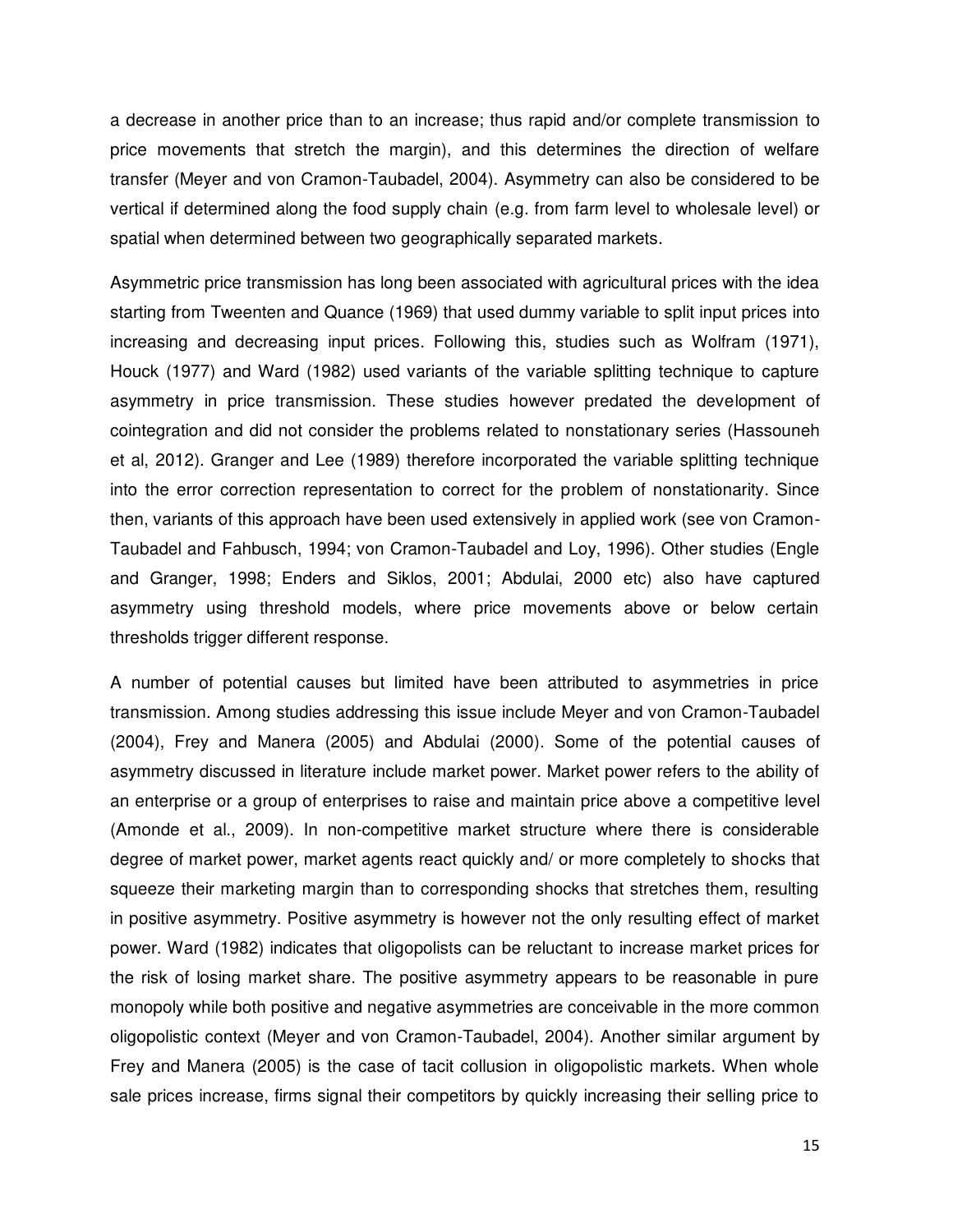show they are adhering to the tacit agreement. However, when wholesale prices fall, price adjustment is slow due to the risk of signaling that it is cutting its margins and diverging away from the agreement.

Another cause of asymmetry due mention is adjustment/menu costs. Adjustment cost refers to costs a firm incur when it changes its quantities and/or prices of inputs and/or outputs. If the costs are associated with price changes, then such adjustment costs are termed menu costs (Meyer and von Cramon-Taubadel, 2004). Menu cost includes the cost of changing nominal prices, printing catalogues, inflation cost and dissemination of information about price changes. Such costs may be asymmetric with respect to increasing and decreasing prices. For instance traders may not adjust prices when input costs decrease due to the menu costs associated especially when the input costs changes are perceived to be temporary (Kovenock and Widdows, 1998). Menu cost can cause asymmetry in the presence of inflation (Ball and Mankiw, 1994). Under these conditions, Abdulai (2000) indicates that shocks that increase a firms desired price leads to larger responses than shocks that decrease it since firms will take advantage of the positive shocks to correct for accumulated and anticipated inflation.

Inventory management or stock behavior of traders is a potential cause for asymmetry in price transmission in many markets. Firms usually increase inventory in periods of low demand instead of reducing prices while in periods of high demand, prices are rather increased. In combination with asymmetry in costs related to high and low inventory stocks and the fear of stock out may lead to positive asymmetry (Reagan and Weitzman, 1982). Frey and Manera (2005) also argue that asymmetry could arise due to the accounting principle used by firms. For instance the FIFO accounting criteria does not allow firms to adjust output rapidly to cost changes until inventory is depleted whiles the LIFO criteria allows firms to adjust prices rapidly in response to changes in input costs. Hence the accounting principle has influence on the speed of adjustment since FIFO results in longer lags than the LIFO principle.

Consumers incur cost such as transportation or fuel cost and cost in terms of the time taken when searching for competitive prices, such costs are termed search costs. Imperfect market characterized by information asymmetry may result in asymmetry in price adjustment (Cutts and Kirsten, 2006). Due to the presence search costs, consumers may have no option than to accept prices offered to them or to search for alternative prices in their locality. Since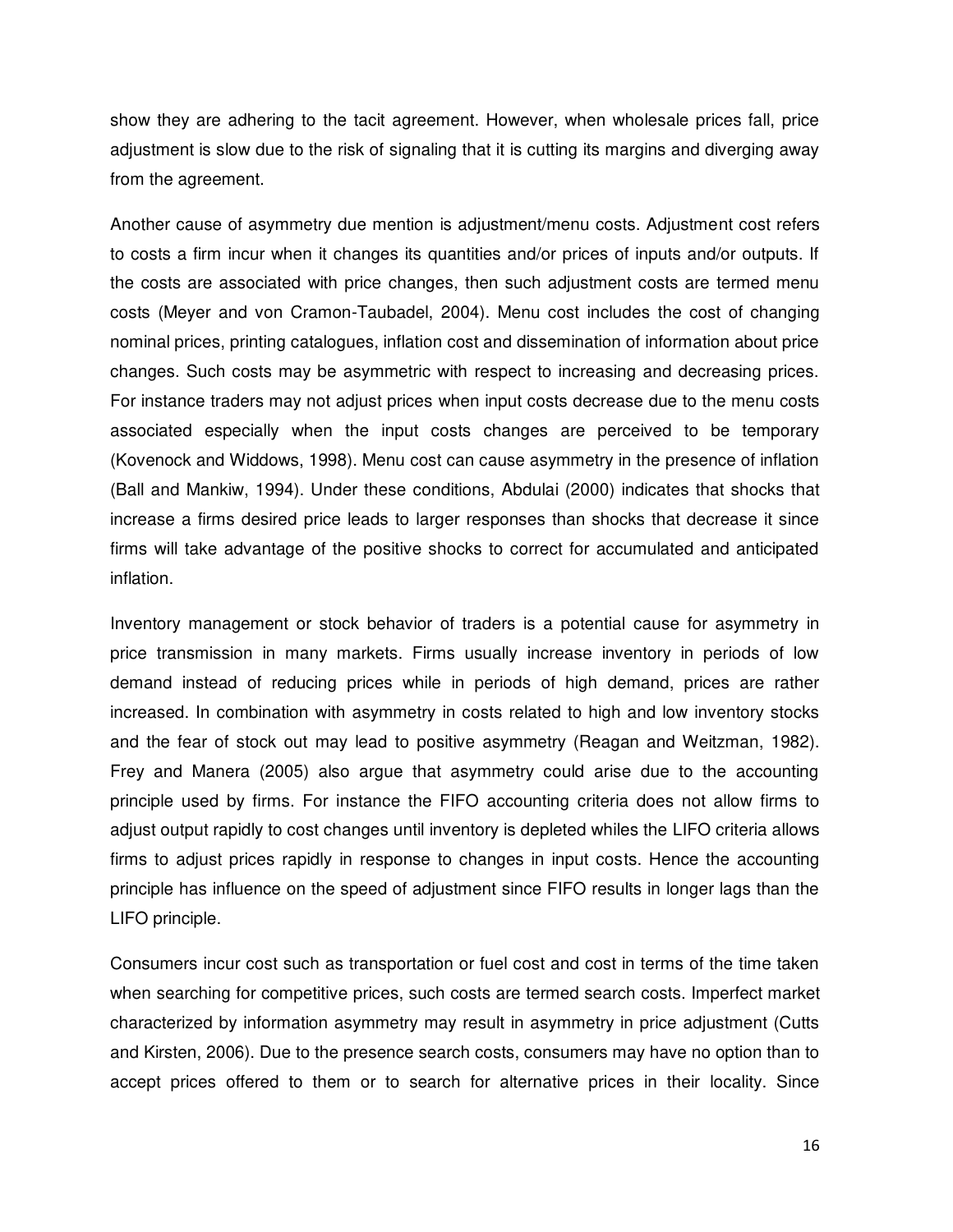consumers may have limited knowledge of prices offered by firms elsewhere, sellers exploit them by adjusting quickly when prices rise and slowly when prices fall.

Meyer and von Cramon-Taubadel (2004) indicate the role perishability of a product plays in causing asymmetry in price transmission. They argue from Ward (1982) perspective that traders might hesitate to raise prices for perishable products for fear of spoilage which leads to negative asymmetry. Another counter argument from Heien (1980) is that changing prices is more of a major problem for products with long shelf life than the perishable ones. This is because with the former, changing prices brings about higher time cost and loss of goodwill.

Another factor causing asymmetry in price transmission is the interventionist role of the Government. This is much evident in political intervention in the form of price support in the agricultural sector mostly introduced as floor price (Kinnukan and Forker, 1987). The resultant asymmetry occurs if retailers or wholesalers are made to believe that the intervention is for an extended period, then downstream price increases are passed on quickly and completely by traders while decreases are passed on slowly (Uchezuba et al., 2010).

## **2.5 Empirical Evidence of Market Integration and Asymmetry in Price Transmission**

The Ghanaian agricultural markets have received extensive study on price behaviour and their response to each other most especially in the maize market. Earlier studies began with researchers such as Alderman (1992), Shively (1996), Badiane and Shively (1998) among other publications. On the quest for knowledge about how information is transmitted across markets in Ghana and whether government policies in a single market can be achieved in a broader arena, Alderman (1992) employs the Ravallion dynamic model and the standard cointegration technique to find out if price movements for maize (the main cereal consumed in Ghana) are fully transmitted to other regions. However, he notes imperfections in how market information is processed. The findings of the dynamic model show functional inefficiency in Ghana using monthly wholesale prices from 1977 to 1990. In another study of prices and markets in Ghana by Alderman and Shively (1991), the authors use monthly food prices between 1970 and 1990 and adopt a variant of the Ravallion model developed by Timmer (1974). They also indicate in their findings that, markets in Ghana appear to function reasonably well with the exception of rice. Markets integrate in the long-run though markets in the major markets do not transmit instantly to other markets. The findings indicate that price stabilization in one market would contribute to stability in other markets, especially with maize price movements influencing that of millet and sorghum. However, rice marketing channel in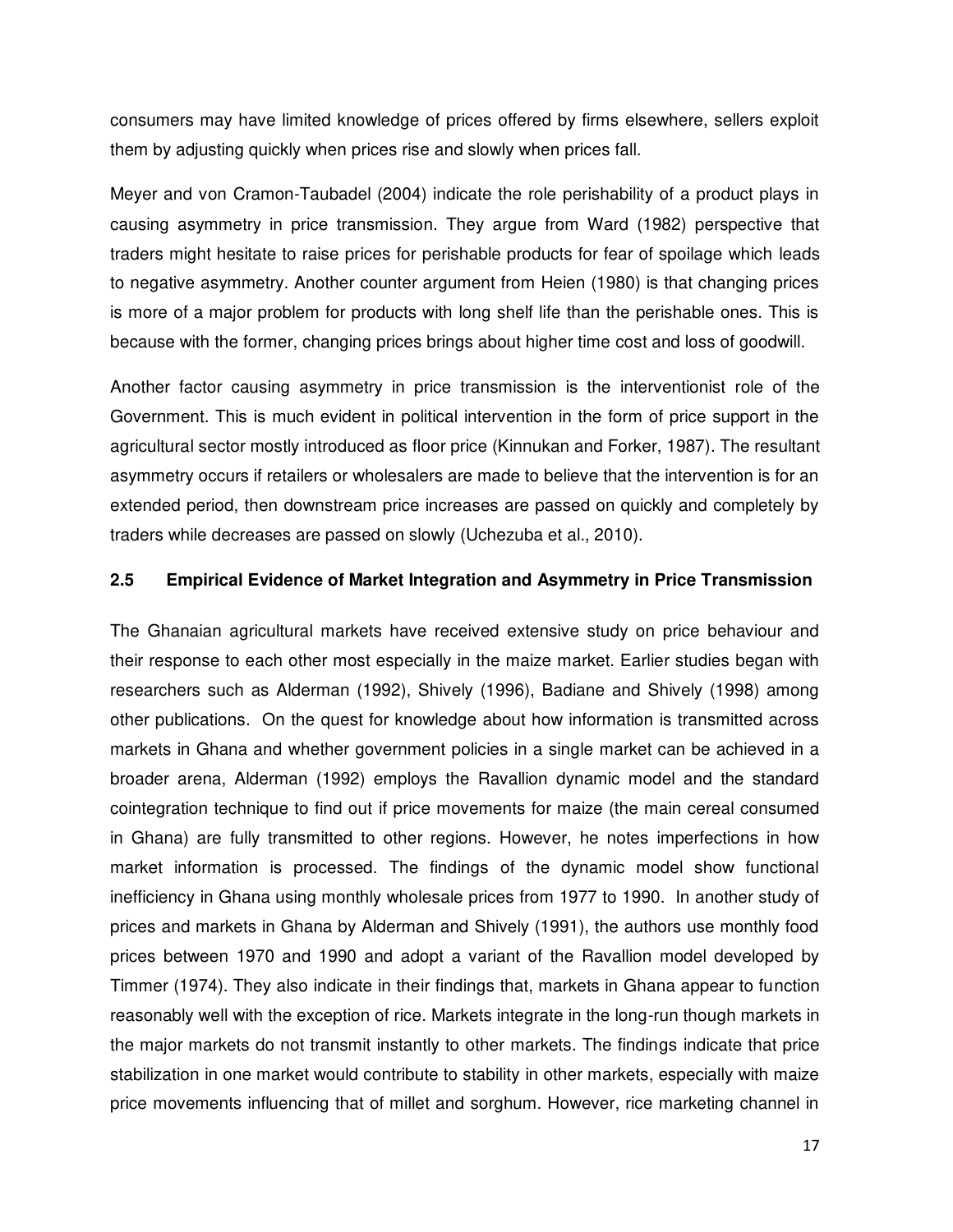Ghana appears to break between the savannah producers and coastal markets. Badiane and Shively (1998) investigate the respective roles of market integration and transport costs in explaining price changes in Ghana using dynamic model of price formation and cointegration techniques. With wholesale maize price data over the period 1980-1993, they show that price-adjustment process in local market is determined by the degree of interdependence between that market and the central market in which the price shock originates. Thus, reductions in local prices and local price variance following the introduction of economic reforms in 1983 can be traced to both local and central market forces, as did arbitrage costs between Techiman and the other outlying markets. A common characteristic of the above studies is that, all use Techiman market in the Brong Ahafo region as the reference market for which prices transmit to other markets (most often Makola in Greater Accra and Bolgatanga in the Upper East regions).

In a similar study as those discussed above, Abdualai (2000) utilizes the threshold cointegration to examine price linkages between the principal maize markets in Ghana. Results indicate that wholesale maize prices from 1980 to 1997 in the local markets (here Accra and Bolgatanga) respond more swiftly to central market price increases than decreases. Also, Accra market reacts faster than Bolgatanga market to changes in Techiman market prices. In Cudjoe et al. (2007), a pair-wise correlation analysis reveals high correlation between the price of imported rice (the main imported food product in Ghana) and local staples (local rice, maize, cassava and yam) in the markets located in the poorest regions, thus Wa and Tamale located in the northern part of the country. Correlation coefficient is also relatively high between world prices of rice and maize. A more robust test using the Johansen cointegration test reveals heterogeneity of price transmission in Ghana. Price transmission is high for grain products both in the short and long run while for root crops such as cassava and yam, no evidence of price transmission is found across different regional markets. Asuming-Brempong and Osei-Asare (2007) however use the Engle and Granger residual based test to show that imported rice market is segmented from the domestic rice market in Ghana. Egyir et al. (2011) also investigate the gains from ICT based market information services in the Ghanaian food commodity markets using the Ravallion-Timmer model in 11 selected markets. The study reveals that mobile phone has been the single most important ICT tool facilitating the speedy transmission of marketing information. Due to lack of other complementary services, market integration is limited; thus market connectedness values show the presence of short run market integration for groundnut but not for maize and yam.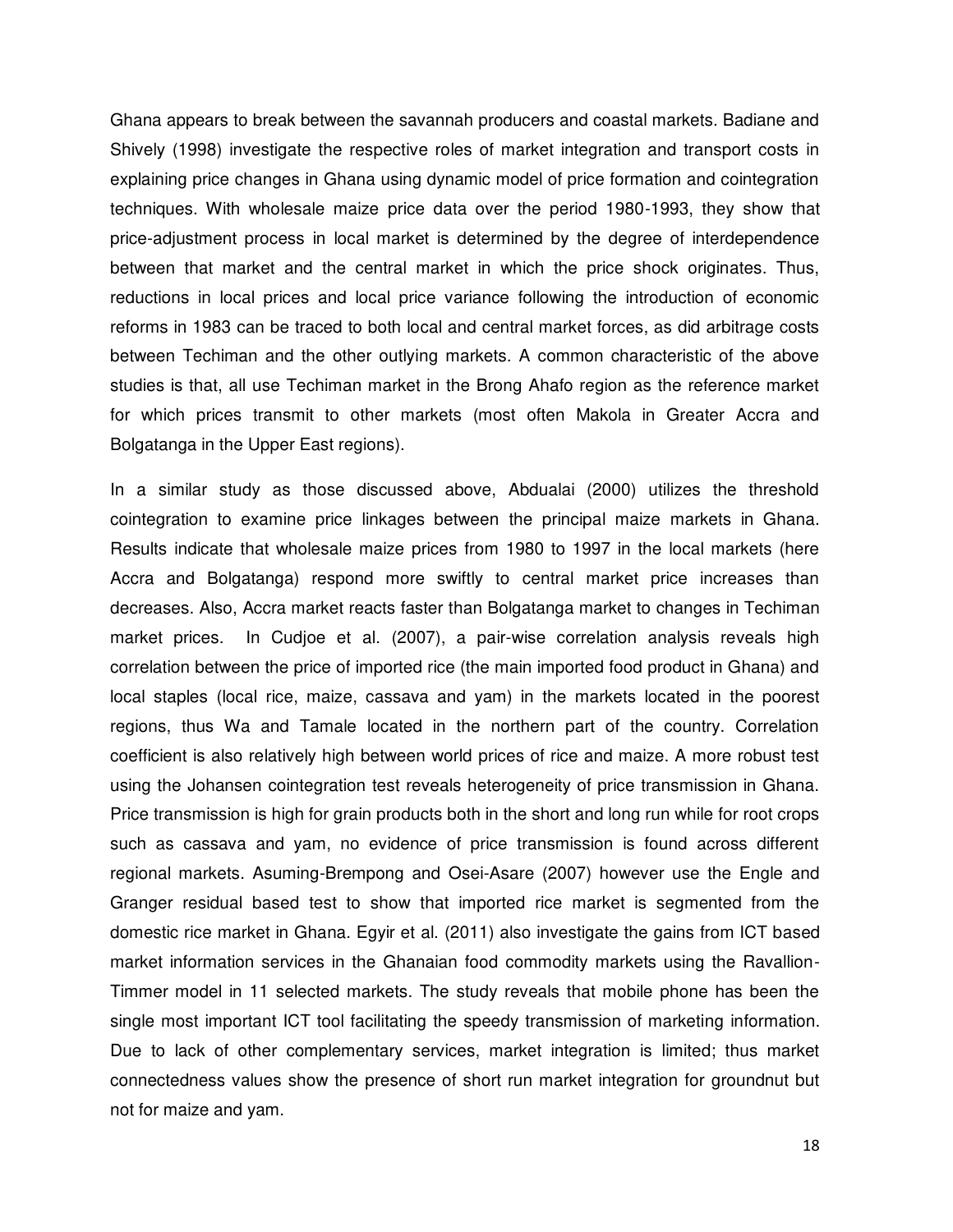An application of the Johansen cointegration approach in assessing the efficiency of plantain marketing in Ghana by Mensah-Bonsu et al. (2011) indicate arbitrage is working given the presence of short- and long-run relationship between the central consumption market (Accra market), assembly markets (Kumasi, Sunyani and Koforidua markets) and the production markets (Goaso, Begoro and Obogo markets). However, the speed with which prices get transmitted across the markets is relatively weak, i.e. 27.7 percent. The study uses monthly wholesale prices of plantain between 2004 and 2009. Amikuzuno (2009) points out the conflicting results of the speed of price transmission in the tomato market in Ghana when the standard TAR and the extended TAR (estimates the speed of transmission as a time varying parameter) are used in a high and reduced tariff periods following trade liberalization in Ghana. The standard TAR shows deterioration in the speed of price transmission (45 percent and 49 percent for high and reduced tariff periods respectively) while the extended TAR indicates an improvement in the speed of price transmission (65 percent and 70 percent for high and reduced periods respectively) in the tomato market. In testing for market integration between the north and south of Ghana's groundnut market, Mockshell and Egyir (2010) find markets are segmented both in the long and short run. Traders in the groundnut subsector ranked transportation difficulty, lack of standardization in the local market and inadequate credit as the major constraints.

Zooming out of the corridors of Ghana, Loveridge (1991) employs correlation coefficient approach to test for the impact of infrastructure on marketing in Rwanda. The results of the study reveal that the pre- and post-road paving market integration is different. The construction of new roads increased the strength of linkages between major central markets; however the farm level price data still suggest high cost of moving food between rural and urban markets. He therefore suggests investment in the transport sector as a possibility of reducing these costs. Badiane et al. (2010) analyze the extent to which local markets would respond to liberalization of Senegal's groundnut market. The authors employ a dynamic model of price formation that uses estimates of spatial market integration across local markets to measure the response of local markets to policy changes. This model was then used to simulate the impact of liberalizing groundnut prices to allow domestic prices to reflect their international level. They found this would change prices in the central market Dakar, which determines prices in the production regions of Kaolack and Fatick. Also, groundnut prices would have been higher and passed on entirely to Kaolack and to a lesser extent to Fatick if the market had been fully liberalized in January 2007 when the groundnut parastatal agency (SONACOS) was privatized.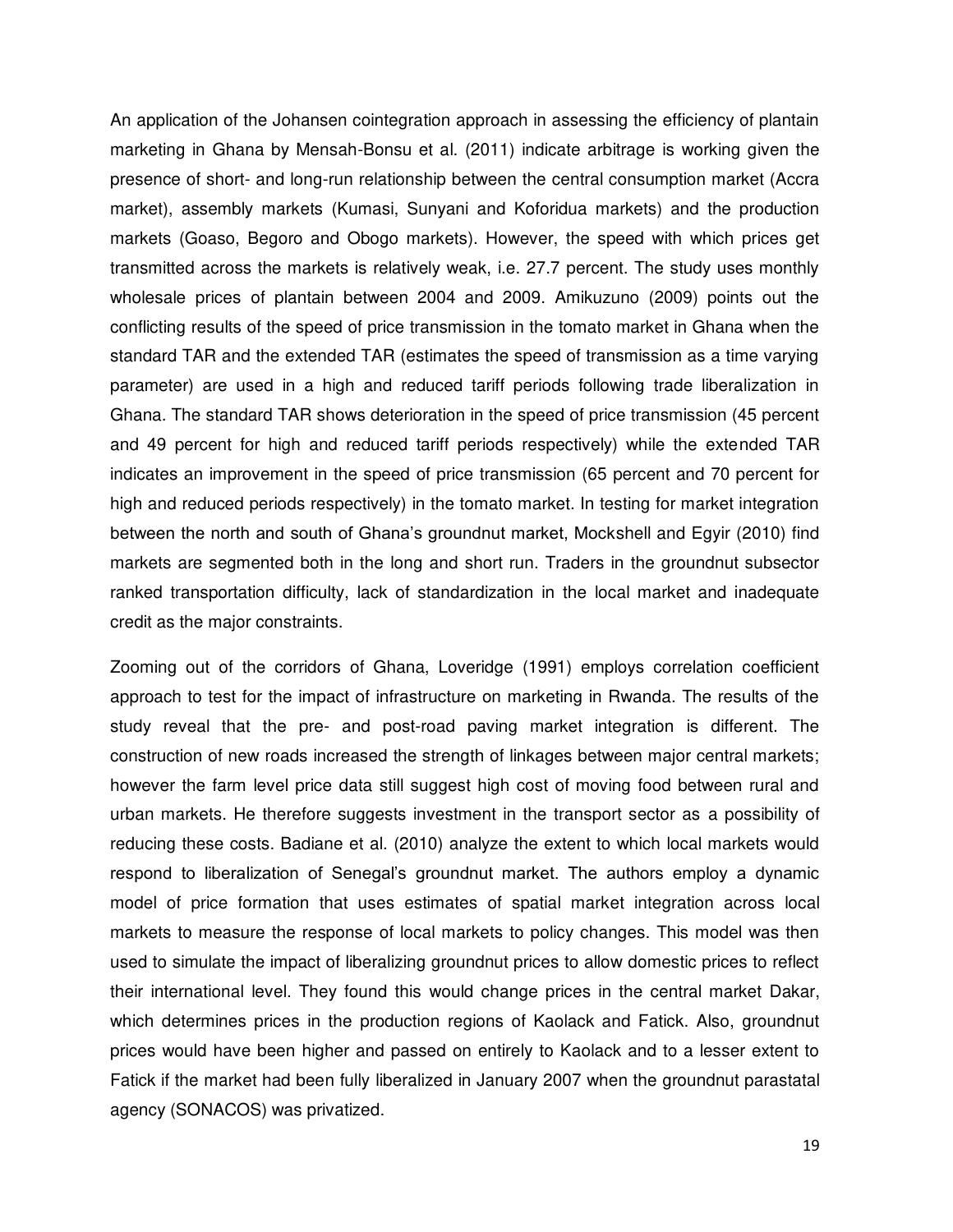Muyatwa (2001) studies whether the regional markets have become spatially integrated following the liberalization of the maize market in Zambia. The study employs cointegration analysis and error correction model using monthly whole price data from 1993 to 1997. The outcome of the test indicates that the magnitude of market integration and the speed of price transmission between the regional markets have been very limited. Also, even with the rapid emergence of private traders, the rate of filling in the gap left by the state has been slow while private participants are constrained with inadequate finance, lack of storage facilities, lack of access to market information and poor transportation infrastructure. The efficient operation of the maize market would therefore need the government providing an enabling environment for trading. Saran and Gangwar (2008) also use the Engle and Granger cointegration tests to examine the performance of six wholesale egg markets in India from the period 1982 to 2000. The study indicates that the markets under study are cointegrated apparently due to the performance of market intelligence functions by the National Egg Coordination Committee which helps in transmitting price signals through media print on day to day basis throughout India. The high degree of cointegration indicates how efficient and competitive the markets are at the wholesale level; however, whether the farmers and the traders at the grass-root level realize the price changes remains to be examined.

In using the recently developed threshold cointegration approach, Van Campenhout (2007) introduces a time trend to the threshold and the adjustment parameter to examine price transmission in the Tanzania maize market using weekly prices from seven markets. The result from this study reveals that the model disregarding transaction cost and time trend has a higher half-lives ranging from 3.9 to 22 weeks. Observing the nonlinearities caused by transaction cost, the half-lives reduces to 4 to 11 weeks, and introducing the time trend to the TAR model reduced the half-lives further to 1.5 to 5 weeks. Also, transaction costs have decreased between the market pairs over time; however, integration of individual routes shows considerable heterogeneity. Falsafian and Moghaddasi (2008) employs the threshold cointegration approach using weekly price data from 1998 to 2006 to evaluate the patterns of price adjustment in selected spatially separated chicken markets in Iran. Their results confirm different speed of adjustment in response to positive and negative shocks in every case; thus Qom-Tehran markets suggest much faster adjustment in response to negative shocks than positive shocks while Ghazvin-Tehran markets show much faster speed of adjustment to positive shocks than negative shocks. In evaluating daily price linkages among four corn and four soybean markets in North Carolina, Goodwin and Piggot (2001) adopts the threshold cointegration and nonlinear impulse response functions to investigate the dynamic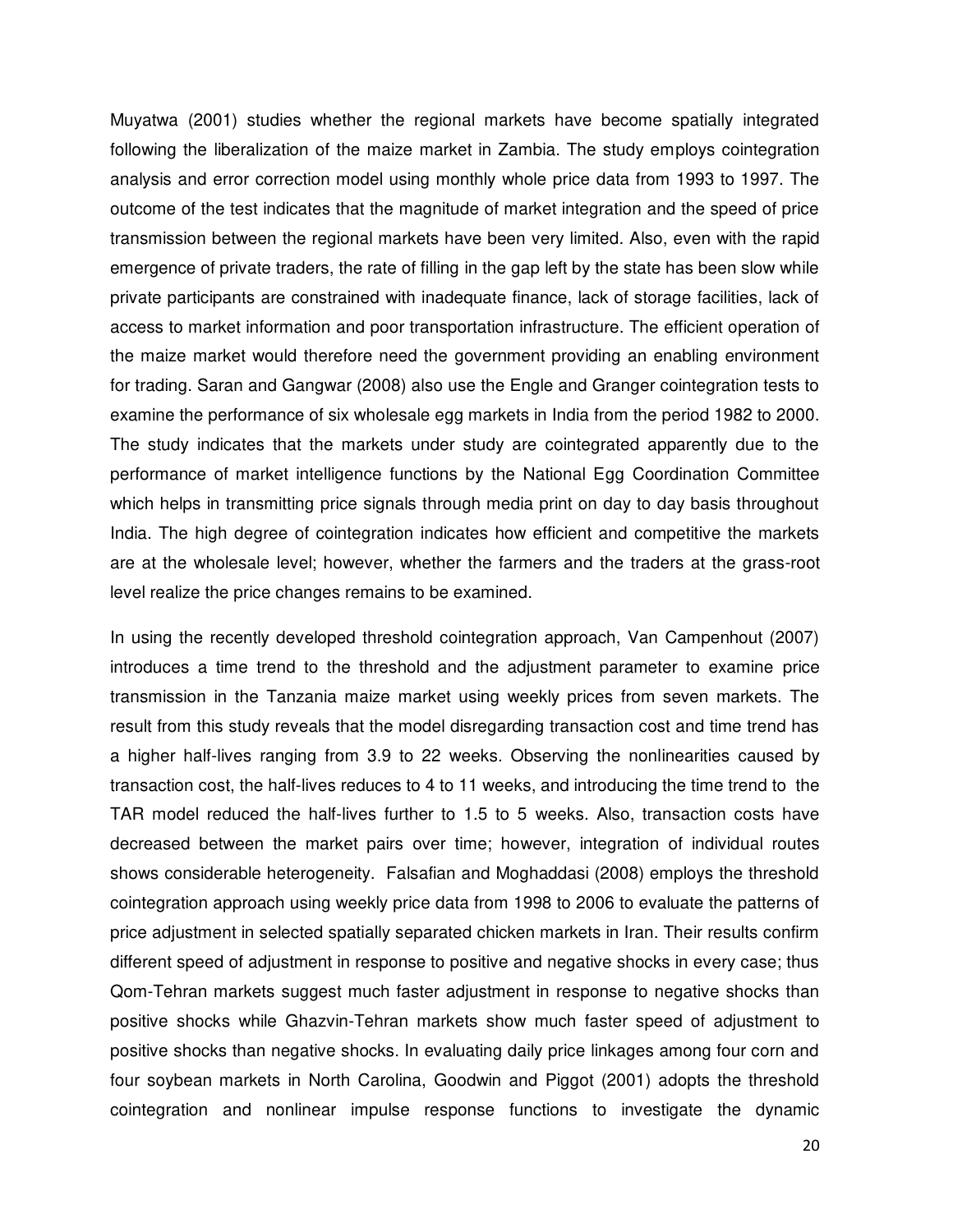adjustments to shocks. Results indicate strong support for market integration even though adjustments may take many days to complete after a price shock. Adjustments are however faster in response to deviations from equilibrium when compared to the model that ignores threshold behaviour.

Tostao and Brorsen (2005) measure the efficiency of spatial maize price arbitrage in Mozambique's post-reform period using parity bound model. The results indicate that spatial arbitrage between the central and southern Mozambique is efficient in 90-100 percent of the time. However, price spreads between the north and those in central/southern Mozambique fall below transportation costs nearly all of the time. These estimates indicate that it not worth to ship maize from the northern surplus maize regions to the southern regions. The authors indicate that food shortages and price instability are likely to continue because though market liberalization seems to have helped achieve spatial efficiency, high transfer cost seems to be limiting trade and potential benefits from freeing the markets and hence improvement in transportation networks may help alleviate the costs involved. Using an extension of the parity bound model which allows for dynamic shift in regime probabilities in response to changes in marketing policy, Negassa and Myers (2007) study the maize and wheat markets in Ethiopia. Evidence of dynamic adjustment path is found and grain marketing reforms are found to have improved efficiency in some markets and worsened it in others. They attribute the inefficiency to misallocation of resources in the two markets and suggest different policy responses for the two commodities to improve efficiency since maize traders made loses most of the time while wheat traders made excess profit most often.

# **3 METHODOLOGY**

This section presents the study areas under consideration followed by the data collection and handling and finally discusses the empirical approach used for the study.

# **3.1 The Study Area**

The study focuses on Ghana located in West Africa and surrounded by Burkina Faso in the north, Togo in the east, Cote d'Ivoire in the west and the Gulf of Guinea in the south. There are ten administrative regions in the country (refer to [Figure 3.1\)](#page-23-0) comprising of Upper West, Upper East, Northern, Brong-Ahafo, Ashanti, Volta, Central, Eastern, Western and Greater Accra. However, the markets under study are Brong-Ahafo (BA), Ashanti (AS), Northern (NR), Central (CR) and Greater Accra (GA) regions. These locations are selected based on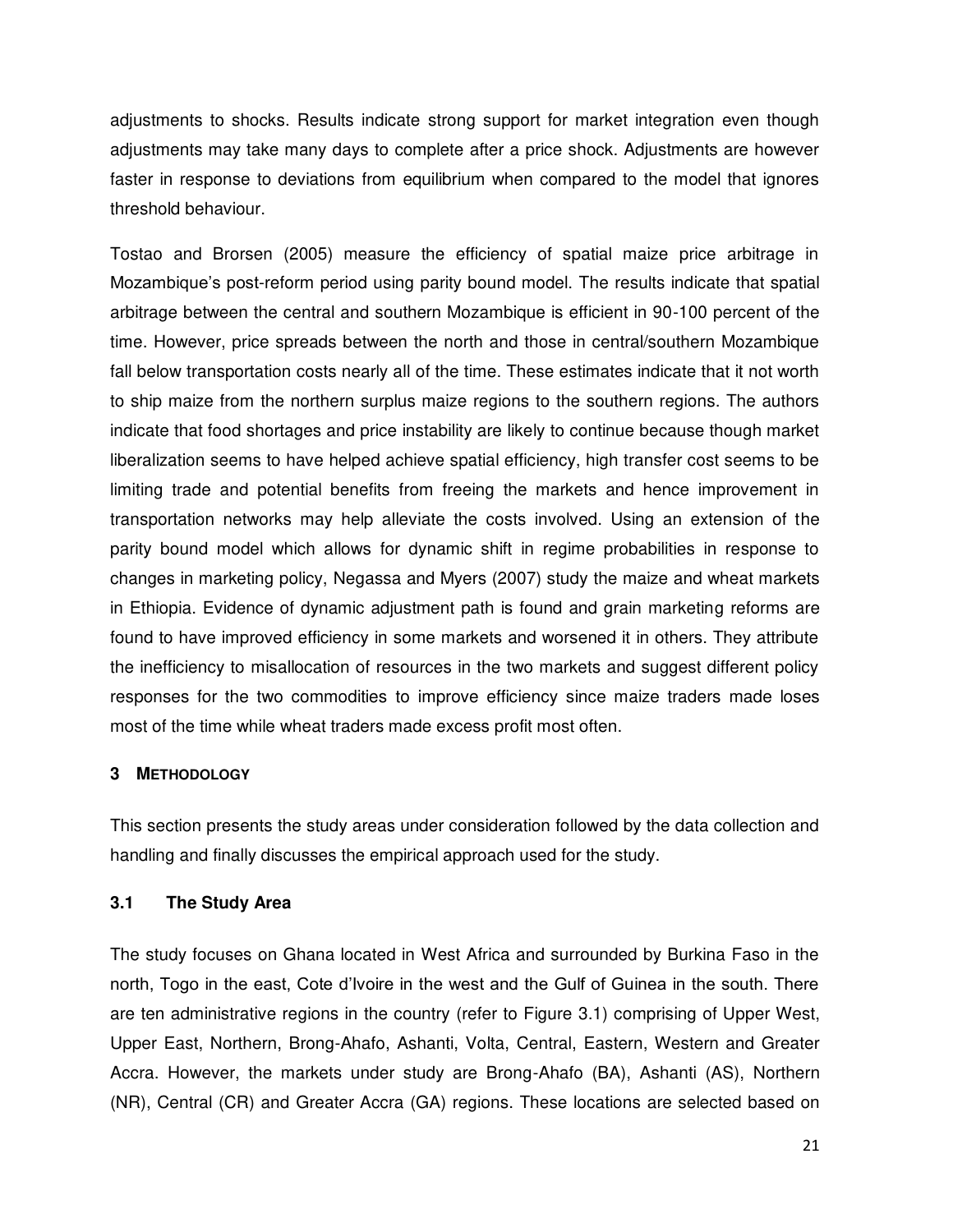the availability of data. Among the regions, production of maize is concentrated in the Brong-Ahafo region which has Techiman as the most important market in Ghana for the assembly of food commodities while consumption is concentrated in the Greater Accra region. Hence, Brong-Ahafo is taken as the central/reference market along which other markets are compared.



<span id="page-23-0"></span>**Figure 3.1 Regional Boundaries and Agro-ecological Zones in Ghana** 

Source: adopted from Morris et al. (1999)

# **3.2 Data Collection and Treatment**

Secondary data of wholesale white maize price series from the regions under consideration were used in the study. The data was obtained from the Ministry of Agriculture Statistical Research and Information Directorate (MoFA-SRID). The data used were monthly averages of rural and urban wholesale prices of maize from the various regions but due to lots of missing values prior to 2002; the study considered price data from January 2002 to December 2010 making a total of 108 observations. Within this period, regions with more than two consecutive and recurring missing values were dropped. Hence one or two consecutive missing values were interpolated with the average of the previous four months. The total numbers of observations missing for the selected series were 2, 3, 1 and 6 for GA, AS, BA and NR respectively. The price units of the data collected from MoFA-SRID were for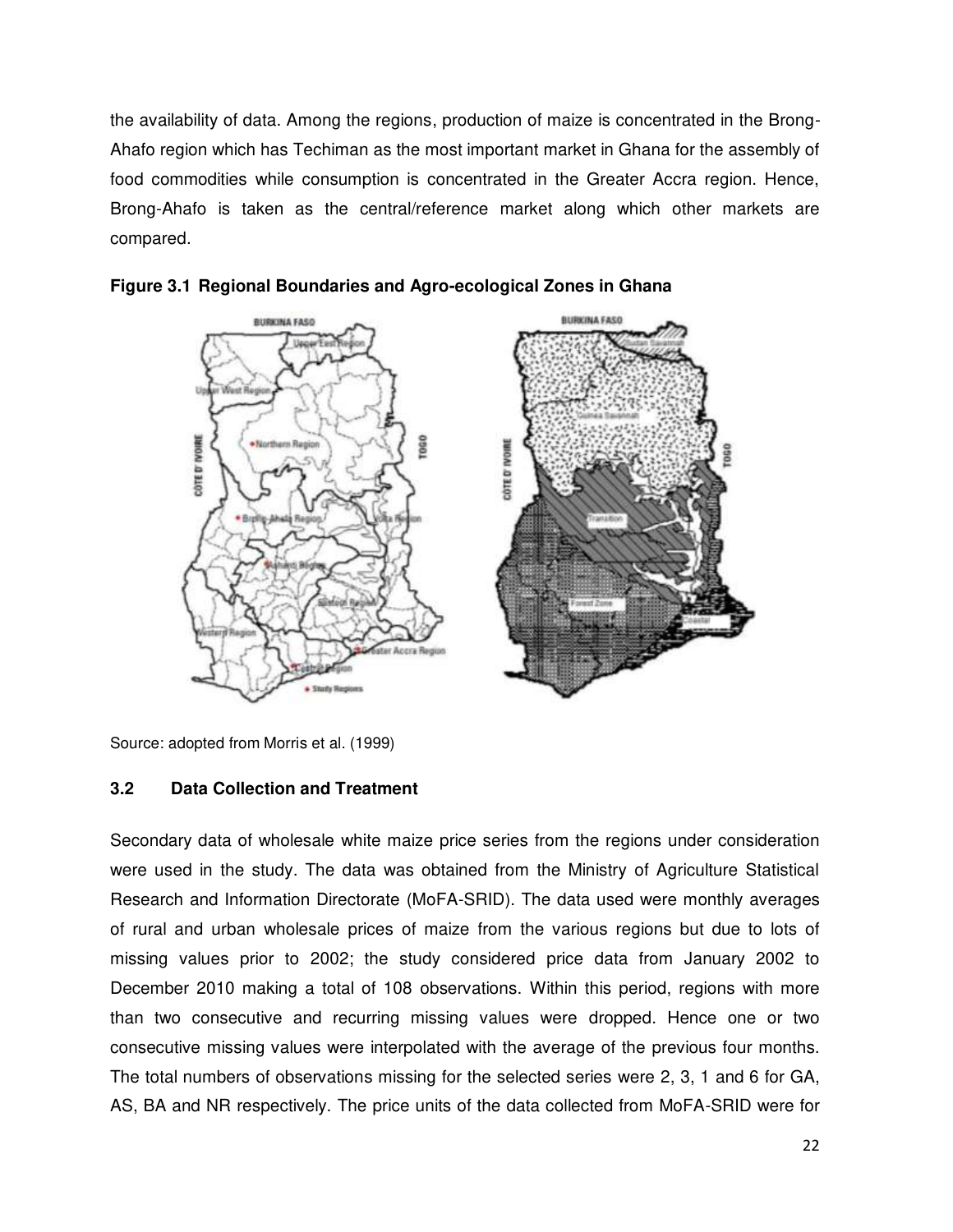per 100kg of white maize. Prices prior to July 2007 were in old Ghana Cedi (₵) currency values which were converted to the New Ghana Cedi (GHC) by dividing by 10,000. Prices at this level can be interpreted as GHQ/100kg or pesewas/kg (pesewa is the smallest unit of the Ghanaian currency). Empirical econometric analysis of the data was based on logarithmic transformation of prices for ease of interpretation of parameters (in terms of percentages or as elasticities) and the possibility of reducing the problem of heteroscedasticity. It is often more interesting to know how price of a commodity change relative to other prices in the economy, but since comparison of prices in the study was at the same level of the market and for the same homogenous commodity, nominal values were used in the analysis without deflating.

## **3.3 Analytical Approach**

The modern view of market integration is mostly analyzed with cointegration models which evolved due to the behavior of economic series being nonstationary, thus series increase or decrease over time. Hence, the use of cointegration models begin with univariate analysis of each price series called unit root test which reveals the underlying data generating process. A variable  $y_i$  is said to have unit root or integrated of order one (represented as  $y_i \square I(1)$ ) if the first difference  $(\Delta^1)$  is stationary (i.e.  $\Delta^1y_{\scriptscriptstyle \it i\it} \Box$   $I(0)$  ). Granger and Newbold (1974) indicate that estimating ordinary least square regression from time series that exhibit random walk often lead to spurious regression and hence hypothesis test of parameters become invalid. Studies of spatial market integration exhibit similar approach to the study of statistical properties of variables. However, failure to study the properties properly results in inconsistent results (Alemu and Van Schalkwyk 2009). In analyzing the underlying data generating process, factors that can affect inference on unit root are considered, which include seasonality and structural breaks.

# **3.3.1 Seasonality in Time Series**

While most studies on market integration relied on readily available seasonally adjusted data, majority rely on seasonally unadjusted price data. For modeling purposes price data collected for several periods in a year must be adjusted for seasonality to avoid inconsistent and inaccurate results (Alemu and Van Schalkwyk 2009). The seasonal fluctuations in price data can be a stable one resulting from weather or natural conditions or can be variable resulting from the behavior of economic agents. According to Hylleberg et al. (1990), seasonality can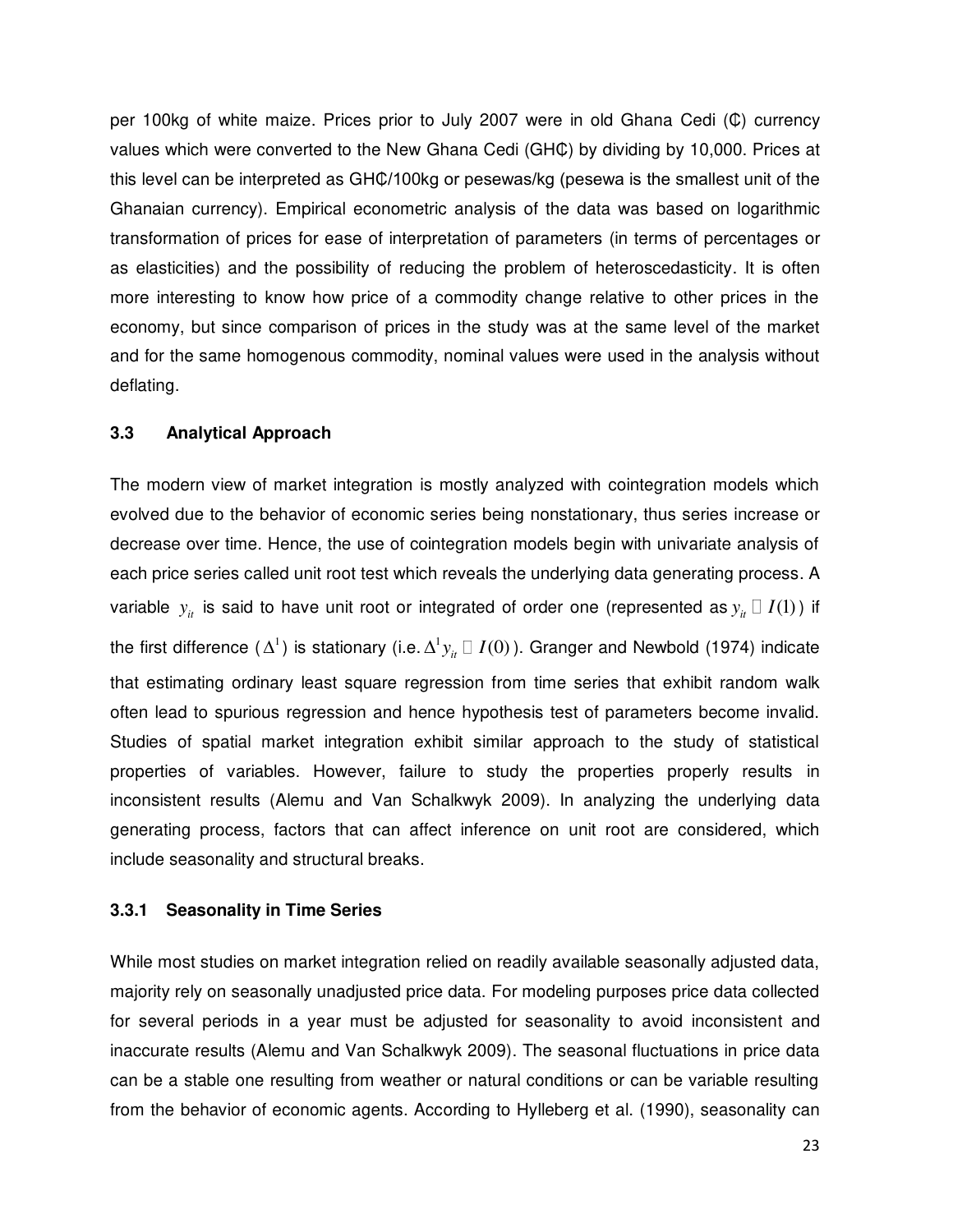be deterministic (i.e. repetitive year after year and hence capable of prediction without error from previous months), stochastic (evolves over time) or both. A deterministic process can be modeled by regression models with seasonal dummy variables. A stochastic process also be stationary over time or seasonally integrated i.e. non-stationary integrated process (Schulze, 2009) and will have to be modeled with the appropriate filtering approach (e.g.1 $-L^s$  where s is the number of observations per year) to render the series stationary. In most studies of agricultural market integration, researchers assume deterministic process which can lead to spurious regressions, model misspecification and affects model performance if the seasonal process changed over time (Schulze, 2009, Shen et al., 2009). This is because the seasonal dummies do not reflect the dynamic nature of the seasonality inherent in the actual data. The dummy coefficients only reflect initial conditions plus the accumulation of random shocks (Shen et al., 2009).

In determining how to model seasonality in this study, the seasonal unit root test developed by Hylleberg et al. (1990) often called HEGY for quarterly data and later extended by Franses (1991) and Beaulieu and Miron (1993) for monthly data was used. This model allows examining both the seasonal and non-seasonal unit root process of the data. The null hypothesis of unit roots at zero and monthly seasonal frequencies against the alternative of stationarity was tested. The model below was considered:

$$
\Delta_{12} y_{it} = \beta_0 + \gamma t + \sum_{i=1}^{11} \beta_i D_{it} + \sum_{k=1}^{12} \pi_k z_{k,t-1} + \sum_{j=1}^{p} \delta_j \Delta_{12} y_{it-j} + \varepsilon_{it,1}
$$
\n(3.1)

Where the parameters  $\beta_0, \beta_i, \pi_k$  and  $\delta_j$  are estimated with OLS. In model (3.11),  $\beta_0$  is the constant,  $D_{ii}$  represents seasonal monthly dummies with  $D_{ii} = 1$  for month *i* and 0 otherwise,  $t$  is the trend variable,  $z_{k,t-1}$ are nonsingular linear transformations<sup>2</sup> of lagged values of  $y_{it}$  ,  $\varepsilon_{i,j}$  is the error term and the value of p is automatically selected with BIC. In order to test for unit root at zero and  $\pi$  frequency, the null  $H_{k0}$ :  $\pi_k$  = 0 for  $k$  = 1,2 were tested against the alternative  $H_{k1}$ :  $\pi_k$  < 0 using t-statistics. The complex unit roots were tested with the joint null hypotheses  $H_{k0}$ :  $\pi_{k-1}$  =  $\pi_k$  = 0 for  $k$  = 4,6,8,10,12 against the alternative  $H_{k1}$ : at least one of  $\pi_{k-1}$ and  $\pi_k$  is different from zero using F-statistics<sup>3</sup>. The statistics were then compared to the

 $\overline{a}$ 

 $2$  Refer to Appendix A of Beaulieu and Miron (1993) for the transformation expression excluded from this study for the sake of brevity.

 $3$  A t-statistic can also be used to test for unit root at the individual frequencies for k=3, 4... 12.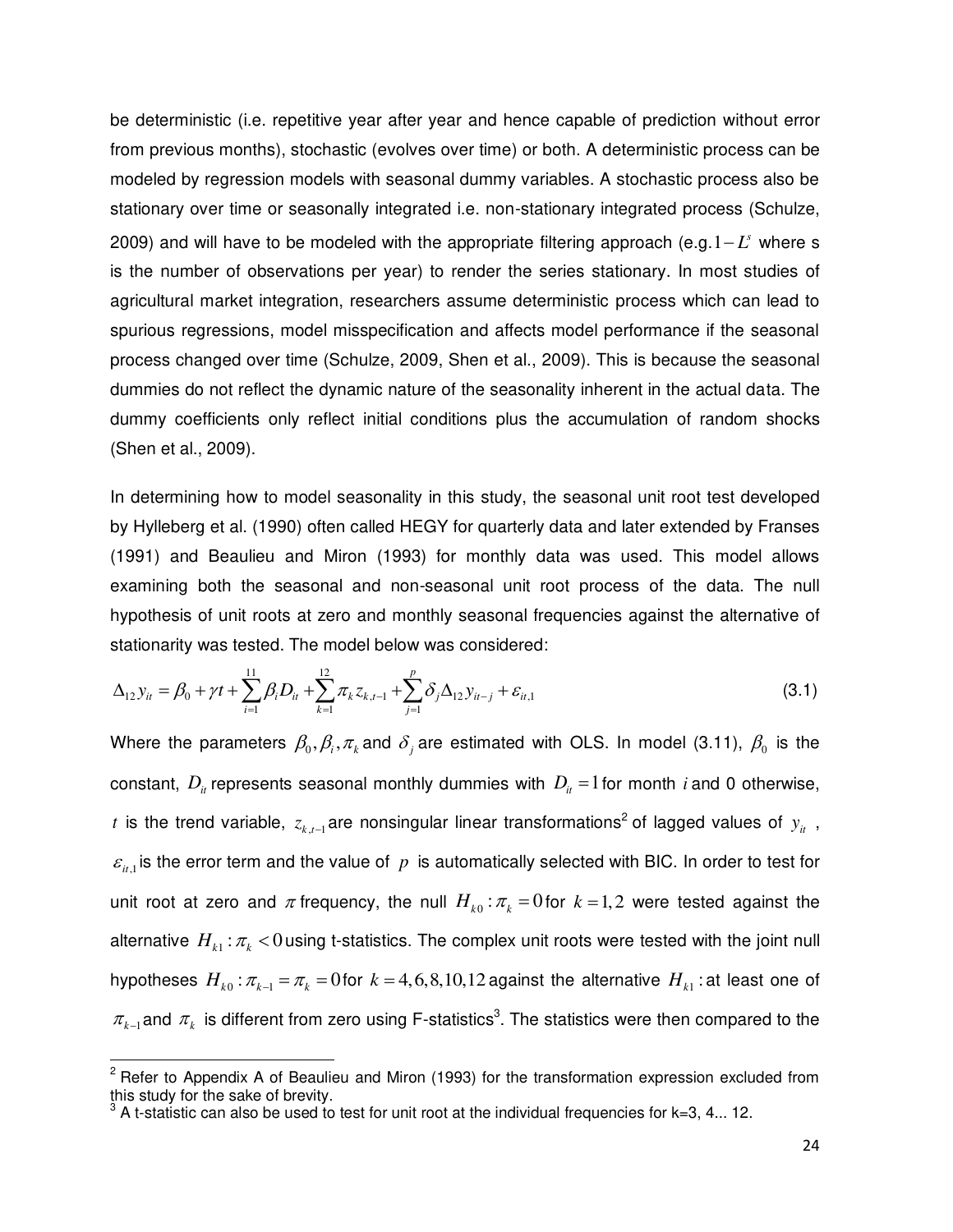critical values generated by Beaulieu and Miron (1993). Hylleberg (1995) recommends it is best to complement the HEGY type of test with the seasonal unit root approach by Canova and Hansen (1995). The Canova and Hansen approach is a Lagrangian Multiplier type based that test the null of stationarity (seasonal pattern is deterministic) against the alternative of seasonal unit root for the individual or joint frequencies from the equation:

$$
y_{t} = \alpha y_{t-1} + \sum_{i=1}^{s-1} D_{it} \beta_{it} + \varepsilon_{t}
$$
\n(3.2)

The notion behind the Canova-Hansen approach is to the instability of the parameter  $\beta_{it}$ similar to that of KPSS test. From equation (3.2)  $\beta_{it} = \beta_{it-1} + u_t$  was estimated and  $Var(u_i) = 0$  was tested. The null hypothesis is rejected in case the seasonality in a series is not constant. This means the null should not be rejected after seasonally adjusting the data or having no seasonal pattern at all implies that seasonality is constant. The LM-statistic from the test was then compared with the appropriate critical values for the specific frequency or joint frequencies. The seasonal frequencies in monthly data are represented by  $\pi$ ,  $\pi$  / 2,  $2\pi$  / 3,  $\pi$  / 3,  $5\pi$  / 6 and  $\pi$  / 6 which are equivalent to 6, 3, 4, 2, 5 and 1 cycles per year respectively (Canova and Hansen, 1995 and Beaulieu and Miron, 1993).

The appropriate filter was applied to the time series data depending on the conclusions from the seasonality test. In the case of deterministic seasonality, the OLS estimator is the same irrespective of whether the seasonal dummies are introduced into the regression model, or whether both the regressand and regressor or only the regressor is seasonally adjusted by regressing them on the seasonal dummies and a constant before running a regression using the seasonally adjusted data (Brendstrup et al., 2001).

#### **3.3.2 Unit Roots in the Presence of Structural Breaks**

Using the seasonally adjusted data following the result above, further analysis of unit root was conducted. The Augmented Dickey Fuller formulation was used to determine the presence of unit root in the deseasonalized series denoted as  $P_i$  hereafter. Thus, the

regression 
$$
\Delta P_{it} = \alpha_o + \gamma t + \psi P_{it-1} + \alpha_j \sum_{j=1}^{m} \Delta P_{it-j} + u_{it}
$$
 (3.3)

was estimated where  $\alpha_o, \gamma, \psi$  and  $\alpha_j$  are parameters to be estimated,  $P_{ii} (i = 1, 2,...)$  is the price series, *t* is trend variable,  $j = 1, 2, \ldots m$  is the lag length determined by AIC or BIC and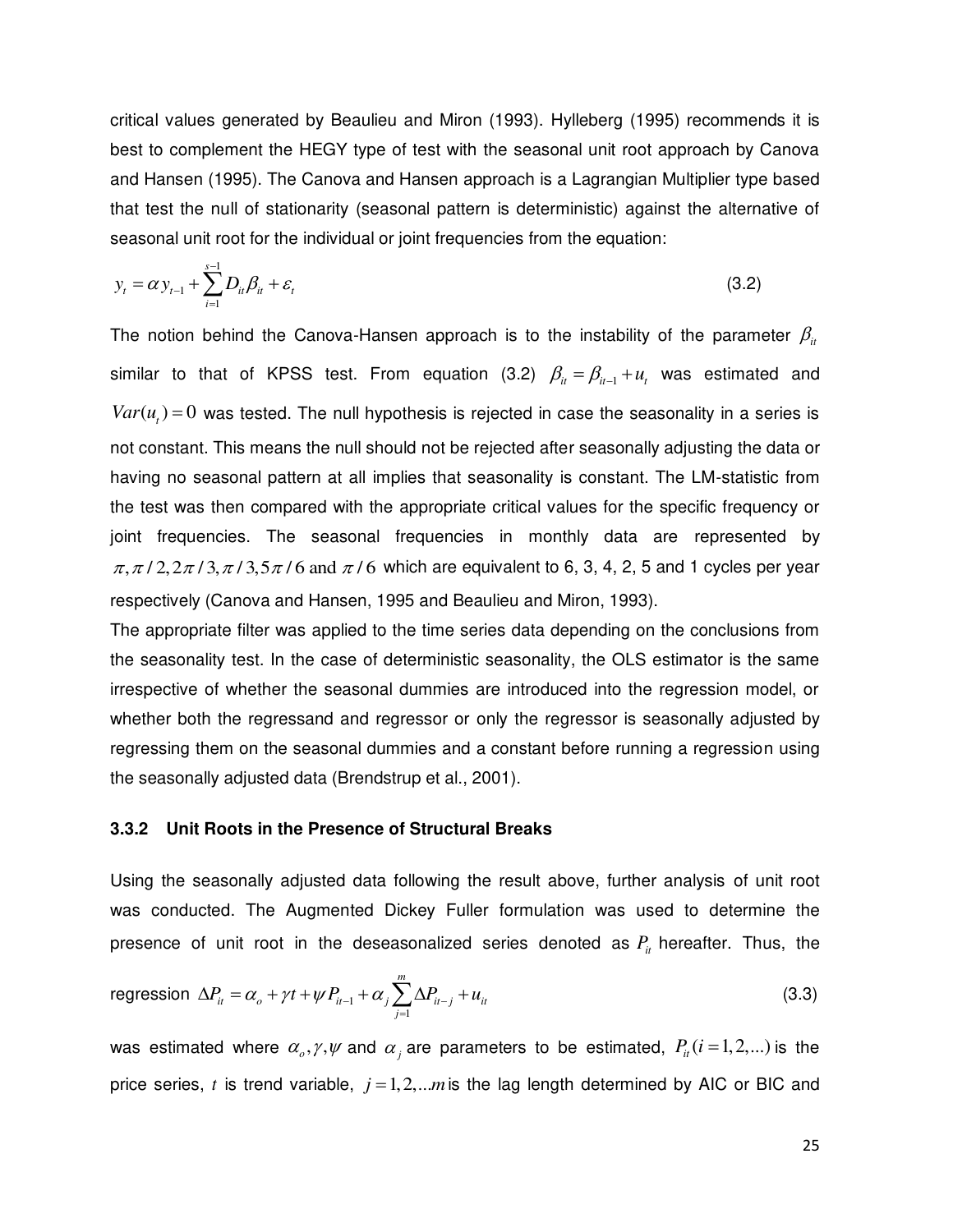$u_{ij}$  is the disturbance or error term. The null hypothesis tested was  $P_{ij}$  has unit root (  $Ho: \psi = 0$ ) against the alternative  $P_i$  is stationary ( $H_1: \psi < 0$ ). The t-statistic of the parameters were compared to Dickey and Fuller (1981) critical values to make inference as to whether the series is a random walk (if  $\psi = 0$ ) with drift (if  $\alpha_{\rho} \neq 0$ ) and deterministic trend (if  $\gamma \neq 0$ ) using the t-statistic or alternatively F-statistic. If  $\gamma = 0$ , the model is estimated without trend and subsequently if  $\alpha_{\rho} = 0$ , the model without the drift term is estimated. Failing to reject the null hypothesis of unit root implies taking the first difference and testing again until the  $d^{th}$  difference  $(\Delta^d)$  is stationary. For certainty and imperfection of the ADF test, the PP test was also applied hoping that the verdict of one will confirm the other. The estimation and testing procedure of the PP test was not discussed for the sake of brevity<sup>4</sup>.

A known weakness of the Dickey-Fuller type test is its potential confusion of structural breaks in the series as evidence of nonstationarity (Baum, 2001) and in the presence of structural break; the ADF is biased towards the non-rejection of the null hypothesis. Perron (1989) proposed allowing for a known or exogenous structural break in the test which was later criticized as an approach which invalidates the distribution theory underlying the conventional testing. Following this several researchers developed approaches that allow determining single and multiple break points endogenously (Zivot and Andrews, 1992; Perron, 1997; Lumsdaine and Papell, 1998; Clemente, Montañés and Reyes, 1998). In this study the Zivot and Andrews (1992) test which allows for a single structural break in the intercept and/or the trend of the series determined by a grid search over possible break points was used to verify the behavior of the series. The break date is selected where the t-statistic from the ADF test of unit root is at a minimum or most negative (Glynn et al., 2007). The Zivot and Andrews's model allowing for both break in trend and intercept is expressed as:

$$
\Delta P_{it} = \alpha_o + \gamma t + \psi P_{it-1} + \theta_1 DT_t + \theta_2 DU_t + \alpha_j \sum_{j=1}^m \Delta P_{it-j} + u_{it}
$$
\n(3.4)

where  $\theta_{\rm l}$  and  $\theta_{\rm 2}$  are parameters to be estimated in addition to the ADF equation. ( $DU_{_I}$  = 1 if  $t$   $\geq$  *TB* and 0 otherwise) is a dummy variable indicator for a shift in mean at each possible break date (*TB*) while ( $DT_t = t - TB$  if  $t > TB$  and 0 otherwise) is the corresponding trend shift variable. Restricting  $\theta_1 = 0$  is a model with only shift in intercept while  $\theta_2 = 0$  is a model representing only shift in trend. The null hypothesis tested was  $P_i$  contains unit root with a

ı

<sup>&</sup>lt;sup>4</sup> Eviews 7 manual provides a comprehensive application of the PP test.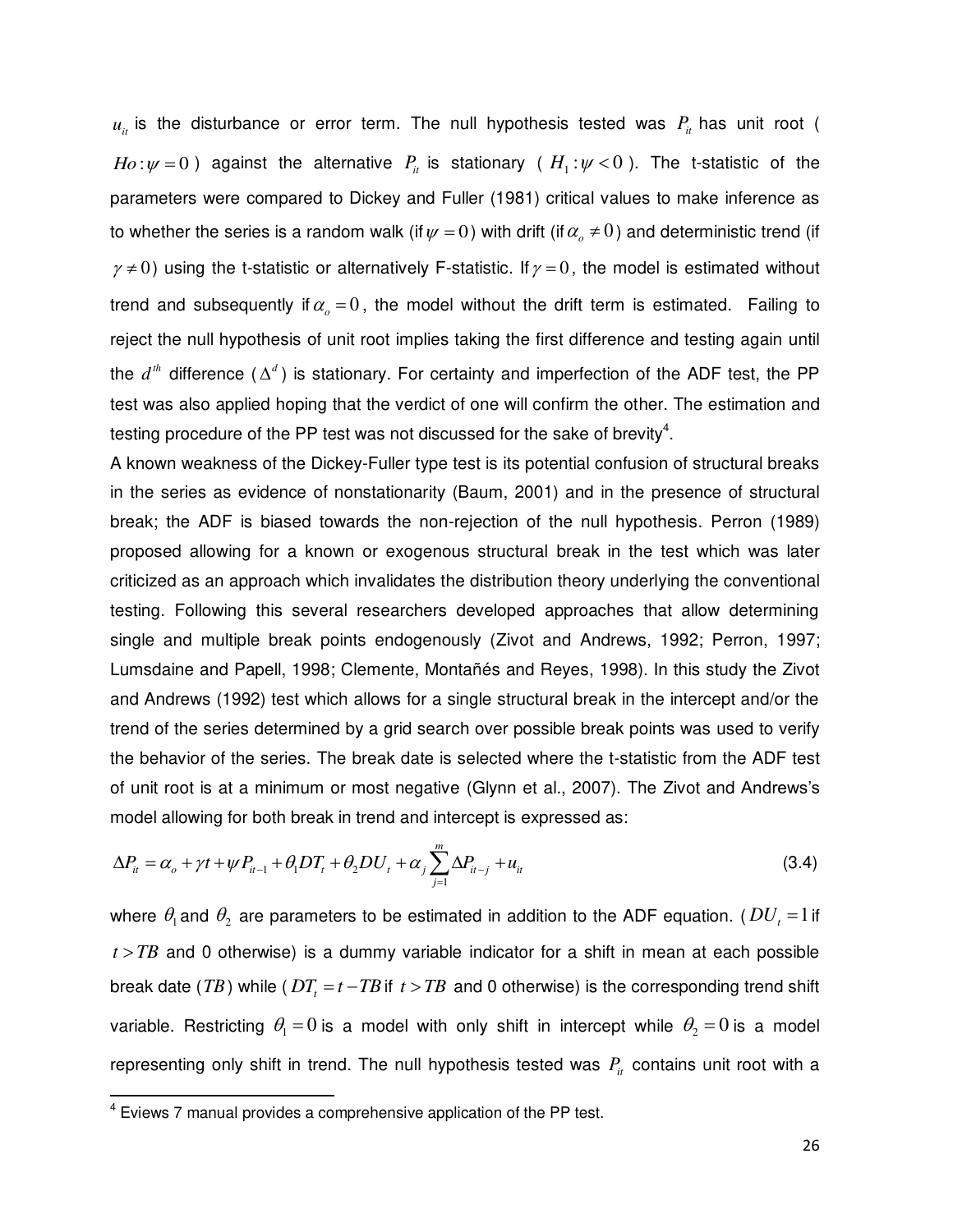drift that excludes a structural break while the alternative hypothesis was that the series is trend stationary process with a one-time break occurring at an unknown point in time.

#### **3.3.3 Cointegration Analysis**

The concept of cointegration is based on the fact that if price series  $P_i$  (denoted  $P_i^i$  hereafter) are integrated of the same order, say order one, then a linear combination of the series produces a stationary series which is used as an indication of market integration. Consider the long-run relationship between the prices in a given local market  $P_t^1$  and the central market

 $P_t^2$  such that:

$$
P_t^1 = \alpha_0 + \alpha_1 P_t^2 + \mu_t \tag{3.5}
$$

Where  $P_t^1$  and  $P_t^2$  are nonstationary series,  $\mu_t$  is the random error term with constant variance that can be contemporaneously correlated,  $\alpha_{0}$  (an arbitrary constant that accounts for price differential, i.e., transportation costs and quality differences) and  $\alpha_{_1}$  (slope) is the parameter of the cointegration regression. Then according to Engle and Granger (1987), long-run market integration within this framework involves testing whether the marketing margin ( $\mu$ <sub>t</sub>) was stationary by estimating the following relationship:

$$
\Delta \mu_t = \rho \mu_{t-1} + \varepsilon_t \tag{3.6}
$$

where the lags of the dependant variable can be included by relying on information criterions to ensure that the error term ( $\varepsilon_{_I}$ ) is a white noise process. Stationarity of the residuals (i.e.,  $-2 < \rho < 0$ ) with mean zero indicates rejection of the null hypothesis of no cointegration (  $\rho = 0$ ) where the t-statistic is compared to the Dickey-Fuller critical values for unit root test. The study of co-movement of variables in the long-run according to Enders and Siklos (2001) can alternatively be captured with the Johansen procedure which involves the specification of the functional form:

$$
\Delta x_t = \pi x_{t-1} + v_t \tag{3.7}
$$

where  $x_i$  is an (nx1) vector of random variables all integrated of degree 1,  $\pi$  is an (nxn) matrix,  $v<sub>t</sub>$  is an (nx1) vector of normally distributed disturbances. Equation (3.7) can be augmented with deterministic regressors, lags of  $\Delta x$ , and also allowing the components of  $x$ to be integrated of various orders. The underlying mechanism of the above formulation is the

27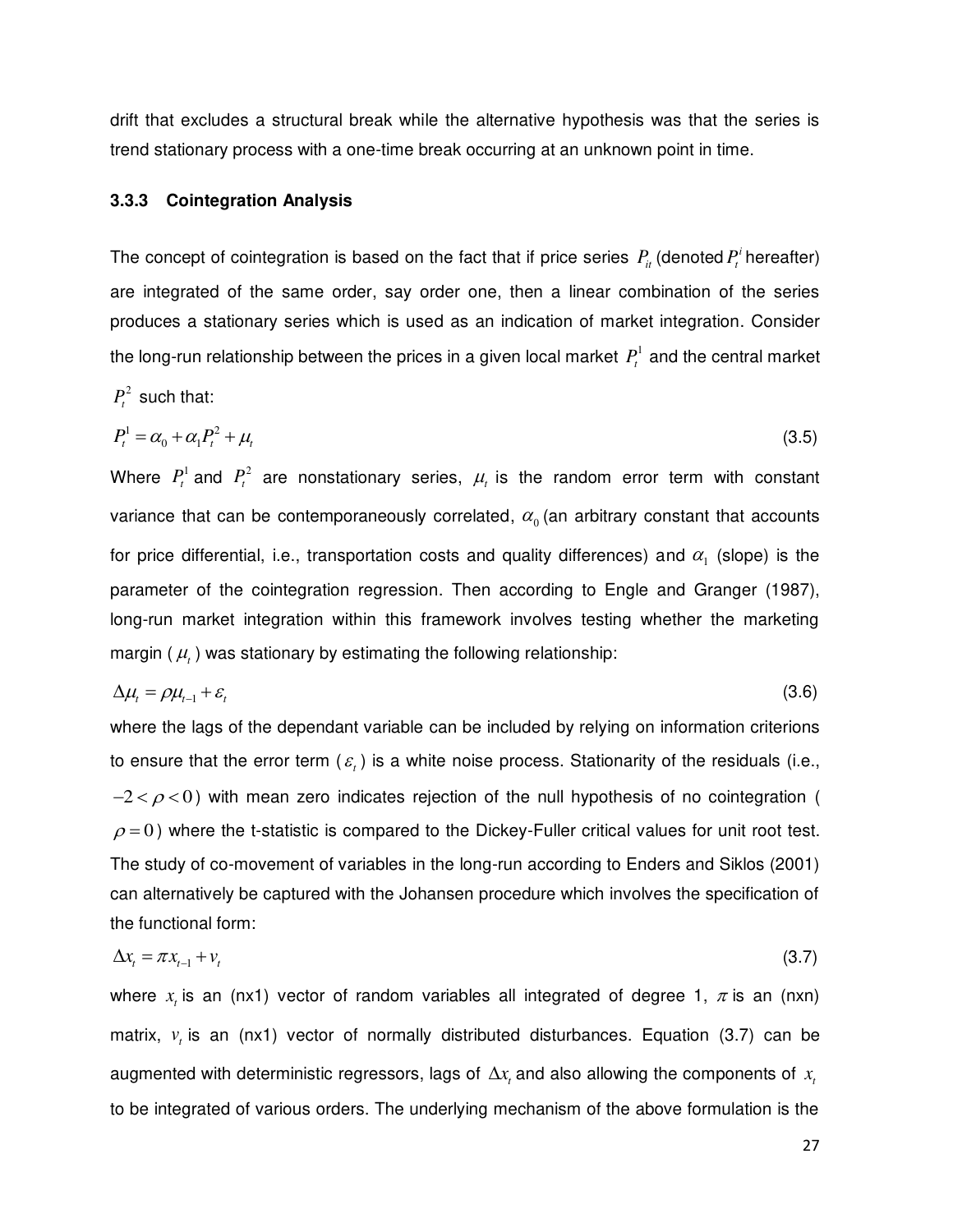estimation of  $\pi$  and determining its rank (r). The implicit assumption is that if  $\pi \neq 0$ , then the system exhibits symmetric adjustment around  $x_{\iota}=0$  in that for any  $x_{\iota}\neq 0$  ,  $\Delta x_{\iota+1}$  is always  $\pi x_{\iota}$ . The Johansen approach makes use of the Trace Eigen value and Maximum Eigen value statistics. Johansen and Juselius (1990) indicate that the decision should be based on the Maximum Eigen value statistic should both test statistics result in different inferences. Unlike the Engle and Granger approach, the Johansen procedure allows for more than one cointegrating relationships. Also, it is well known that conclusion from the Engle and Granger procedure depends on the choice of dependant variable which is resolved with the Johansen procedure (Goodwin and Schroeder, 1990).

The cointegration approach of Johansen and Engle and Granger implicitly assume a linear and symmetric adjustment mechanism. The point here is that the cointegration tests and their extensions are mispecified and have low power in the presence of asymmetric adjustment (Enders and Siklos, 2001; Enders and Granger, 1998; Balke and Fomby, 1997). This led to the application of new models such as threshold autoregressive models which recognize transaction cost in spatial price linkages. To allow for the recognition of transaction costs and the test for asymmetry, the threshold models of Ender and Granger (1998) and Enders and Siklos (2001) were applied in this study. The threshold autoregressive model can be expressed using the residuals from equation (3.5) as:

$$
\Delta \mu_{t} = I_{t} \rho_{1} \mu_{t-1} + (1 - I_{t}) \rho_{2} \mu_{t-1} + \sum_{i=1}^{p} \gamma_{i} \Delta \mu_{t-i} + \omega_{t}
$$
\n(3.8)

Where *<sup>t</sup> I* is the Heaviside indicator function such that

$$
I_{t} = \begin{cases} 1 & \text{if } \mu_{t-1} \geq \tau \\ 0 & \text{if } \mu_{t-1} < \tau \end{cases}
$$
\n
$$
(3.9)
$$

and  $\tau$  is the value of the threshold,  $\omega_t$  is a sequence of zero-mean, constant variance iid random variables, such that  $\omega_i$  is independent of  $\mu_j, j < t$  . The adjustment is symmetric if the speed of adjustment coefficients  $\rho_1 = \rho_2$ , and hence become a special case of Engle-Granger approach in equation (3.6). The lagged dependent variable was included to ensure the residuals were white noise and the lag length was selected using AIC or BIC. If the system is convergent then the long-run equilibrium value of the sequence is given by  $\mu_t = \tau$ . In such cases, adjustment is  $\rho_1\mu_{t-1}$  if  $\mu_{t-1}$  is above its long-run equilibrium value and  $\rho_2\mu_{t-1}$  if  $\mu_{t-1}$  is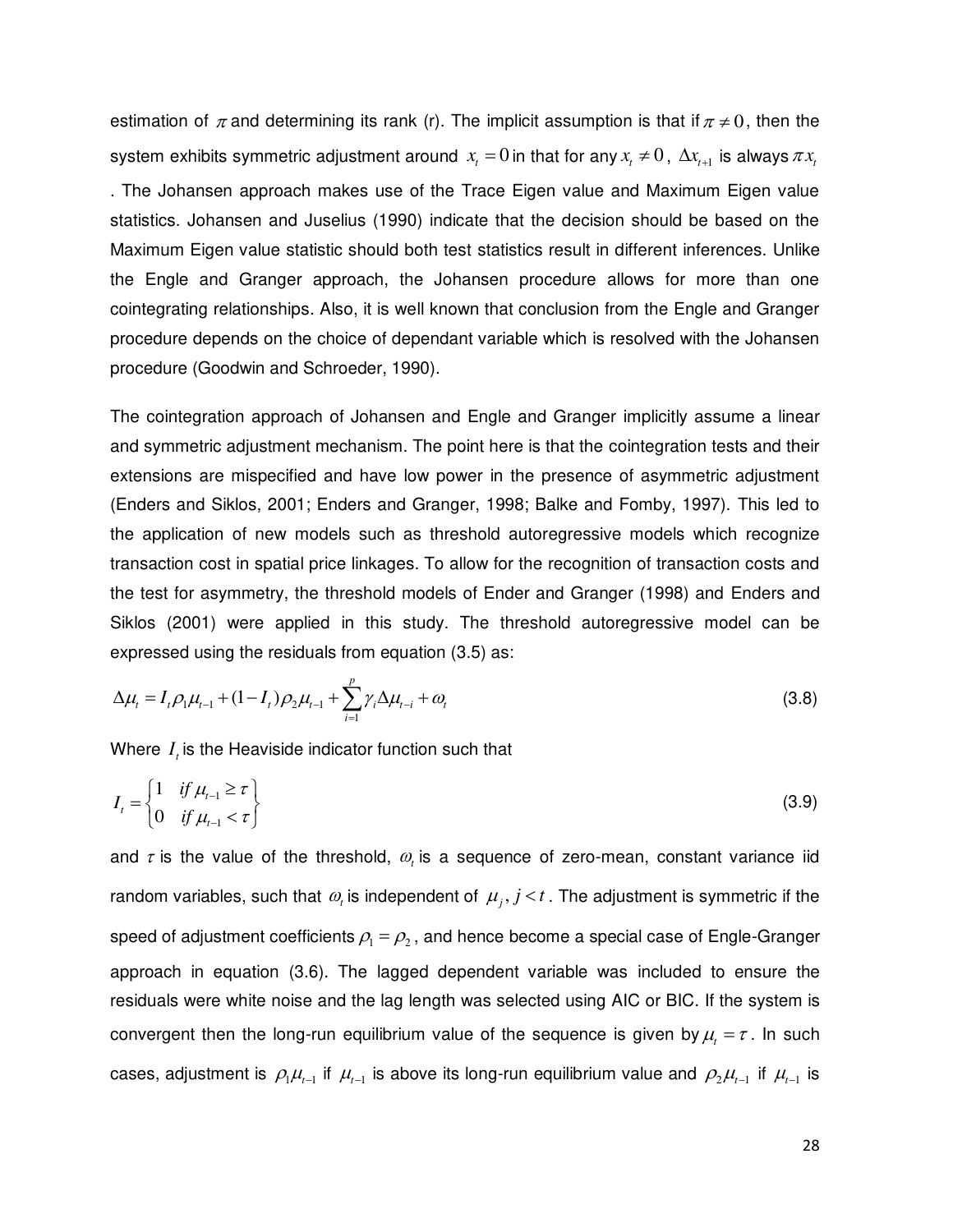below long-run equilibrium. If for instance  $-1 < \rho_1 < \rho_2 < 0$ , then the negative phase of the  $\mu_t$ series will tend to be more persistent than the positive phase. If the Heaviside indicator function depends on  $\mu_{t-1}$  as in equation (3.9), then equation (3.8) is termed Threshold autoregressive model (TAR). However, when the Heaviside indicator depends on the previous period's change in  $\mu_{t-1}$ , i.e. Momentum Heaviside Indicator:

$$
I_{t} = \begin{cases} 1 & \text{if } \Delta \mu_{t-1} \geq \tau \\ 0 & \text{if } \Delta \mu_{t-1} < \tau \end{cases}
$$
\n
$$
(3.10)
$$

then equation (3.8) is called Momentum-threshold autoregressive (M-TAR) model in that the  $\mu_{_t}$  series exhibit more "momentum" in one direction than the other. For M-TAR, if  $|\rho_{\text{\tiny{l}}}|\!<\!\!|\rho_{\text{\tiny{2}}}|\!,$ then the model exhibits little adjustment for positive but substantial decay for negative, thus, increases tend to persist but decreases tend to revert quickly to the attractor irrespective of where disequilibrium is relative to the attractor. According to Enders and Granger (1998), MTAR representation may capture sharp movements in a sequence while TAR is used to capture a deep-cycle process if, e.g. positive deviations are more prolonged than negative deviations. There is generally no presumption as whether to use TAR or MTAR model, the recommendation is to select the adjustment process by a model selection criterion such as AIC or BIC.

The null hypothesis tested in the threshold model was no cointegration which is based on a nonstandard joint F-test of  $\rho_1 = \rho_2 = 0$ . The test statistic  $\Phi_i$  (*i* = TAR, MTAR) was compared to critical values provided by Enders and Siklos (2001) when the point estimates of  $\rho_1$  and  $\rho_2$ imply convergence ( $\rho_1 < 0, \rho_2 < 0$ ), alternatively the maximum t-statistic (*t* -  $Max_i$  where  $i = TAR$ ,  $MTAR$  can be used. When the null hypothesis of no cointegration is rejected, then a standard F-test of symmetric adjustment can be performed by testing if  $\rho_1 = \rho_2$ . Rejection of both null hypotheses  $\rho_1 = \rho_2 = 0$  and  $\rho_1 = \rho_2$  imply the existence of threshold cointegration and asymmetric adjustment (thus price pairs exhibit nonlinear adjustment). The distribution of the test of the null of no cointegration is nonstandard and depends on the number of regressors included in equation (3.1) and the deterministic components.

According to Enders and Siklos (2001),  $\tau$  is set to zero in most economic applications so that the cointegrating vector coincides with the attractor. However, in many applications, there is no a priori reason to expect the threshold to coincide with the attractor and therefore it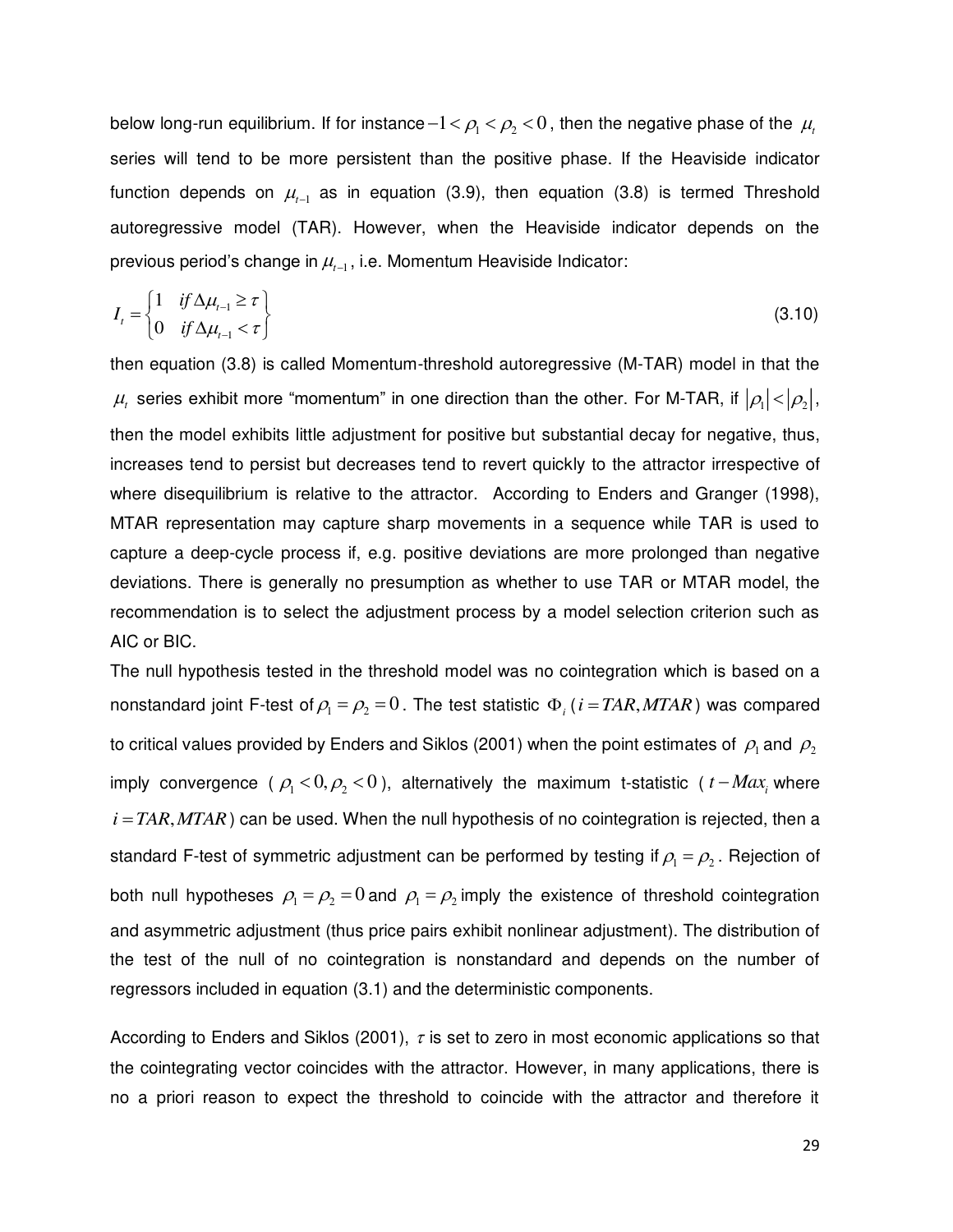becomes necessary to estimate the value of  $\tau$  along with the values of  $\rho_1$  and  $\rho_2$ . Omitting the presence of threshold effects in the long-run equilibrium relationships will lead to misleading interpretations of equilibrium relationships because the cointegrating vector will not be consistently estimated (Gonzalo and Pitarakis, 2006). Chan's (1993) methodology allowing a grid search over potential thresholds that minimize the sum of squared errors from the fitted model to yield a superconsistent estimate of the threshold was adopted. Thus, the estimated residuals were sorted in ascending order, i.e.,  $\mu_1 < \mu_2 < ... < \mu_r$  for TAR and  $\Delta \mu_{\text{\tiny I}} < \Delta \mu_{\text{\tiny Z}} < ... < \Delta \mu_{\text{\tiny T}}$  for MTAR where T denotes the number of usable observations. The largest and smallest 15 percent of the values were eliminated and each of the remaining 70 percent of the series  $\mu$ , was considered as potential threshold. For each of the potential thresholds, the models were estimated using equations (3.8) and (3.9) for TAR and (3.8) and (3.10) for MTAR and this is termed Consistent Threshold Autoregressive Models. The analog of the F-test and t-test statistics for consistent-threshold model specification in Enders and Siklos (2001) critical values are represented as  $\Phi_i^*$  and  $t - MAX_i^*$  respectively. Model diagnostics was performed on each model with Ljung-Box statistics to ensure the residuals were white noise. Considering the TAR and MTAR model, when  $|\rho_1| < |\rho_2|$  then positive asymmetry exists and when  $|\rho_1| > |\rho_2|$  the negative asymmetry exists.

#### **3.3.4 Short-Run Dynamics of Price Linkages**

When the price series are integrated or cointegrated, then an error correction model can be used to examine the short-run dynamics (Engle and Granger, 1987). Enders and Granger (1998) indicate that if threshold cointegration is satisfied, the estimate of symmetric error correction model would be an incorrect representation since positive and negative deviations would not reveal differential adjustments. Given that adjustment is asymmetric, the following asymmetric (equivalently "threshold") error correction models were estimated:

$$
\Delta P_t^1 = \psi_0 + \sum_{h=1}^r \psi_h \Delta P_{t-h}^1 + \sum_{h=0}^m \alpha_h \Delta P_{t-h}^2 + \lambda_1 I_t \mu_{t-1} + \lambda_2 (1 - I_t) \mu_{t-1} + \epsilon_{1t}
$$
(3.11)

$$
\Delta P_t^2 = \psi_0 + \sum_{h=1}^r \psi_h \Delta P_{t-h}^2 + \sum_{h=0}^m \alpha_h \Delta P_{t-h}^1 + \lambda_1 I_t \mu_{t-1} + \lambda_2 (1 - I_t) \mu_{t-1} + \epsilon_{2t}
$$
(3.12)

where  $\in$ <sub>*ii*</sub> is the innovation with zero mean and constant variance.  $I$ <sub>*i*</sub> is the corresponding Heaviside indicator from the threshold autoregression,  $\psi_0$ ,  $\psi_h$ ,  $\alpha_h$ ,  $\lambda_1$  *and*  $\lambda_2$  are parameters to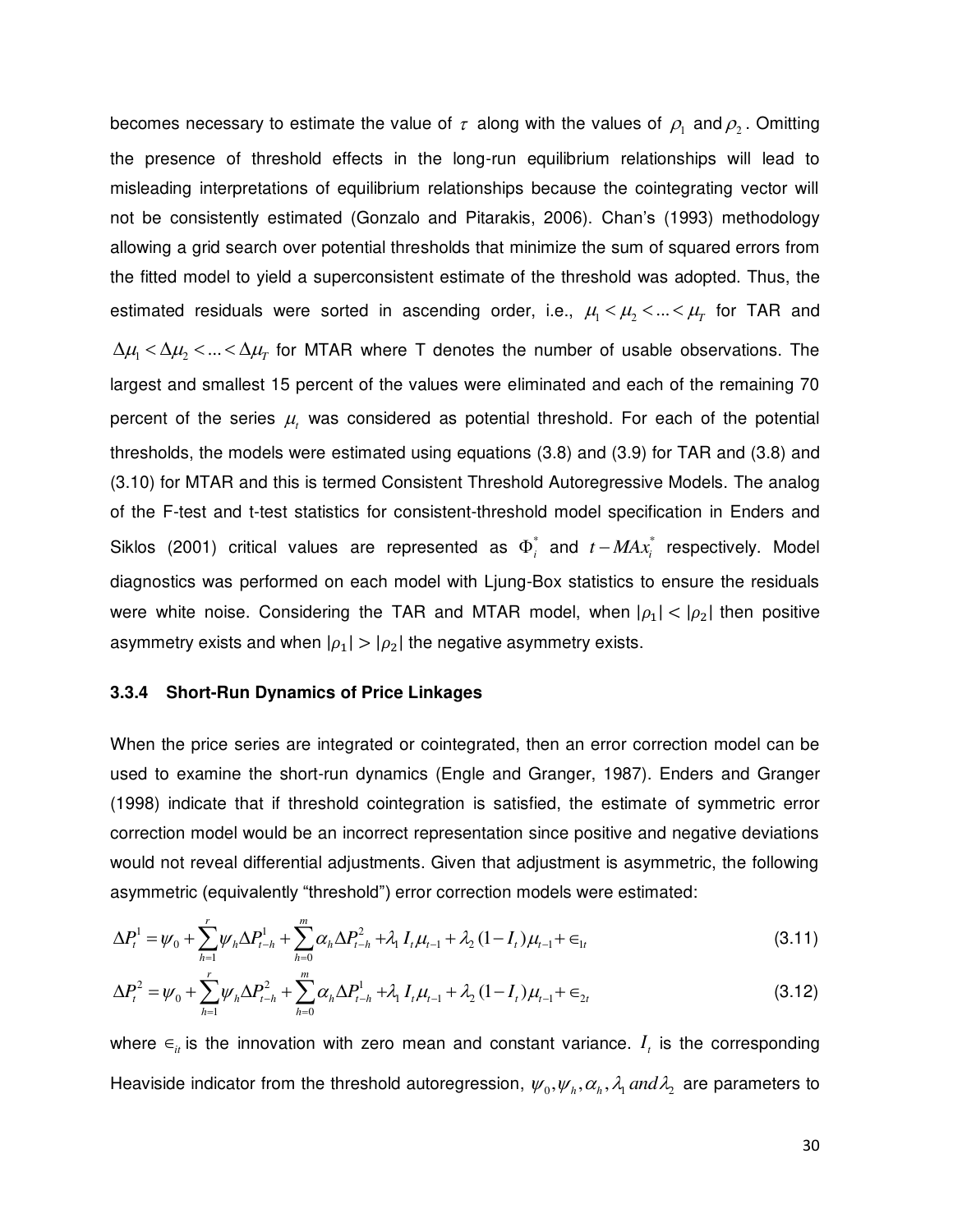be estimated. For the sake of exposition and given that the direction of causality was unknown prior to estimation; the variable used as the dependent variable was treated as the local market. For instance,  $P_t^1$  was treated as the local market variable in equation (3.11) but in equation (3.12),  $P_t^2$  was treated as the local market variable. Theoretically, cointegration implies the existence of causality between variables but the direction of causality cannot be determined from the cointegration test in the (M)-TAR model. The vector error correction model is therefore a remedy for determining the direction of causality; hence equations (3.11) and (3.12) were both estimated for all market pairs. In this case the parameters of interest were the short-run parameter ( $\alpha_{_h}$ ) for the explanatory variable and the adjustment parameter  $(\lambda_j)$ . Granger causality tests were examined by testing whether the joint significance of all  $\alpha$ <sub>h</sub> statistically differs from zero ( $\alpha$ <sub>0</sub> = ... =  $\alpha$ <sub>m</sub> = 0 imply short-run causality) based on Waldtest and/or whether the  $\lambda_j$  coefficients of the error correction model were also significant (long-run causality).The results of direction of causality from the estimation of the two models could be unidirectional causality or there could be feedback from both price series. From the error correction models, impulse-responses were calculated to determine the length of time needed to complete transmission of a price shock; often represented graphically. This length of time may vary depending on the direction of the shock in the case of asymmetric relationship between market pairs.

#### **4 RESULTS AND DISCUSSION**

The variability and movement of regional maize wholesale prices, the univariate analysis of the series, the test for cointegration and the short-run dynamic interrelationship between pairs of markets are presented in this section.

#### **4.1 Price Variability, Trend and Seasonal Variation among Regional Markets**

Agricultural prices in different markets are often influenced by fluctuations in production, seasonality and the general economic environment. In addition the behaviour of consumers and other market participants affect other agents and the resulting dynamic process leads to determination of prices at different point in time. Hence it is relevant to understand the variability in prices over time and space prior to analyzing the price linkages. [Table 4.1](#page-33-0) shows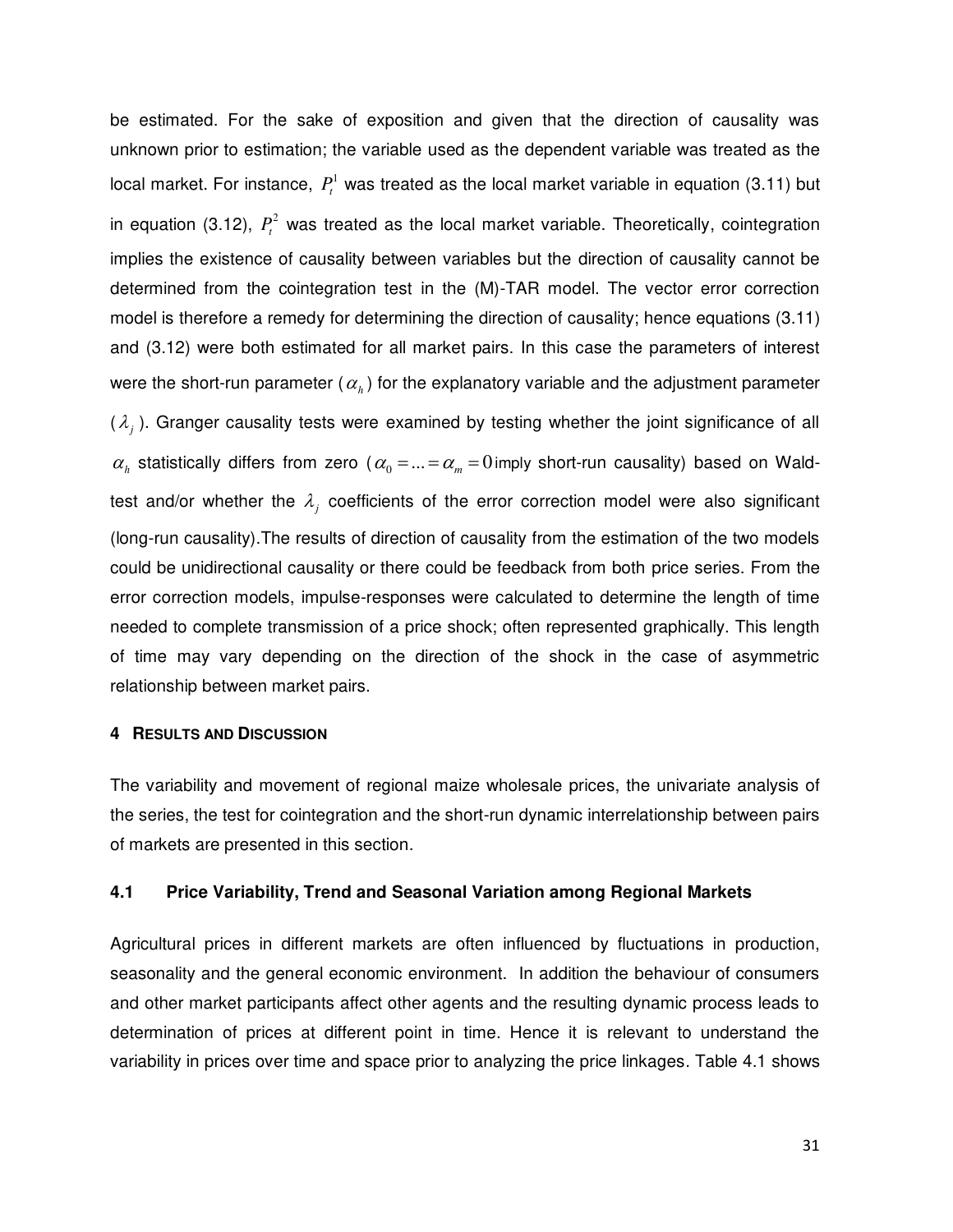the seasonally unadjusted nominal regional maize prices across the regions under consideration.

|                 | GA    | CR    | AS    | <b>BA</b> | <b>NR</b> |
|-----------------|-------|-------|-------|-----------|-----------|
| Mean            | 35.80 | 36.54 | 32.93 | 26.68     | 25.46     |
| Median          | 30.60 | 32.37 | 28.12 | 22.80     | 20.21     |
| Maximum         | 82.00 | 77.25 | 78.16 | 60.39     | 56.67     |
| Minimum         | 10.59 | 8.65  | 7.96  | 6.75      | 8.40      |
| Std. Dev.       | 17.87 | 18.71 | 17.54 | 13.63     | 13.26     |
| Coef. Variation | 49.92 | 51.20 | 53.27 | 51.09     | 52.08     |
| Observations    | 108   | 108   | 108   | 108       | 108       |

<span id="page-33-0"></span>**Table 4.1 Descriptive Statistics of Nominal Regional Maize Prices** 

Across regions, the highest nominal wholesale price was observed in GA market with a maximum of 82 GHC/100Kg (i.e., 82 pesewas/kg) while the minimum was observed in BA market with 6.75 GHC/100Kg. The highest average wholesale price was however observed in CR market with 36.54 GHC/100Kg while the lowest average wholesale price was 25.46 GHC/100kg observed in NR market. The highest variability in price was 53.27 percent observed in the AS market as indicated by the coefficient of variation while the lowest was 49.92 percent observed in the GA market. The variations in prices were however approximately close to each other.

The regional wholesale prices vary periodically and portray trends and cycles or seasonal patterns which can be depicted graphically. As observed in [Figure 4.1,](#page-33-1) regional prices generally followed the same pattern (i.e., move in the same direction) and increases over time. Prices were at their highest level in 2008 and 2009 periods with highest generally occurring in the GA market which was not surprising given the fact that consumption is concentrated in this region. BA and NR wholesale market prices were generally the lowest over time compared to the other regions under study.

#### <span id="page-33-1"></span>**Figure 4.1 Nominal Price Levels across Time by Regions from 2002 to 2010**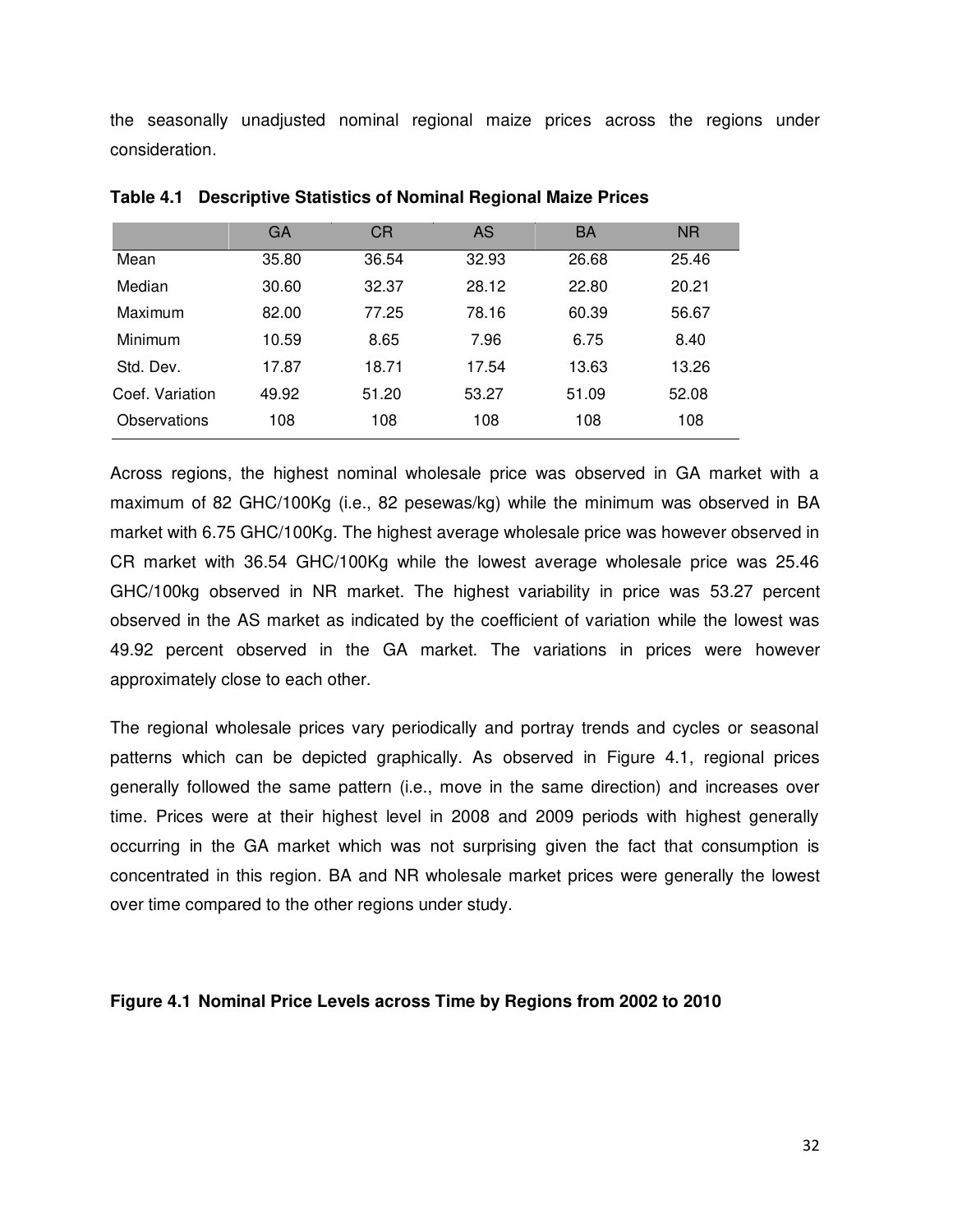

Source: Authors computation from price data

<span id="page-34-0"></span>



Agricultural prices have often exhibited seasonal variation tied to the annual nature of the crop cycle. Thus prices are often lowest in the harvest periods and high when they are out of season. In [Figure 4.2](#page-34-0) a), the seasonal variation is presented for all the regions and they appear to follow similar pattern. Prices generally start to rise above the annual average from April to July and gets to its peak in June while falling below the annual average price from August to February with the lowest price occurring in September. [Figure 4.2](#page-34-0) b) shows the percentage of the average seasonal variation. The highest price observed in June was on the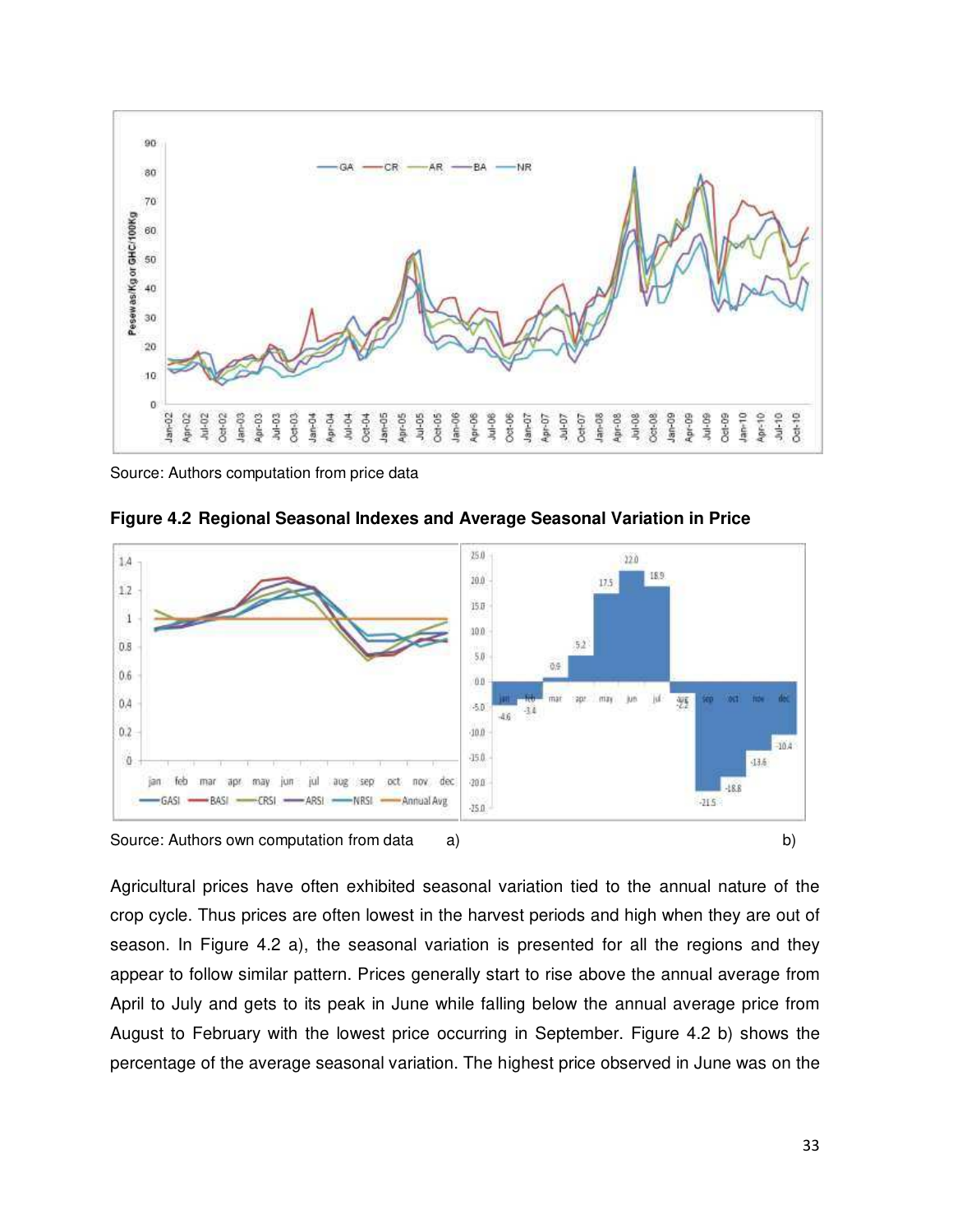average 22 percent above the annual average price whiles the lowest price occurring in September was on the average 21.5 percent below the annual average price.

## **4.2 The Univariate Analysis: Unit Root and Seasonality Tests**

The HEGY type auxiliary regression in equation (3.1) was estimated with intercept and monthly seasonal dummies for which the results are presented in [Table 4.2.](#page-35-0) The lags needed to remove serial correlation in the residuals were automatically selected with BIC.

| Frequencies                     | <b>BA</b>                                                                                                                                                                       | GA        | <b>CR</b>   | <b>NR</b> | <b>AS</b>  | Freq  |
|---------------------------------|---------------------------------------------------------------------------------------------------------------------------------------------------------------------------------|-----------|-------------|-----------|------------|-------|
| $\pi_{1}$                       | $-0.027$                                                                                                                                                                        | 0.584     | $-1.471$    | $-0.112$  | $-0.567$   | 0     |
| $\pi$ <sub>2</sub>              | $-2.902**$                                                                                                                                                                      | $-2.631*$ | $-3.734***$ | -1.836    | $-2.882**$ | pi    |
| $\pi_3 = \pi_4$                 | $7.048**$                                                                                                                                                                       | 4.455     | 6.395**     | $5.291*$  | 11.817***  | pi/2  |
| $\pi_{5}=\pi_{6}$               | 8.815***                                                                                                                                                                        | 11.864*** | $9.757***$  | 6.959**   | 2.253      | 2pi/3 |
| $\pi_7 = \pi_8$                 | 4.756                                                                                                                                                                           | 16.690*** | 12.945***   | 8.674***  | $5.625*$   | pi/3  |
| $\pi_{9} = \pi_{10}$            | 7.930**                                                                                                                                                                         | 18.005*** | 7.458**     | 7.292**   | 15.502***  | 5pi/6 |
| $\pi_{11} = \pi_{12}$           | $8.747***$                                                                                                                                                                      | 8.633***  | 4.449       | 8.675***  | 13.290***  | pi/6  |
| T (Lags)                        | 76(20)                                                                                                                                                                          | 76(20)    | 76(20)      | 82(14)    | 79(17)     |       |
| <b>Canova Hansen Test</b>       |                                                                                                                                                                                 |           |             |           |            |       |
| $L_{\varpi-joint}$ - Stat 1.238 |                                                                                                                                                                                 | 1.258     | 1.328       | 1.462     | 1.078      |       |
|                                 | *, ** and *** are rejected at 10, 5 and 1% respectively for HEGY. The joint critical values for Canova-Hansen test are 10%, 5%,<br>and 1% are 2.49, 2.75 and 3.27 respectively. |           |             |           |            |       |
|                                 |                                                                                                                                                                                 |           |             |           |            |       |

<span id="page-35-0"></span>**Table 4.2 HEGY Test for Seasonal Unit Root** 

The results failed to reject the null hypothesis at the zero frequency for all variables in the corresponding regions. The t-statistic for the bi-monthly seasonal frequencies also indicates rejection of the null of seasonal unit root for all regions except price series for NR. In each region, there was an indication of unit root for one joint seasonal frequency, thus at frequencies of pi/3 for BA, pi/2 for GA, pi/6 for CR, and 2pi/3 for AS. This is because the Fstatistics failed to reject the null at all conventional significance levels. Because most of the unit roots at the seasonal frequencies were rejected, price series can possibly be modeled with deterministic seasonality. To confirm this assertion, the joint test of stationarity for all frequencies using the Canova and Hansen Lagrangian Multiplier statistic reported in the lower part of [Table 4.2](#page-35-0) was compared with the appropriate critical values. As observed, none of the null hypothesis in the various series was rejected at the conventional significance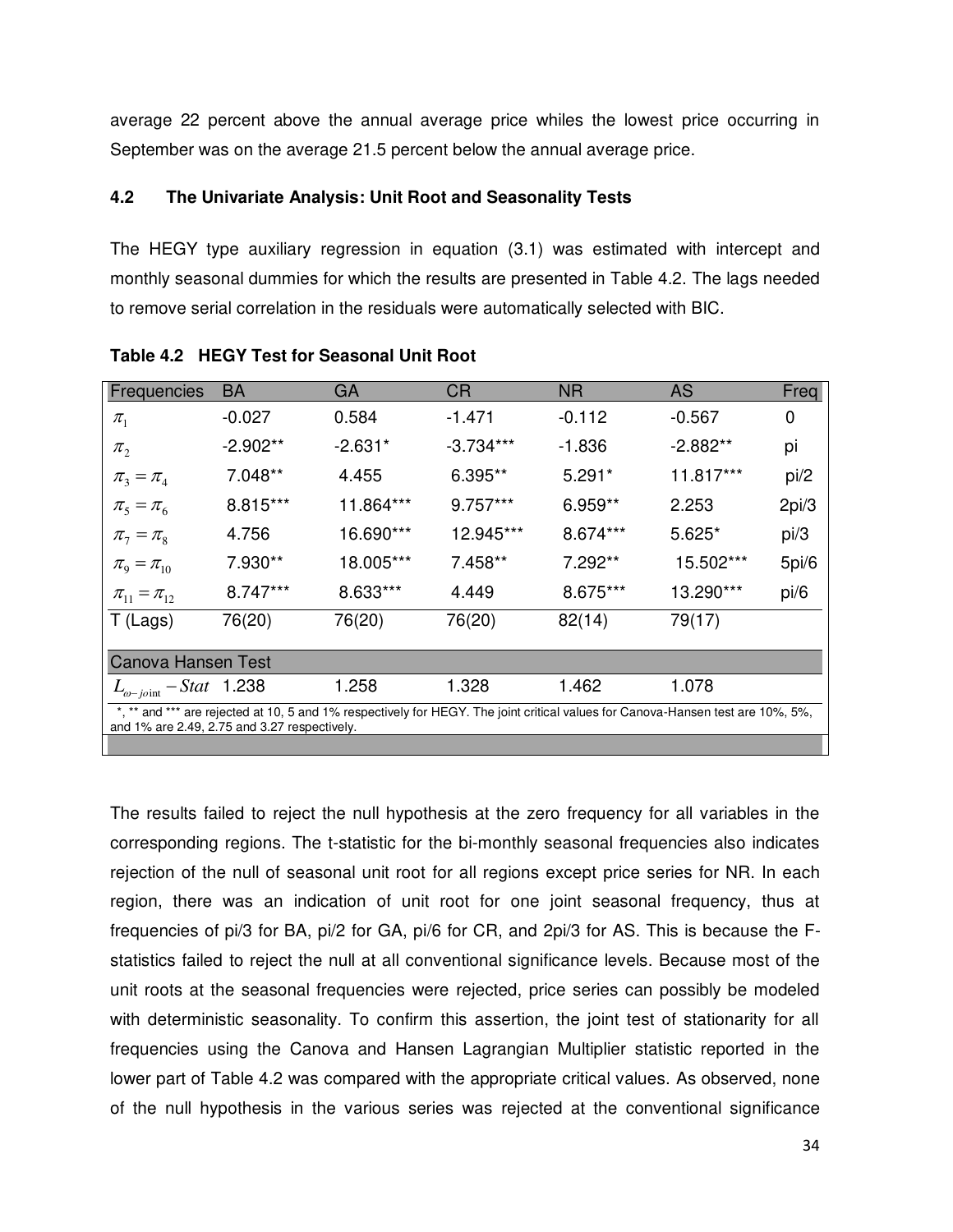levels. In general there was an indication of unit root at zero frequency (non-seasonal components) while the seasonal components were constant over time. Hence it was best to treat seasonality as a deterministic component in the subsequent regressions. To control for seasonal factors in this study, all variables were regressed on the seasonal dummies and a constant as it makes no difference to the OLS estimates if the seasonal dummies were included in each regression. The residuals were then used as the seasonally filtered/adjusted series for further analysis.

# **4.3 Unit Root and Structural Breaks**

The Philip Peron unit root test was estimated to complement the Augmented Dickey Fuller test in [Table 4.3.](#page-36-0) With the exception of GA which had both drift and trend deterministic components, all the other regions can be characterized as a random walk process without drift and deterministic trend in the ADF tests. Though CR was represented as just a random walk in the ADF test, it was best described as a random walk with drift and trend in the PP test. The test statistic failed to reject the null hypothesis of a unit root in level data for all regions. However, the null hypothesis was rejected at 1 percent significance level after the first difference for both the ADF and PP tests.

| <b>ADF Test</b>  |          |                  | <b>PP Test</b> |                         |
|------------------|----------|------------------|----------------|-------------------------|
| Variables        | Level    | First-Difference | Level          | <b>First-Difference</b> |
| $BA^0$           | $-1.423$ | $-5.265***$      | $-1.060$       | $-10.961***$            |
| GA <sup>11</sup> | $-2.647$ | $-11.822***$     | $-2.327$       | $-11.832***$            |
| CR <sup>0</sup>  | $-1.190$ | $-10.446***$     | $-3.000^{11}$  | $-12.035***$            |
| NR <sup>0</sup>  | $-1.016$ | $-10.945***$     | $-1.016$       | $-10.945***$            |
| $AS^0$           | $-1.004$ | $-10.464***$     | $-1.004$       | $-10.464***$            |

#### <span id="page-36-0"></span>**Table 4.3 ADF and PP Unit Root Test**

0 ,  $\frac{0}{10}$ , and  $\frac{11}{11}$  represent models without drift and trend, with only drift and with drift and trend respectively for ADF test. \*\*\* rejects the null at 1% level

The issue of structural break was considered using the Zivot-Andrews unit root test allowing for a single break point. In [Table 4.4,](#page-37-0) break in intercept, trend and both were considered, where t-Min is the minimum ADF test statistic with the potential break date in parentheses.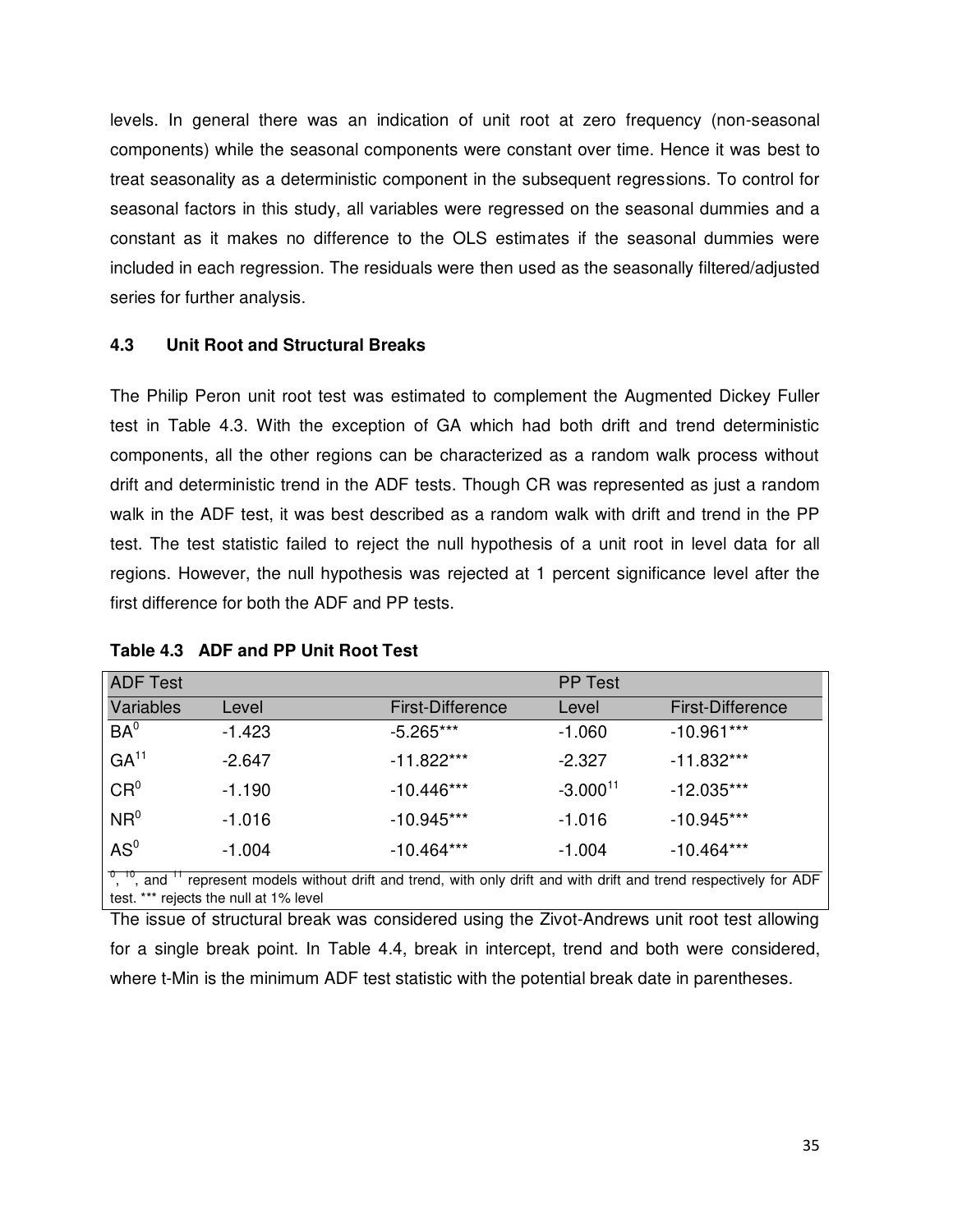|                                                                                                                     | Intercept           | Trend               | <b>Both</b>         |  |  |
|---------------------------------------------------------------------------------------------------------------------|---------------------|---------------------|---------------------|--|--|
| Variables                                                                                                           | t-Min (Break Point) | t-Min (Break Point) | t-Min (Break Point) |  |  |
| <b>BA</b>                                                                                                           | $-3.113(2006m2)$    | $-2.681(2004m8)$    | $-3.455(2005m8)$    |  |  |
| GA                                                                                                                  | $-3.527(2006m2)$    | $-2.873(2004m10)$   | $-3.876(2005m10)$   |  |  |
| <b>CR</b>                                                                                                           | $-3.285(2006m2)$    | $-2.976(2004m2)$    | $-3.897(2006m2)$    |  |  |
| <b>NR</b>                                                                                                           | $-2.916(2007m10)$   | $-2.590(2009m2)$    | $-3.278(2007m12)$   |  |  |
| AS                                                                                                                  | $-3.113(2006m3)$    | $-2.697(2009m10)$   | $-3.499(2005m11)$   |  |  |
| Series trimmed at 10%. Critical values for intercept: 1%: -5.43 5%: -4.80; trend: 1%: -4.93 5%: -4.42 and both: 1%: |                     |                     |                     |  |  |
| $-5.575%$ : $-5.08$                                                                                                 |                     |                     |                     |  |  |

<span id="page-37-0"></span>**Table 4.4 Zivot-Andrews Unit Root under Single Structural Break** 

The test statistic presented in each column failed to reject the null hypothesis of unit root process when compared with the critical values<sup>5</sup>. In summary, the HEGY, Canova-Hansen, ADF, PP and Zivot-Andrews tests show evidence that all variables have unit root at the zero frequency and hence can be concluded that price series in the various regions were integrated of order one. It was therefore appropriate to continue further with cointegration analysis.

# **4.4 Cointegration Analysis**

ı

The result of the cointegration regression (or the long-run relation) representing the first step of the Engle-Granger procedure is presented in [Table 4.5](#page-38-0) using BA as the reference/central market. The intercepts  $\alpha_{0}$  represent the constant absolute margin between the local markets and the central market, but these values were negligible. The slopes  $\alpha_{\text{\tiny I}}$  were close to one which provides support for spatial market integration (Falsafian and Moghaddasi, 2008). Since price series were nonstationary, formal hypothesis test on the parameters as a static representation of the law of one price would not be valid. This is because the estimated standard errors indicate inconsistency though the estimated parameters are consistent.

 $5$  The test rejects the null in first difference but this is not reported in the table for the sake of brevity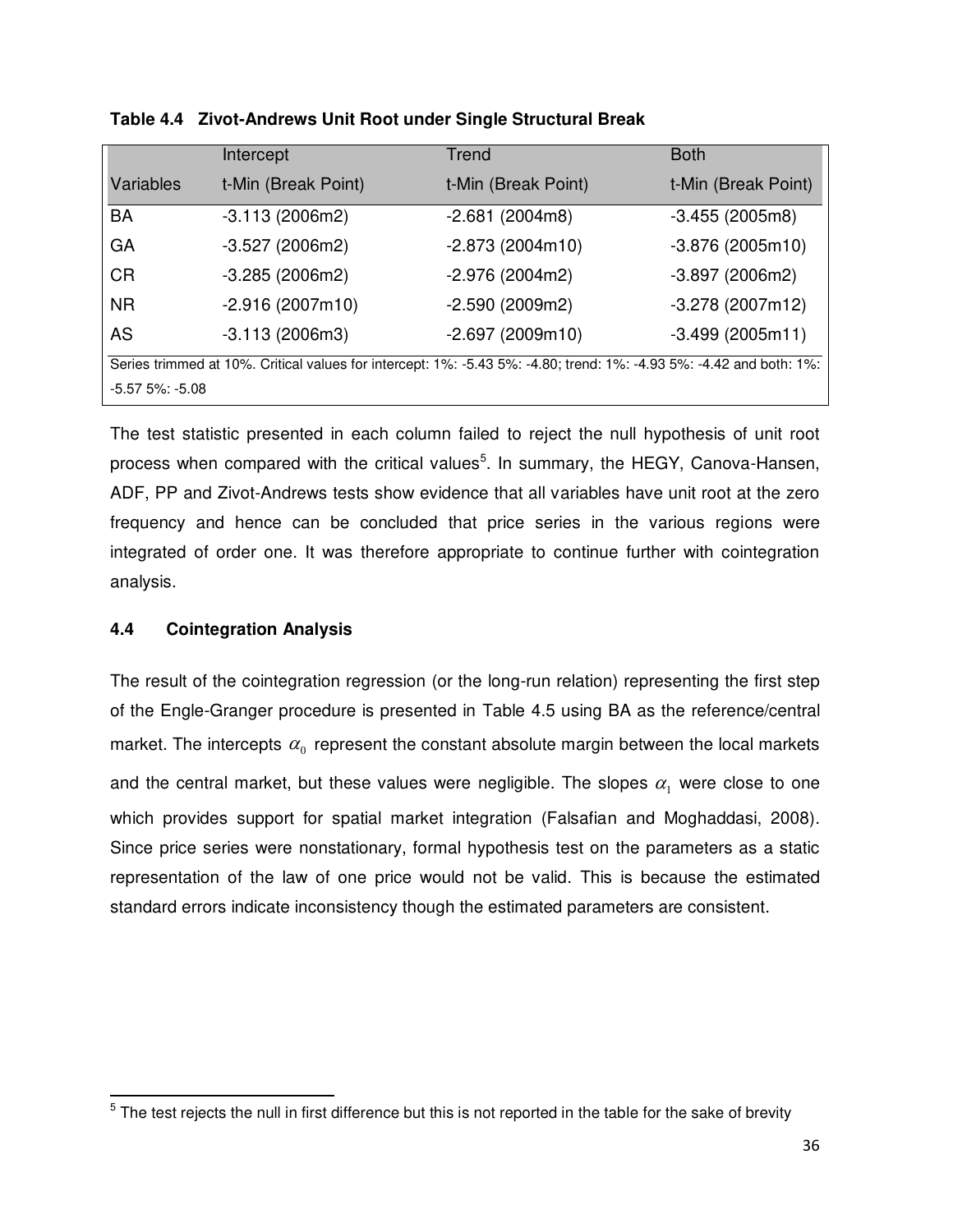| <b>Local Markets</b>                                  | $\alpha_{0}$               | $\alpha_{1}$  | Adj. $R^2$ |
|-------------------------------------------------------|----------------------------|---------------|------------|
| GA                                                    | $-1.02E - 15(-9.08E - 14)$ | 0.972(43.620) | 0.947      |
| <b>CR</b>                                             | $-1.07E - 15(-6.30E - 14)$ | 0.984(29.011) | 0.887      |
| <b>NR</b>                                             | $-3.33E - 16(-2.47E - 14)$ | 0.983(36.613) | 0.926      |
| AS<br>The velues in nerestheses are the t-statistics. | 1.05E-15(9.04E-14)         | 1.017(43.786) | 0.947      |

<span id="page-38-0"></span>**Table 4.5 The Long-Run Relationship Estimation Results** 

The values in parentheses are the t-statistics

The second stage of the analysis of market integration with the Engle and Granger approach was to examine the stationarity of the residuals generated from the cointegrating regression. Using the Dickey-Fuller approach in equation (3.6) but without the drift term, it was observed that for all market pairs  $\rho < 0$  with t-statistics compared to Dickey-Fuller critical value of -2.587 at 1 percent significant level. The results indicate that the null hypothesis of no cointegration between the central market and local markets was rejected, which imply the corresponding markets were integrated. This result is presented in [Table 4.6](#page-38-1) below:

| <b>Markets</b> | $\Omega$         | Q(4)                                                                                                       | Q(8)           | Lags |
|----------------|------------------|------------------------------------------------------------------------------------------------------------|----------------|------|
| GA-BA          | $-0.547(-6.321)$ | 1.975 (0.740)                                                                                              | 13.212 (0.105) |      |
| CR-BA          | $-0.350(-3.523)$ | 0.013(1.000)                                                                                               | 1.506 (0.993)  |      |
| NR-BA          | $-0.334(-4.604)$ | 0.080(0.999)                                                                                               | 1.687 (0.989)  |      |
| AS-BA          | $-0.384(-3.553)$ | 0.476(0.976)                                                                                               | 1.733 (0.988)  | 2    |
|                |                  | Dickey-fuller critical value at 1 percent significance level is -2.587. Values in parentheses under $\rho$ |                | are  |

the t-statistics and those under Q(4/8) are the probability values of the Ljung-Box statistics.

<span id="page-38-1"></span>**Table 4.6 Stationarity Test of the Long-Run relation residuals** 

Evidence of long-run equilibria among the pairs of price series was strong, but since the Engle-Granger test has lower power than the Johansen test, [Table 4.7](#page-39-0) presents results of the latter to examine the long-run relationship. The null of no cointegration between all markets pairs were rejected at all conventional levels for both the Trace and Max-Eingen statistics while the test statistic failed to reject the null of one or fewer cointegrating vector between all market pairs. There was no conflict between the Trace and Max-Eingen statistics, so the Johansen approach indicates cointegration between variables. The AIC, HQIC, SBC selected lag length of 1 for all price pairs for the Johansen test.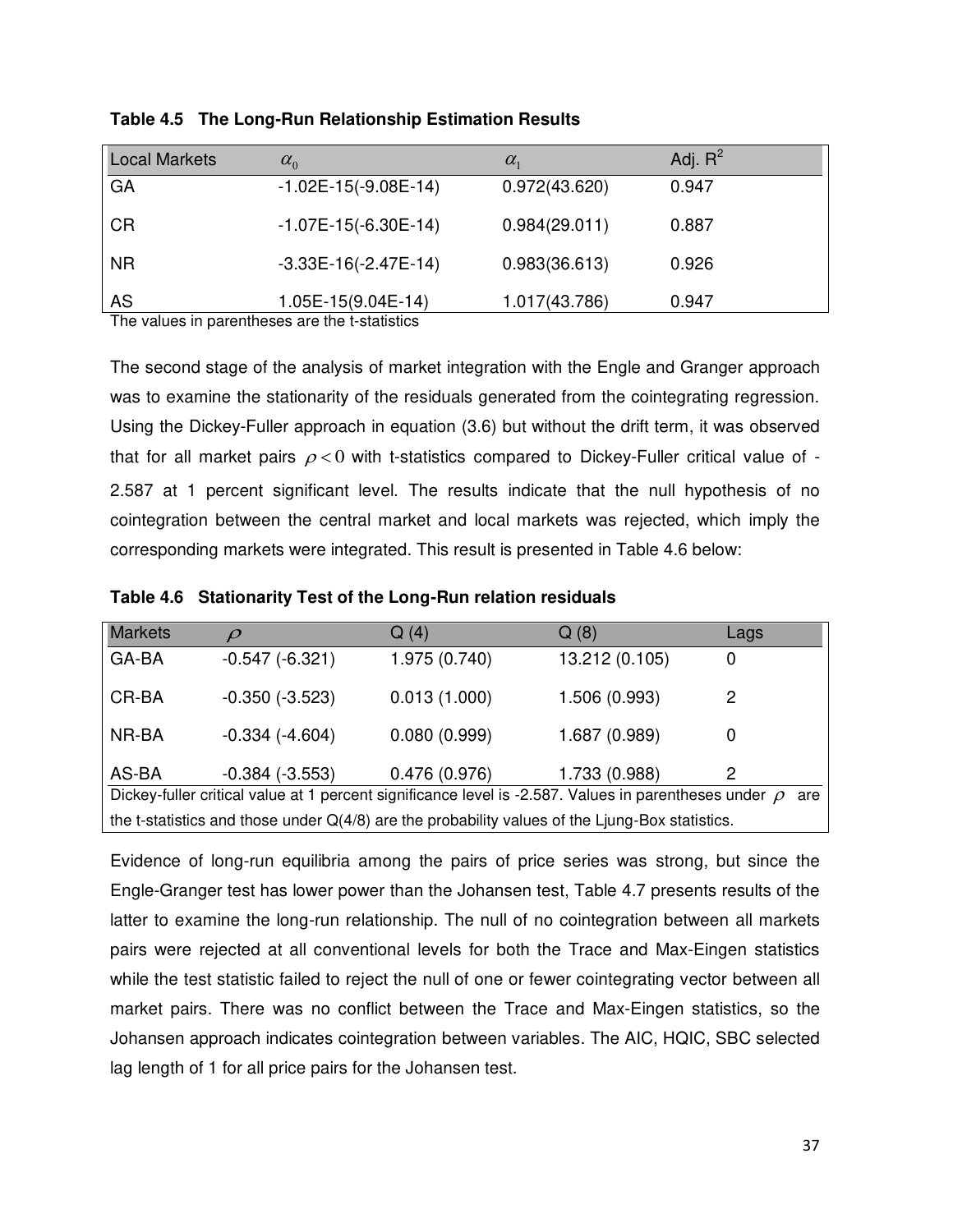| <b>Markets</b>                                                                                       | Trace Ho   | <b>Trace Statistic</b>                                                      | Max Ho | <b>Max-Eingen Statistic</b> |  |
|------------------------------------------------------------------------------------------------------|------------|-----------------------------------------------------------------------------|--------|-----------------------------|--|
| GA-BA                                                                                                | $r=0$      | 28.433***                                                                   | $r=0$  | 27.279***                   |  |
|                                                                                                      | $r \leq 1$ | 1.154                                                                       | $r=1$  | 1.154                       |  |
| CR-BA                                                                                                | $r=0$      | 23.291***                                                                   | $r=0$  | 21.931***                   |  |
|                                                                                                      | $r \leq 1$ | 1.360                                                                       | $r=1$  | 1.360                       |  |
| NR-BA                                                                                                | $r=0$      | 18.476**                                                                    | $r=0$  | 17.437**                    |  |
|                                                                                                      | $r \leq 1$ | 1.040                                                                       | $r=1$  | 1.040                       |  |
| AS-BA                                                                                                | $r=0$      | 30.818***                                                                   | $r=0$  | 29.600***                   |  |
|                                                                                                      | $r \leq 1$ | 1.218                                                                       | $r=1$  | 1.218                       |  |
| Trend assumption: linear deterministic trend, indicates1 cointegrating equations at 0.05. ** and *** |            |                                                                             |        |                             |  |
|                                                                                                      |            | represent rejection of the null hypothesis at 5% and 1% significance level. |        |                             |  |

<span id="page-39-0"></span>**Table 4.7 Johansen Cointegration Test** 

In concluding from both the Engle-Granger and Johansen tests; the linear combinations of regional markets price results in a stationary series. This indicates that markets were integrated and move together in the long-run.

## **4.5 Threshold Autoregressive Modeling Results**

The threshold autoregressive models are presented in this section in order to test for possibilities of asymmetric adjustments other than assuming symmetric and linear relations as in the case of Engle-Granger and Johansen tests. [Table 4.8](#page-40-0) to [Table 4.11](#page-42-0) show TAR and MTAR estimations using the residuals from equation (3.5). [Table 4.8](#page-40-0) and [Table 4.9](#page-40-1) present models that assume that the threshold value is zero. AIC and BIC were used to select lag lengths of the dependent variable to ensure the residuals of the respective models were white noise. Where AIC and BIC selects different lag lengths, both models were estimated and the model with the best performance was presented. In both TAR and MTAR models with threshold value of zero, the null hypotheses of no cointegration ( $\rho_1 = \rho_2 = 0$ ) was rejected at 5 percent significance level for all price pairs. This implies testing for the null of symmetric adjustment ( $\rho_1 = \rho_2$ ); the test statistics failed to reject at all significance levels for all variable pairs except for NR-BA relationship in the MTAR estimation. This was rejected at 10 percent significance level.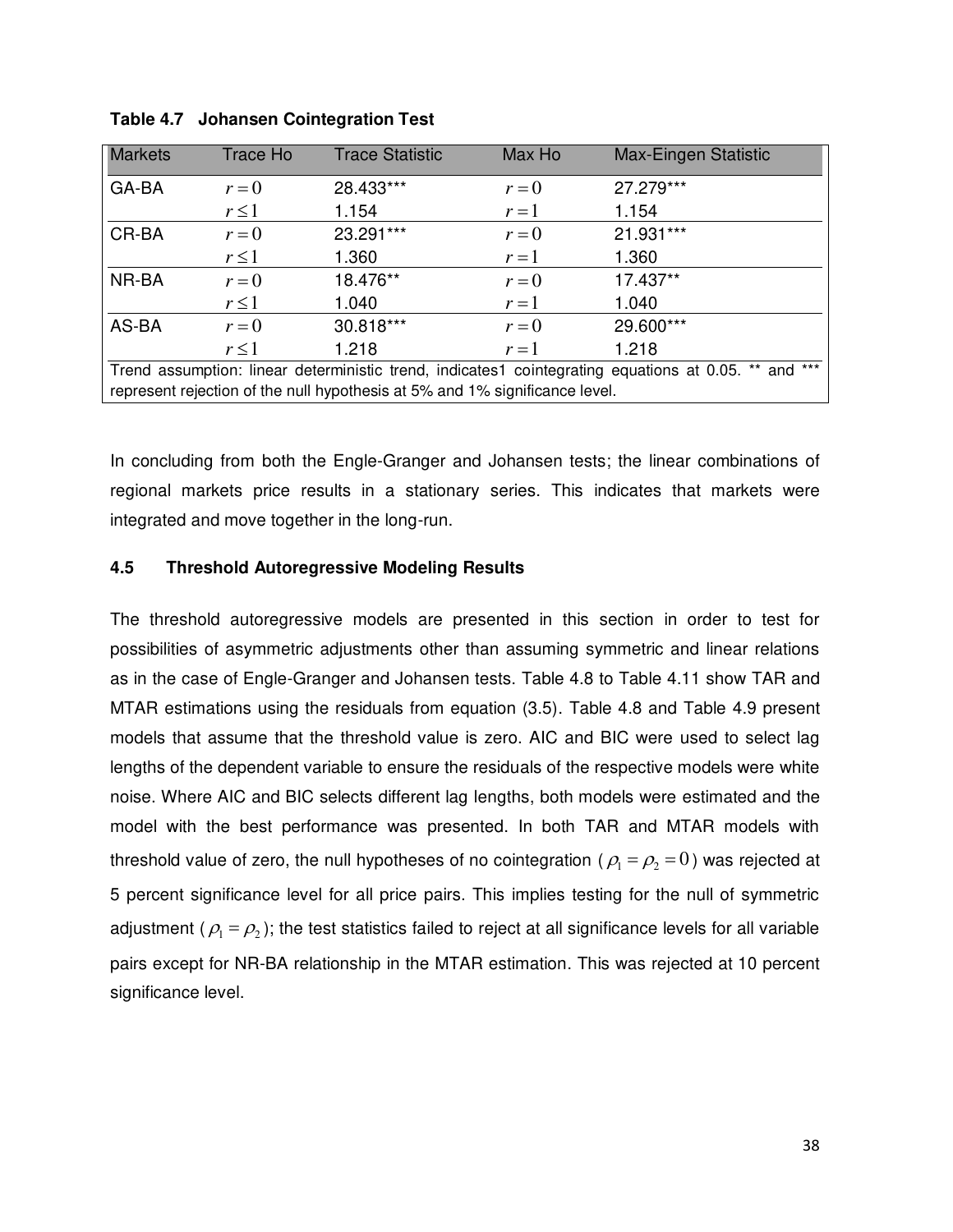| Parameters                                                                                                                                                   | GA-BA           | CR-BA              | NR-BA           | AS-BA           |  |
|--------------------------------------------------------------------------------------------------------------------------------------------------------------|-----------------|--------------------|-----------------|-----------------|--|
| $\rho_{\scriptscriptstyle 1}$                                                                                                                                | $-0.573(-4.88)$ | $-0.284$ $(-2.26)$ | $-0.383(-3.61)$ | $-0.310(-2.22)$ |  |
| $\rho_{\scriptscriptstyle 2}$                                                                                                                                | $-0.515(-3.99)$ | $-0.423(-3.24)$    | $-0.291(-2.90)$ | $-0.449(-3.35)$ |  |
| $\rho_1 = \rho_2 = 0$                                                                                                                                        | 19.868***       | 6.560**            | 10.742***       | 6.634**         |  |
| $\rho_1 = \rho_2$                                                                                                                                            | 0.112           | 0.738              | 0.407           | 0.682           |  |
| Q(4)                                                                                                                                                         | 0.755           | 1.000              | 0.999           | 0.963           |  |
| Q(8)                                                                                                                                                         | 0.102           | 0.996              | 0.988           | 0.989           |  |
| <b>AIC</b>                                                                                                                                                   | $-176.79$       | $-102.15$          | $-174.90$       | $-172.84$       |  |
| Lags                                                                                                                                                         | 0               | 2                  | 0               | 2               |  |
| $***$ **<br>t-statistics are in parentheses and Q (4/8) is probability values for Ljung Box statistics.<br>* are<br>rejected at 1%, 5% and 10% respectively. |                 |                    |                 |                 |  |

<span id="page-40-0"></span>Table 4.8 TAR Specification with  $\mathbf{r} = 0$ )

## <span id="page-40-1"></span>Table 4.9 **M-TAR Specification with (** $\tau = 0$ )

| Parameters                                                                                                                                                | GA-BA           | CR-BA           | NR-BA           | AS-BA           |  |
|-----------------------------------------------------------------------------------------------------------------------------------------------------------|-----------------|-----------------|-----------------|-----------------|--|
| $\rho_{\scriptscriptstyle 1}$                                                                                                                             | $-0.554(-3.37)$ | $-0.400(-3.44)$ | $-0.218(-2.22)$ | $-0.383(-2.53)$ |  |
| $\rho_{2}$                                                                                                                                                | $-0.433(-2.65)$ | $-0.475(-4.21)$ | $-0.476(-4.49)$ | $-0.383(-3.01)$ |  |
| $\rho_1 = \rho_2 = 0$                                                                                                                                     | $6.524**$       | 14.744***       | 12.538***       | $6.251***$      |  |
| $\rho_1 = \rho_2$                                                                                                                                         | 0.487           | 0.213           | $3.198*$        | 0.000           |  |
| Q(4)                                                                                                                                                      | 0.961           | 0.397           | 0.993           | 0.976           |  |
| Q(8)                                                                                                                                                      | 0.987           | 0.756           | 0.995           | 0.988           |  |
| <b>AIC</b>                                                                                                                                                | $-162.66$       | $-103.40$       | $-175.86$       | $-172.13$       |  |
| Lags                                                                                                                                                      | 6               | 0               | 0               | 2               |  |
| T-statistics are in parentheses and Q $(4, 8)$ is probability values for Ljung Box statistics. ***, **, * are<br>rejected at 1%, 5% and 10% respectively. |                 |                 |                 |                 |  |

Comparing the TAR and MTAR model specifications for NR-BA, MTAR shows better performance than the TAR based on the AIC values. This means the specification for the remaining price pairs exhibited symmetric adjustment and were equivalent to the Engle and Granger specification. Thus, GA-BA, CR-BA and AS-BA are cointegrated and exhibit symmetric adjustment such that deviations from the price pairs are not different for increases or decreases in shocks. The NR-BA market prices however exhibited threshold cointegration with asymmetric adjustment. The point estimate of  $\rho_1 = -0.218$  and  $\rho_2 = -0.476$  for NR-BA indicates that approximately 22 percent of positive deviation and 48 percent of negative deviation from the equilibrium were eliminated within one month.

Since there was no a priori knowledge of the true values of the critical thresholds, the consistent TAR and MTAR were estimated using Chan's (1993) methodology. [Table 4.10](#page-41-0)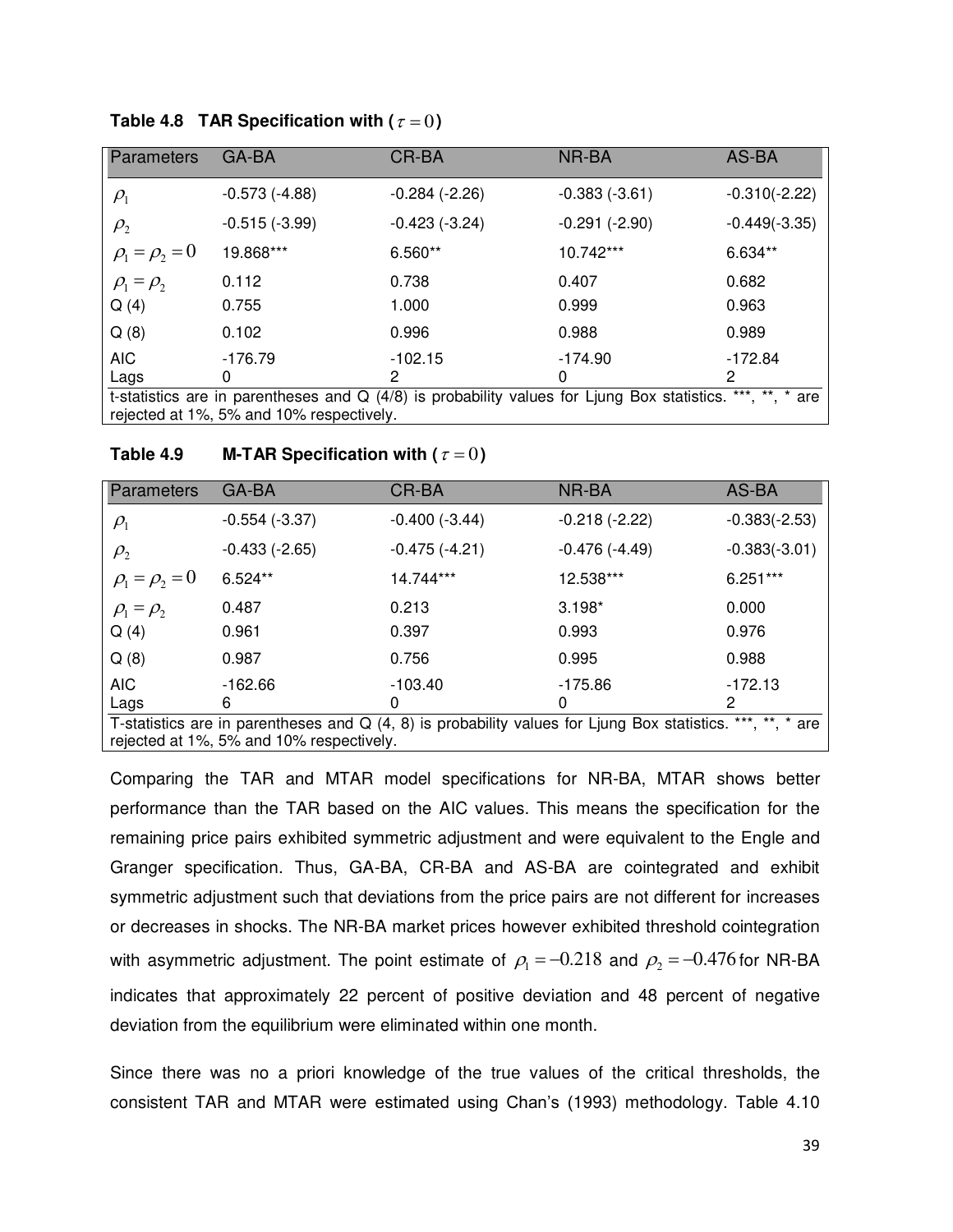presents consistent TAR while [Table 4.11](#page-42-0) shows the consistent MTAR specifications. In the consistent TAR and MTAR, the null hypothesis of no cointegration was as well rejected at all significance level since the test statistics were greater than the critical values presented in Enders and Siklos (2001) at the respective lag lengths. Moving on further with the test for symmetric adjustment ( $\rho_1 = \rho_2$ ) in the consistent TAR, the results indicate that GA-BA and NR-BA exhibited symmetric adjustment while CR-BA and AS-BA exhibited asymmetry in price adjustment.

| Parameters                                                                                                                                                                                       | GA-BA           | CR-BA®          | NR-BA           | AS-BA®          |  |
|--------------------------------------------------------------------------------------------------------------------------------------------------------------------------------------------------|-----------------|-----------------|-----------------|-----------------|--|
| $\tau$                                                                                                                                                                                           | 0.08317         | $-0.13427$      | 0.07456         | $-0.10664$      |  |
| $\rho_{\scriptscriptstyle 1}$                                                                                                                                                                    | $-0.614(-4.95)$ | $-0.300(-2.94)$ | $-0.422(-3.92)$ | $-0.234(-1.82)$ |  |
| $\rho_{2}$                                                                                                                                                                                       | $-0.483(-3.98)$ | $-0.659(-5.45)$ | $-0.262(-2.67)$ | $-0.581(-4.10)$ |  |
| $\rho_1 = \rho_2 = 0$                                                                                                                                                                            | 20.186***       | 19.152***       | 11.226***       | 8.745***        |  |
| $\rho_1 = \rho_2$                                                                                                                                                                                | 0.573           | 5.135**         | 1.214           | 4.438**         |  |
| Q(4)                                                                                                                                                                                             | 0.757           | 0.338           | 0.999           | 0.914           |  |
| Q(8)                                                                                                                                                                                             | 0.101           | 0.763           | 0.991           | 0.987           |  |
| <b>AIC</b>                                                                                                                                                                                       | -177.26         | $-109.61$       | $-175.72$       | $-176.65$       |  |
| Lags                                                                                                                                                                                             | 0               | 0               | 0               | 2               |  |
| ® indicate selected models based on AIC. T-statistics are in parentheses and Q (4, 8) is probability values for<br>Ljung Box statistics. ***, **, * are rejected at 1%, 5% and 10% respectively. |                 |                 |                 |                 |  |

<span id="page-41-0"></span>**Table 4.10 Consistent – TAR Specification** 

Considering the results in [Table 4.11,](#page-42-0) the symmetry tests ( $\rho_1 = \rho_2$ ) in the consistent MTAR show the reverse of the consistent TAR. Thus, GA-BA and NR-BA showed asymmetric adjustment while adjustment was symmetric for CR-BA and AS-BA market pairs. The AIC values indicate that consistent TAR performed better than TAR model likewise consistent MTAR and MTAR models. Comparing model performance of the consistent threshold models, the consistent TAR specification for CR-BA and AS-BA also performed better than their counterpart consistent MTAR specification (i.e., they had minimum AIC values). Counter intuitively, the consistent MTAR specifications for GA-BA and NR-BA had minimum AIC values than their counterpart consistent TAR specifications; hence performed better in the consistent TAR. Model diagnostics for all specifications indicate the absence of serial correlation since the probability values of the Ljung-Box statistics were quite high. Therefore the models selected (indicated as ®) as the true model for further analysis and inference were the consistent TAR for CR-BA and AS-BA markets and consistent MTAR for GA-BA and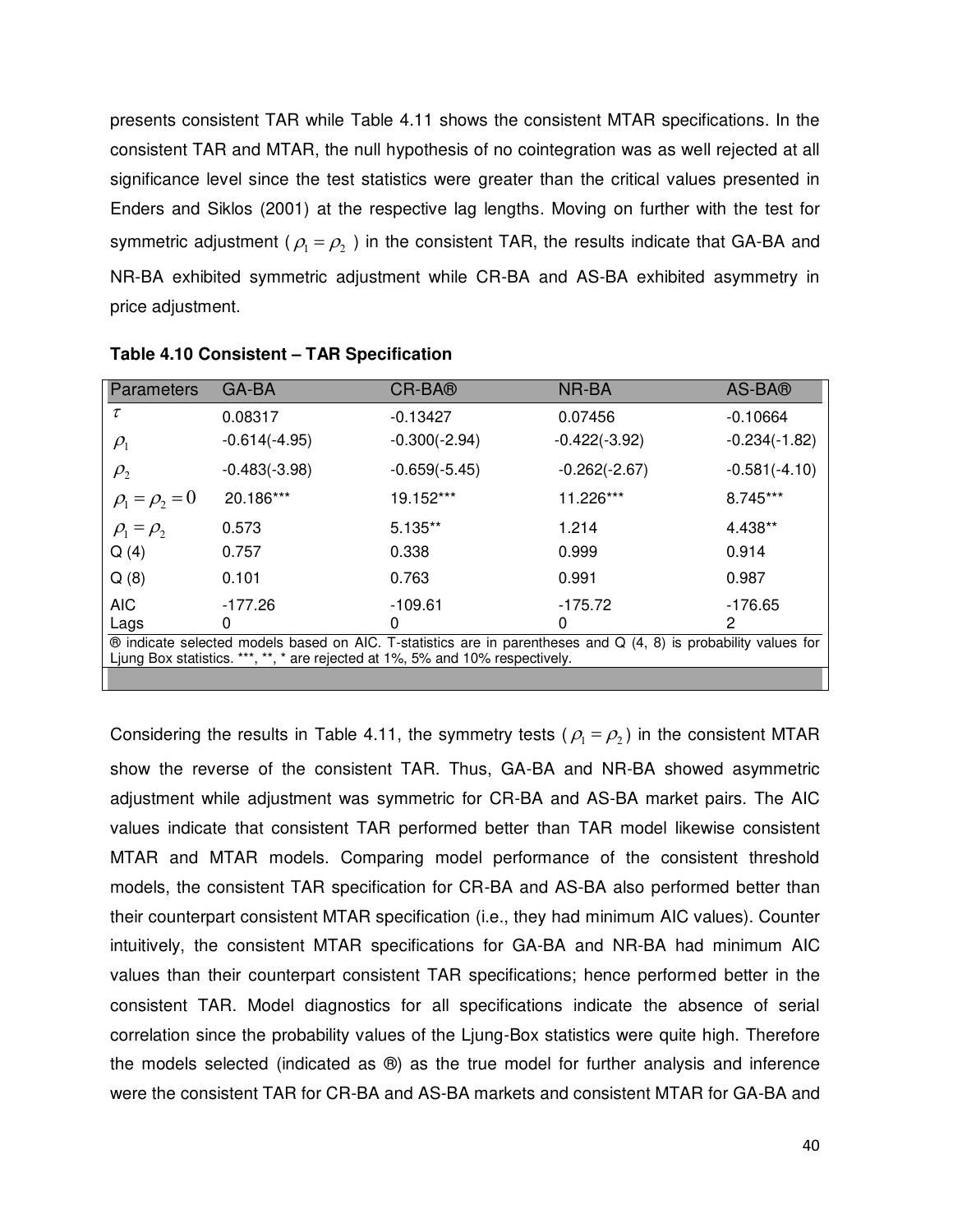NR-BA markets. In this case the Engle-Granger test has low power than the selected specifications.

| <b>Parameters</b>             | GA-BA <sup>®</sup>                                                            | CR-BA            | $NR-BA@$                                                                                                              | AS-BA           |  |  |  |
|-------------------------------|-------------------------------------------------------------------------------|------------------|-----------------------------------------------------------------------------------------------------------------------|-----------------|--|--|--|
| τ                             | 0.10691                                                                       | $-0.08648$       | $-0.00026$                                                                                                            | $-0.05793$      |  |  |  |
| $\rho_{\scriptscriptstyle 1}$ | $-0.820(-5.278)$                                                              | $-0.350(-3.519)$ | $-0.218(-2.224)$                                                                                                      | $-0.312(-2.54)$ |  |  |  |
| $\rho_{2}$                    | $-0.425(-4.162)$                                                              | $-0.606(-4.450)$ | $-0.476(-4.487)$                                                                                                      | $-0.523(-3.31)$ |  |  |  |
| $\rho_1 = \rho_2 = 0$         | 22.585***                                                                     | 16.092***        | 12.538***                                                                                                             | 7.069***        |  |  |  |
| $\rho_1 = \rho_2$             | 4.510**                                                                       | 2.317            | $3.193*$                                                                                                              | 1.455           |  |  |  |
| Q(4)                          | 0.743                                                                         | 0.366            | 0.993                                                                                                                 | 0.948           |  |  |  |
| Q(8)                          | 0.097                                                                         | 0.759            | 0.995                                                                                                                 | 0.967           |  |  |  |
| <b>AIC</b>                    | -179.08                                                                       | $-105.52$        | -175.86                                                                                                               | -173.63         |  |  |  |
| Lags                          | 0                                                                             | 0                | 0                                                                                                                     | 2               |  |  |  |
|                               |                                                                               |                  | $\odot$ indicate selected models based on AIC. T-statistics are in parentheses and Q (4, 8) is probability values for |                 |  |  |  |
|                               | Ljung Box statistics. ***, **, * are rejected at 1%, 5% and 10% respectively. |                  |                                                                                                                       |                 |  |  |  |

#### <span id="page-42-0"></span>**Table 4.11 Consistent - MTAR Specification**

 $\overline{a}$ 

The consistent TAR in [Table 4.10](#page-41-0) for CR-BA with point estimates of  $\rho_1 = -0.300$  and  $\rho_2 = -0.659$  indicates that, approximately 30 percent of positive deviation (deviation above the critical threshold) and 66 percent of negative deviation (deviation below the critical threshold) from the equilibrium were eliminated within one month<sup>6</sup>. To illustrate further, assuming the price series were in equilibrium at period t, then the markets would move out of equilibrium in the presence of a shock. Through the forces of the invisible hands, the two markets move towards a new equilibrium position and during this process, part of the discrepancy from equilibrium would be eliminated. However, the rate at which the discrepancy would be eliminated as the two markets move towards the new equilibrium position depends on whether the direction of shock was a negative or positive in the case of asymmetry. If there was a positive shock, 30 percent of the discrepancy would be eliminated and 66 percent for negative shock for CR-BA regional price pairs. This implies 70 percent and 44 percent of positive and negative discrepancies from the equilibrium would still persist in the following months. So, the CR-BA markets respond much more quickly to shocks that squeeze profit margins than to shocks that stretch them (the direction of causality cannot be inferred at this point). Likewise in the AS-BA market pairings, the rates of adjustment for

 $6$  The use of the term positive and negative deviations hereafter with respect to the consistent threshold models means deviations above and below the estimated critical threshold values respectively.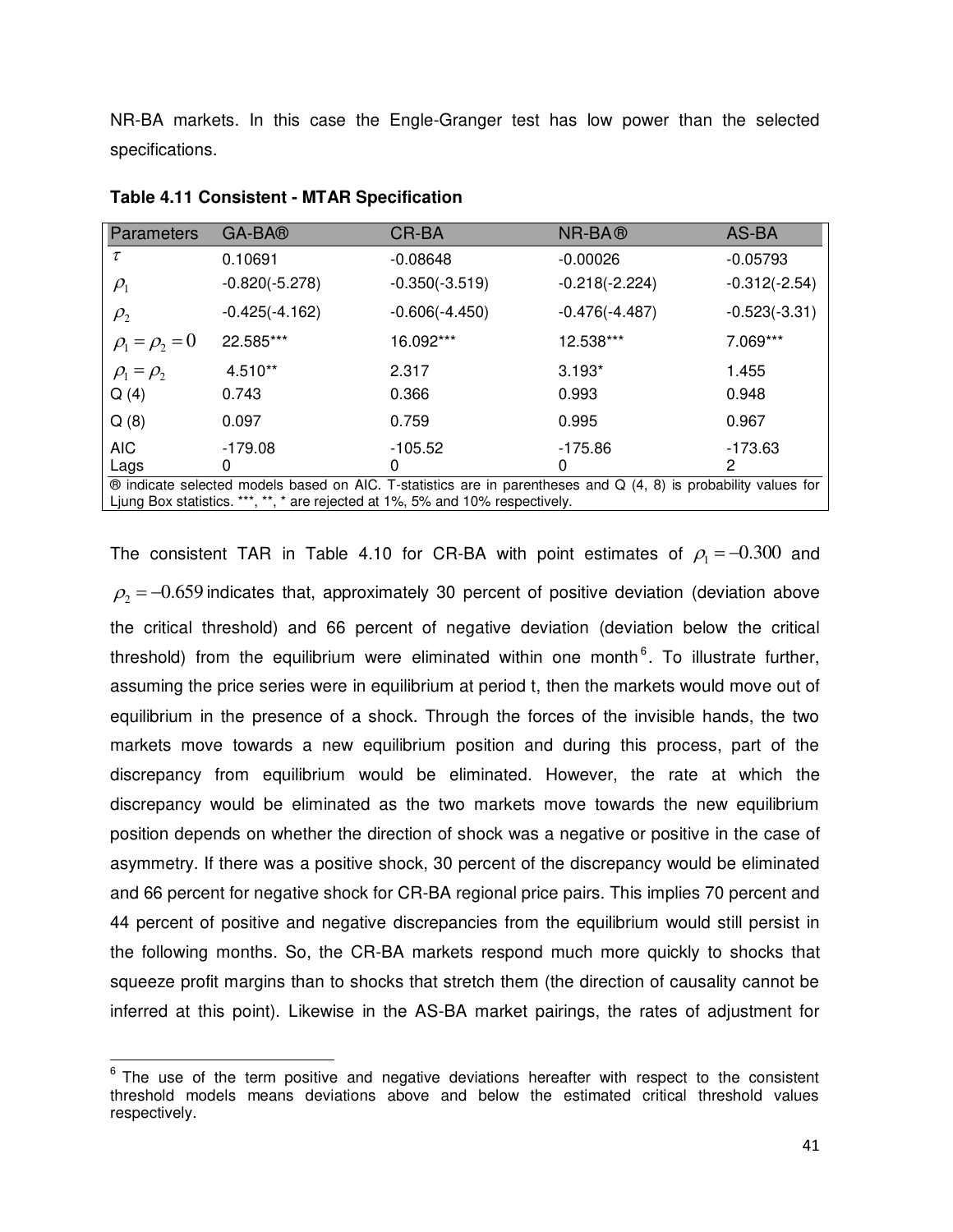positive and negative deviations were 23 percent and 58 percent respectively. There was also a faster response to shocks that squeeze profit margins than those that stretch them.

In [Table 4.11,](#page-42-0) positive deviations were eliminated at the rate of 82 percent while negative deviations were eliminated at the rate of 43 percent for GA-BA market pair in the following months. This leaves 18 percent of the positive discrepancies from the equilibrium and 65 percent for the negative discrepancies. Unlike the other market pairs, there was faster response to shocks that stretched profit margins than those that squeezed them. The rate of adjustment for NR-BA market pair shows that 22 percent of positive deviations were eliminated in the following months while 48 percent of the disequilibrium was eliminated when there was a negative deviation. There was faster response to shocks that squeezed profit margins than those that stretched them (thus adjustment to equilibrium was faster when prices are falling). The estimated threshold value represents a proxy for transaction costs; since in spatial price transmission, it is often hypothesized that due to transaction costs traders will only respond to a deviation from the long-run equilibrium between two markets if the deviation exceeds certain threshold value. Considering the selected models, GA-BA and AS-BA markets only adjusted to bring the long-run relation back in line when the absolute price deviation exceeded 11 percent. Prices had to differ by 0.03 percent and 13 percent for NR-BA and CR-BA market pairs respectively to trigger adjustment to the equilibrium.

# **4.6 Short-Run Dynamic Inter-relationships**

The market price data pairs exhibit causality given that they are cointegrated. However, the direction of causality cannot be determined from the cointegration test models. The error correction models presented in [Table 4.12](#page-44-0) and [Table 4.13](#page-46-0) were used to examine the shortrun dynamics of price relationships. For market pairs that exhibited consistent threshold cointegration, threshold error correction [\(Table 4.12\)](#page-44-0) was estimated. Momentum threshold error correction was estimated for market pairs exhibiting consistent momentum threshold cointegration [\(Table 4.13\)](#page-46-0). The response of the dependent variable (local market) to the changes in the explanatory variable (central market) was generally distributed overtime other than instantaneous, hence in determining the optimal lag length HQIC, AIC and FPE selected 1 lag for NR-BA and 2 lags for the remaining market pairs. The model diagnostics indicated that the error correction models do not suffer from serial correlation since the probability value of the Ljung-Box statistics for all the lags were higher than the conventional accepted levels of significance. The probability values for the lags at 4 and 8 were presented as evidence.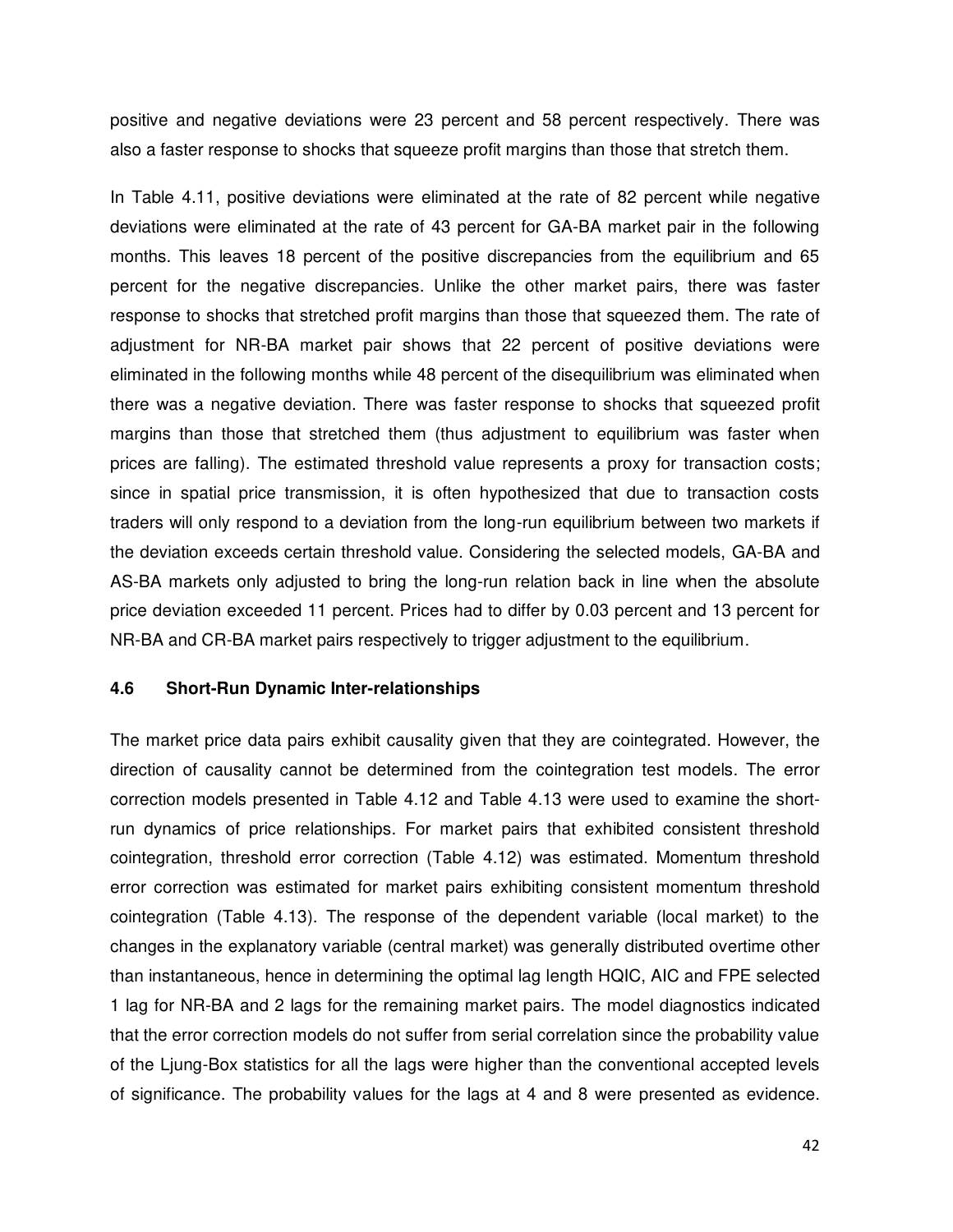Though the autoregressive conditional heteroscedasticity (ARCH) test ( $x^2_{ARCH(1)}$ ) was slightly high for the CR error correction model (rejected at 10 percent significance), all test statistics were rejected at 5 percent and 1 percent levels indicating that there was no evidence of ARCH in the models. The F-Stat represents the joint significance of all variables on the right hand side of the equation. Each model was significant at 1 percent level indicating that at least one of the variables help in explaining the model. The adjusted r-square was also reported to show how much of the variation in the dependent variable was being explained.

The speed of adjustment coefficients represent how quickly long-run disequilibria were corrected. The threshold error correction model in [Table 4.12](#page-44-0) indicates that for the CR-BA market pair, CR had significant lagged error correction terms for both positive and negative deviations while BA had only the negative deviation from equilibrium been significant at conventional levels.

|                            | $\triangle CR$       | $\triangle BA$                                                                                                                                  | $\Delta AS$          | $\triangle BA$     |
|----------------------------|----------------------|-------------------------------------------------------------------------------------------------------------------------------------------------|----------------------|--------------------|
| Constant                   | 0.006(0.374)         | $0.026(2.090)$ **                                                                                                                               | $-0.002(-0.222)$     | 0.014(1.246)       |
| $\Delta BA$                | $0.364(3.278)$ ***   |                                                                                                                                                 | $0.482(6.645)***$    |                    |
| $\triangle BA_{t-1}$       | 0.031(0.247)         | $-0.048(-0.437)$                                                                                                                                | $-0.003(-0.034)$     | $-0.072(-0.631)$   |
| $\Delta BA$ <sub>t-2</sub> | 0.018(0.149)         | $-0.101(-0.984)$                                                                                                                                | 0.103(1.166)         | $-0.167(-1.637)$   |
| $\triangle CR$             |                      | $0.274(3.278)$ ***                                                                                                                              |                      |                    |
| $\Delta CR_{t-1}$          | $-0.093(-0.925)$     | $0.000(-0.003)$                                                                                                                                 |                      |                    |
| $\Delta CR$ <sub>t-2</sub> | $-0.243(-2.671)***$  | 0.069(0.840)                                                                                                                                    |                      |                    |
| $\Delta AS$                |                      |                                                                                                                                                 |                      | $0.649(6.645)$ *** |
| $\Delta AS_{t-1}$          |                      |                                                                                                                                                 | $-0.029(-0.294)$     | 0.120(1.066)       |
| $\Delta AS_{t-2}$          |                      |                                                                                                                                                 | $-0.205(-2.265)$ **  | $0.235(2.236)$ **  |
| $z\_{pos_{t-1}}$           | $-0.260(-2.381)$ **  | $-0.014(-0.146)$                                                                                                                                | $-0.214(-1.893)^{*}$ | 0.154(1.158)       |
| $z_{n}$ eg <sub>t-1</sub>  | $-0.446(-3.267)$ *** | $0.396(3.351)$ ***                                                                                                                              | $-0.534(-4.373)$ *** | $0.500(3.409)$ *** |
| Q(4)                       | 0.899                | 0.683                                                                                                                                           | 0.780                | 0.768              |
| Q(8)                       | 0.967                | 0.891                                                                                                                                           | 0.971                | 0.976              |
| F-Stat                     | 6.589***             | 3.068***                                                                                                                                        | 9.872***             | 8.086***           |
| Adj. $R^2$                 | 0.273                | 0.122                                                                                                                                           | 0.374                | 0.322              |
| $F_{cr}$ – Stat            | $3.602**$            | 3.623**                                                                                                                                         | 14.975***            | 15.712***          |
| $x_{ARCH(1)}^2$            | 3.586                | 0.521                                                                                                                                           | 0.662                | 0.944              |
|                            |                      | $Z$ $DOS_{t-1}$ and $Z$ $Deg_{t-1}$ are the error correction terms showing adjustments to increasing and decreasing deviations from             |                      |                    |
|                            |                      | the long-run equilibrium respectively. T-statistics are in parentheses. $F_{sr}$ -Stat is the F-statistics for the short-run granger causality. |                      |                    |

<span id="page-44-0"></span>

| <b>Table 4.12 Results of Threshold Error Correction Models</b> |  |  |
|----------------------------------------------------------------|--|--|
|----------------------------------------------------------------|--|--|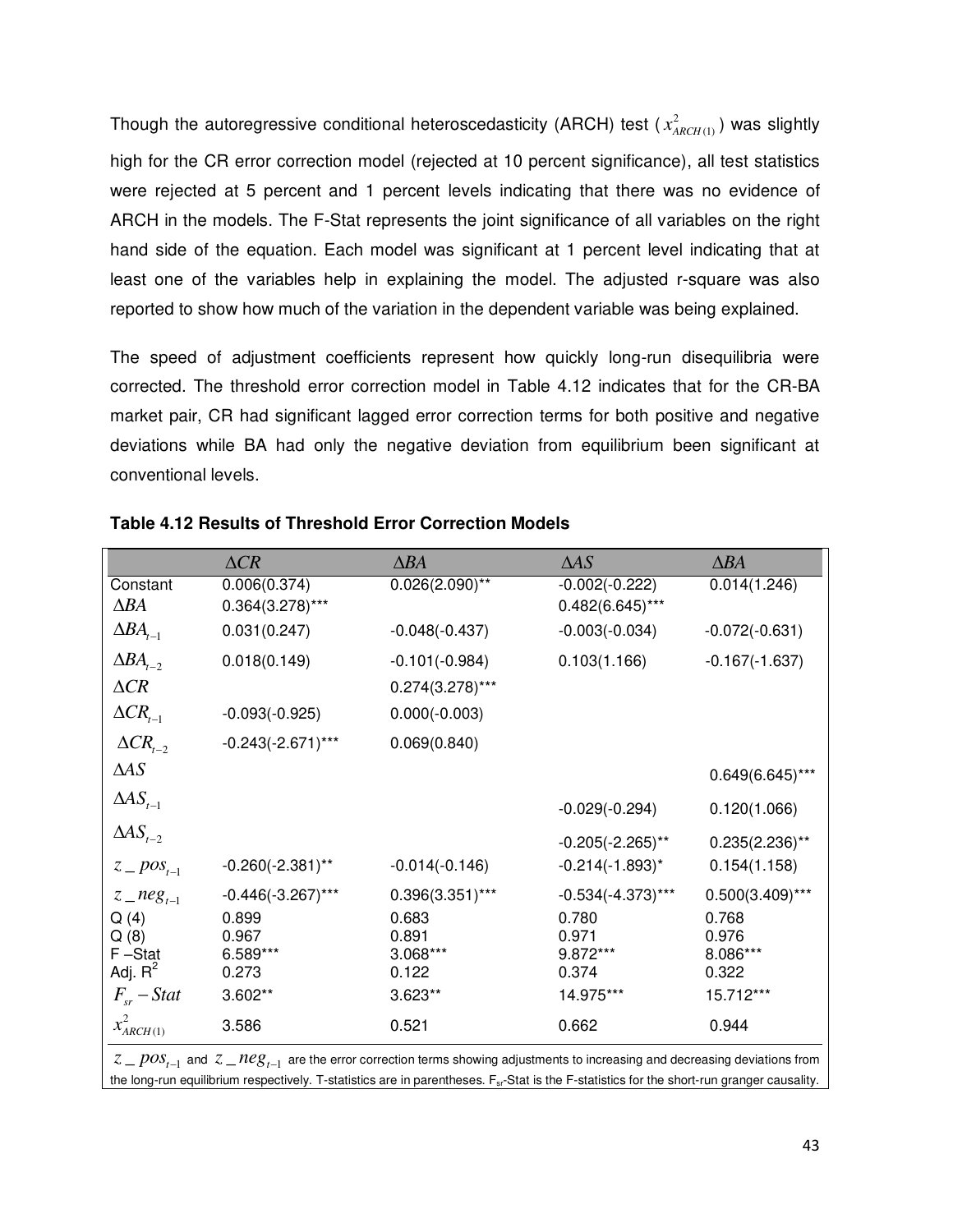Therefore, prices in the CR market responded to both positive and negative discrepancies in the long-run price equilibrium arising from a change in BA market prices. However, BA market responded only to negative discrepancies in the long-run price equilibrium that due to changes in the CR market prices. Long-run causality can therefore be characterized as bidirectional which implies there was asymmetric feedback of market information from both markets. AS market responded to both positive and negative discrepancies in the long-run equilibrium when there were changes in BA market prices. In the reverse scenario BA market responds to only negative discrepancies in the long-run when AS market price changes. The feedback mechanism was also asymmetric in nature for AS-BA pairs.

In both CR-BA and AS-BA markets, there were faster adjustments in response to negative deviations from the equilibrium compared with positive deviations; implying positive asymmetry. The point estimates of the adjustment parameters imply that CR prices adjusted to eliminate about 45 percent of a unit negative change, but 26 percent of a unit positive change in the deviation from the equilibrium relationship created by changes in the BA prices. As feedback response of BA market to CR market, BA market prices adjusted to eliminate 40 percent of a unit negative change in the deviation from the equilibrium created by CR market prices. In a similar way, AS market adjusted and eliminate 53 percent and 21 percent of negative and positive deviations from the equilibrium relationship respectively for changes created by BA market prices. In return, BA market adjusted to eliminate 50 percent of the negative deviation from the equilibrium created by changes in AS market prices.

The  $F_{sr}$  – Stat is the test statistic for the null hypothesis of no short-run causality, thus the joint significance of the explanatory variables (central market). In the case of CR-BA market pair, the null hypothesis was rejected at 5 percent significance level and 1 percent for AS-BA market pairs. This indicates bi-directional causality between all market pairs; thus the markets were non-segmented and responded to each other. The contemporaneous effect was also significant across all market pairs. For instance in the same period, a 1 percent increase in BA market price generated 0.36 percent and 0.48 percent price increase in CR and AS markets resulting in a decline of 0.64 percent and 0.52 percent in marketing margins respectively. On the other hand, a 1 percent increase in CR market price increased BA market price by 0.27 percent and a 1 percent increase in AS market price increased BA market price by 0.65 percent.

The results from the momentum-threshold error correction in [Table 4.13](#page-46-0) provides interesting output for GA-BA markets given that the one period lagged error correction terms were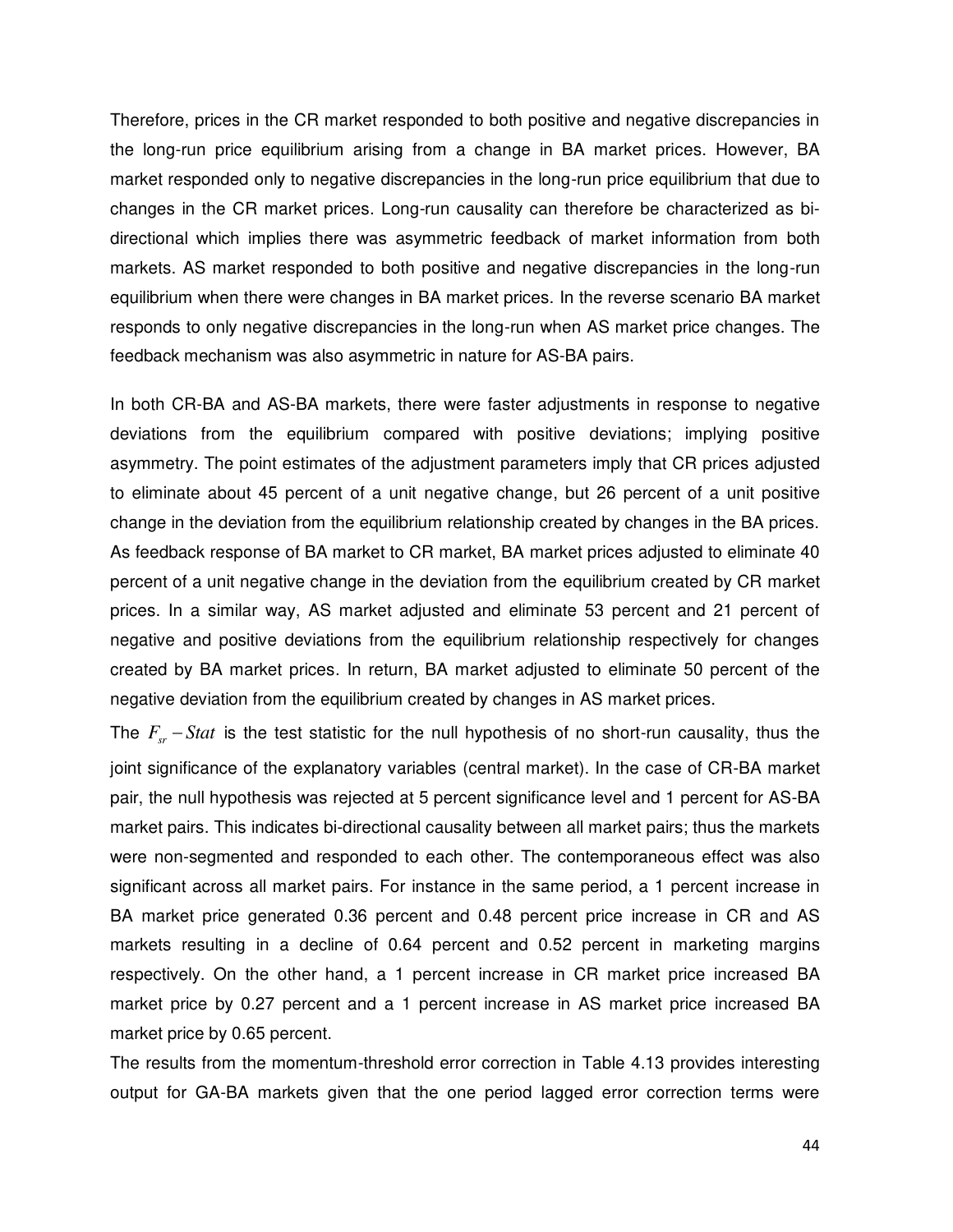significant for both positive and negative deviation from the equilibrium. Thus, GA market responded to both positive and negative deviations from the equilibrium relationship created by changes in BA market prices and vice versa.

|                                                          | $\Delta GA$                                       | $\triangle BA$                                     | $\triangle$ NR                                    | $\triangle BA$                                    |
|----------------------------------------------------------|---------------------------------------------------|----------------------------------------------------|---------------------------------------------------|---------------------------------------------------|
| Constant                                                 | 0.012(1.317)                                      | $-0.000(-0.026)$                                   | $-0.000(-0.031)$                                  | 0.010(1.044)                                      |
| $\triangle BA$                                           | $0.438(6.026)***$                                 |                                                    | $0.575(7.082)$ ***                                |                                                   |
| $\triangle BA_{t-1}$                                     | 0.072(0.708)                                      | $-0.037(-0.305)$                                   | 0.014(0.141)                                      | 0.003(0.028)                                      |
| $\Delta BA$ <sub>t-2</sub>                               | 0.147(1.614)                                      | $-0.116(-1.063)$                                   |                                                   |                                                   |
| $\Delta GA$                                              |                                                   | $0.622(6.026)***$                                  |                                                   |                                                   |
| $\Delta GA_{t-1}$                                        | $-0.155(-1.449)$                                  | 0.081(0.628)                                       |                                                   |                                                   |
| $\Delta GA$ <sub>t-2</sub>                               | $-0.113(-1.251)$                                  | 0.021(0.190)                                       |                                                   |                                                   |
| $\triangle$ NR                                           |                                                   |                                                    |                                                   | $0.581(7.082)$ ***                                |
| $\Delta N R_{t-1}$                                       |                                                   |                                                    | $-0.013(-0.135)$                                  | $-0.048(-0.491)$                                  |
| $z\_{pos_{t-1}}$                                         | $-0.543(-3.300)$ ***                              | $0.574(2.891)$ ***                                 | $-0.179(-1.900)^{*}$                              | 0.154(1.611)                                      |
| $z_{\perp}$ neg <sub>t-1</sub>                           | $-0.297(-2.907)$ ***                              | $0.257(2.072)$ **                                  | $-0.421(-4.000)$ ***                              | $0.354(3.262)***$                                 |
| Q(4)<br>Q(8)<br>F-Stat.<br>Adj. $R^2$<br>$F_{cr}$ – Stat | 0.695<br>0.564<br>10.183***<br>0.382<br>12.812*** | 0.732<br>0.437<br>$6.116***$<br>0.256<br>12.240*** | 0.874<br>0.713<br>13.122***<br>0.366<br>25.104*** | 0.822<br>0.991<br>10.782***<br>0.318<br>25.443*** |
| $x_{ARCH(1)}^2$                                          | 0.396                                             | 0.031                                              | 0.002                                             | 0.067                                             |

<span id="page-46-0"></span>**Table 4.13 Results of Momentum-Threshold Error Correction Models** 

 $z\_{pos_{t-1}}$  and  $z\_{neg{Reg_{t-1}}}$  are the error correction terms showing adjustments to increasing and decreasing deviations from the long-run equilibrium respectively. T-statistics are in parentheses. F<sub>sr</sub>-Stat is the F-statistics for the short-run granger causality test.

Unlike the other market pairs, there was faster response to positive deviations from the equilibrium relationship compared to negative deviations; indicating negative asymmetry. In terms of the adjustment parameters, GA market adjusted to eliminate 54 percent and 30 percent of the positive and negative deviations respectively from the equilibrium relationship as a result of a change in the price of BA market. Likewise, BA market adjusted to eliminate 57 percent and 26 percent of positive and negative deviations from the equilibrium relationship respectively when there was a change in GA market price. The test for the null hypothesis of no short-run causality was rejected at 1 percent significance level, implying the presence of bi-directional causality in short-run. The significance of the adjustment parameters in both GA and BA also indicate bi-directional long-run causality. While NR market adjusted to eliminate both negative (42 percent) and positive (18 percent) deviations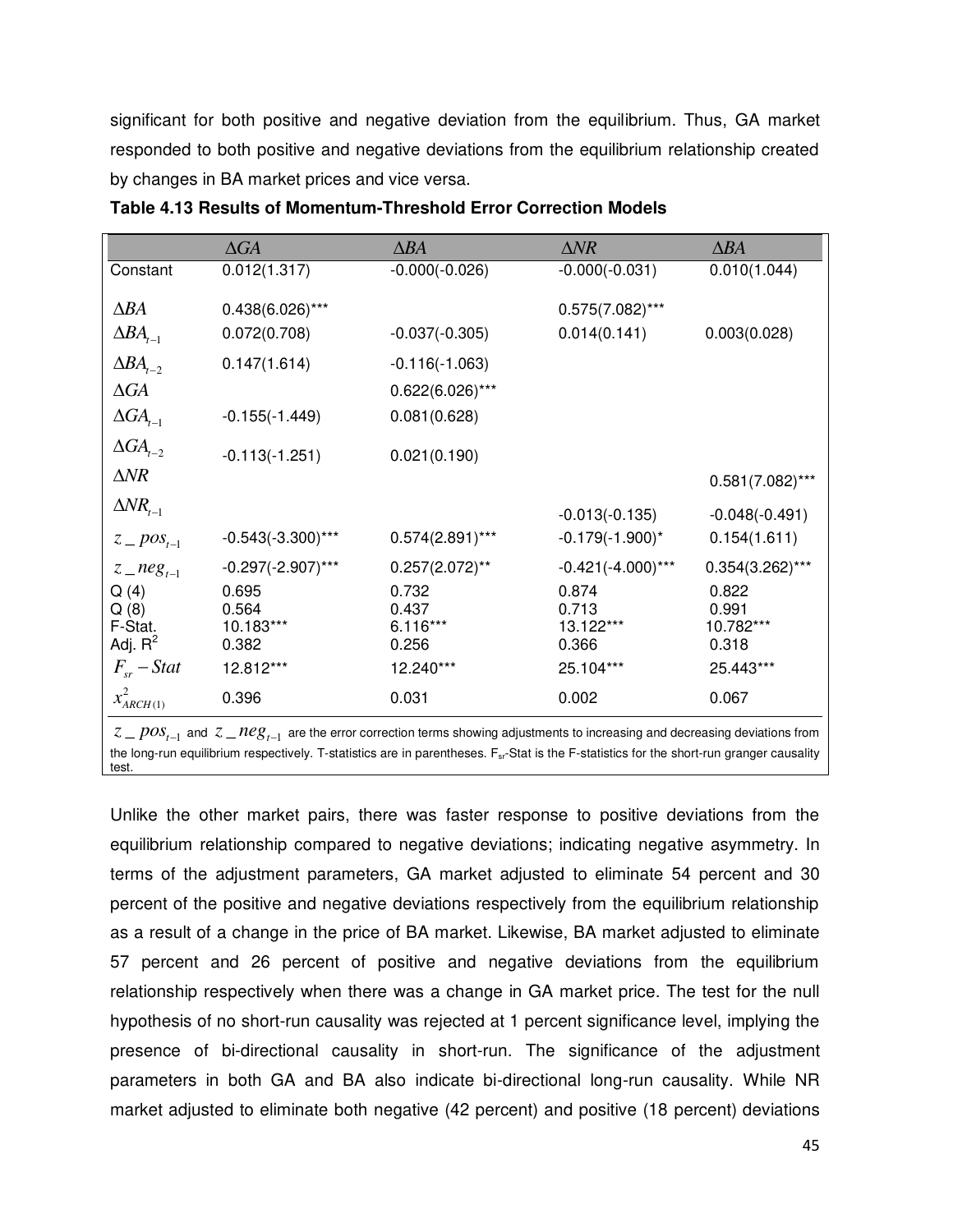from the equilibrium relation created by changes in BA market prices, the BA market responded by adjusting to eliminate 35 percent of the negative deviations from the equilibrium relationship created by changes in NR market prices. There was also the evidence of bidirectional long-run causality from both markets. This was as well heterogeneous in nature given that the feedback responses were different. The joint hypothesis test of the central market variable was significantly different from zero, which also implies a bi-directional causality in the short-run for both markets. The contemporaneous impact of a 1 percent change in BA market price on GA and NR market were 0.44 percent and 0.58 percent respectively, allowing a 0.56 percent and 0.42 percent decline in their respective marketing margins. Also, a 1 percent increase in GA market price increased BA market price by 0.62 percent while BA market price increased by 0.58 percent for a 1 percent increase in NR market price.

# **4.7 Impulse Response Analysis**

The results from the respective error correction models were used to develop impulse response functions. The impulse response function gives additional information about the long-run dynamic interrelationships among market pairs such as the time path needed to take the system back to equilibrium. Unlike the symmetric adjustment models, the response to a price shock is dependent of the history of the time series and the sign and magnitude of the postulated shock in asymmetric adjustment models (Potter, 1995). By definition, positive shocks are shocks that affect the profit margins of those involved in the local maize market positively (i.e. a decrease in the central market price) while negative shocks are shocks that affect the profit margin of the local traders negatively, thus squeezing the profit margins (i.e. an increase in the central market price). In uncovering the time period it takes for a unit shock in the central market price to be eliminated, impulse response was estimated from the error correction models presented above. According to Goodwin and Pigot (2001), the nonstationarity of price data and error correction properties may allow shocks to elicit responses that are temporary (such that there is a return to the initial time path of the variables) or permanent (such that there is persistent shift in the time path).

In demonstrating the estimation of the impulse response function, the CR-BA model pair in [Table 4.12](#page-44-0) indicates that a unit change in BA market price changes CR market price by 0.36 units. If this change was a 1 percent increase/decrease in BA market price (i.e., a negative/positive shock to traders marketing margin), then CR market price would respond by increasing/decreasing by 0.36 percent (i.e., traders' marketing margin declines/rises by 0.64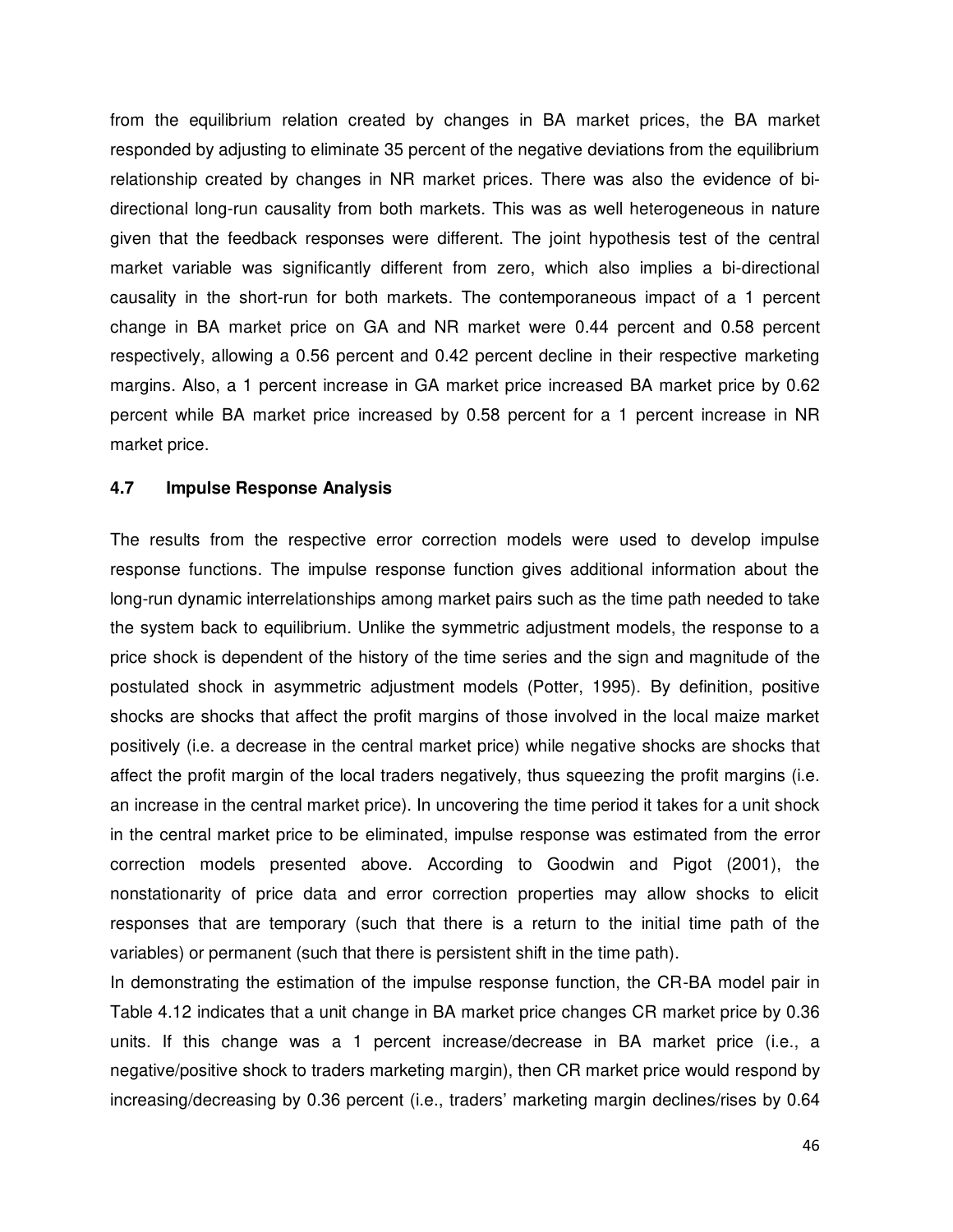percent). The decrease or increase in profit margin of 0.64 is corrected asymptotically by a factor of 0.45 and 0.26 per period respectively in the following months as the BA prices continue to rise or fall. Similarly to the BA model, a 1 percent change in CR market price changes BA market price by 0.27 percent resulting in a shock of 0.73 percent to the marketing margin. This shock is corrected asymptotically by a factor of 0.40 and 0.014 per period respectively for decrease and increase in profit margins. The net results shown in [Figure A.1](#page-61-0) and [Figure A.2](#page-61-1) (see Appendix A) indicate the transmission of prices from BA market to CR market and vice versa. The shock to CR market margins return to the equilibrium level after experiencing a negative shock (i.e., an increase in BA prices) in 9 months while a positive shock approximately returns in 15 months to the equilibrium. In the case of the response of BA market to change in CR market prices, positive shocks persist for a very long time while negative shocks established equilibrium in 10 months.

The AS-BA markets pair also show that a 1 percent change in BA market price for maize changes the AS market price by 0.48 percent resulting in a shock of 0.52 percent in marketing margin. The 0.52 percent decrease in market margin is corrected by a factor of 0.53 per period and an increase in market margin is corrected by a factor of 0.21 per period in the subsequent months. Alternatively, a 1 percent change in AS market price result in the marketing margin of BA market changing by 0.35 percent. This 0.35 percent shock in market margin is corrected by a factor of 0.53 per period for a negative shock and 0.15 per period for a positive shock in the following months. As shown in [Figure A.3](#page-62-0) (see Appendix A), AS market adjust to establish equilibrium in 7 months for an increase in BA market price while a decrease in price takes about 19 months to establish equilibrium relationship. Similarly, BA market responds to AS market by establishing equilibrium relationship in 7 months for a negative shock and 25 months for a positive shock to marketing margins as shown in [Figure](#page-62-1)  [A.4](#page-62-1) (see Appendix A).

Heading on to error correction models in [Table 4.11,](#page-42-0) the GA-BA pair of market shows instantaneous response of 0.44 percent by GA market to a 1 percent change in BA market price leading to a 0.56 percent decrease or increase in traders' marketing margin. A decline in marketing margin is corrected by a factor of 0.30 per period and an increase in the margin is corrected by a factor of 0.54 per period in the following months. As a feedback mechanism, a 1 percent change in GA market price leads to a change in 0.38 percent in GA marketing margin. The correction factors for negative and positive shocks in the marketing margins are respectively 0.26 and 0.57 per period in the months that follow. Unlike the other markets, GA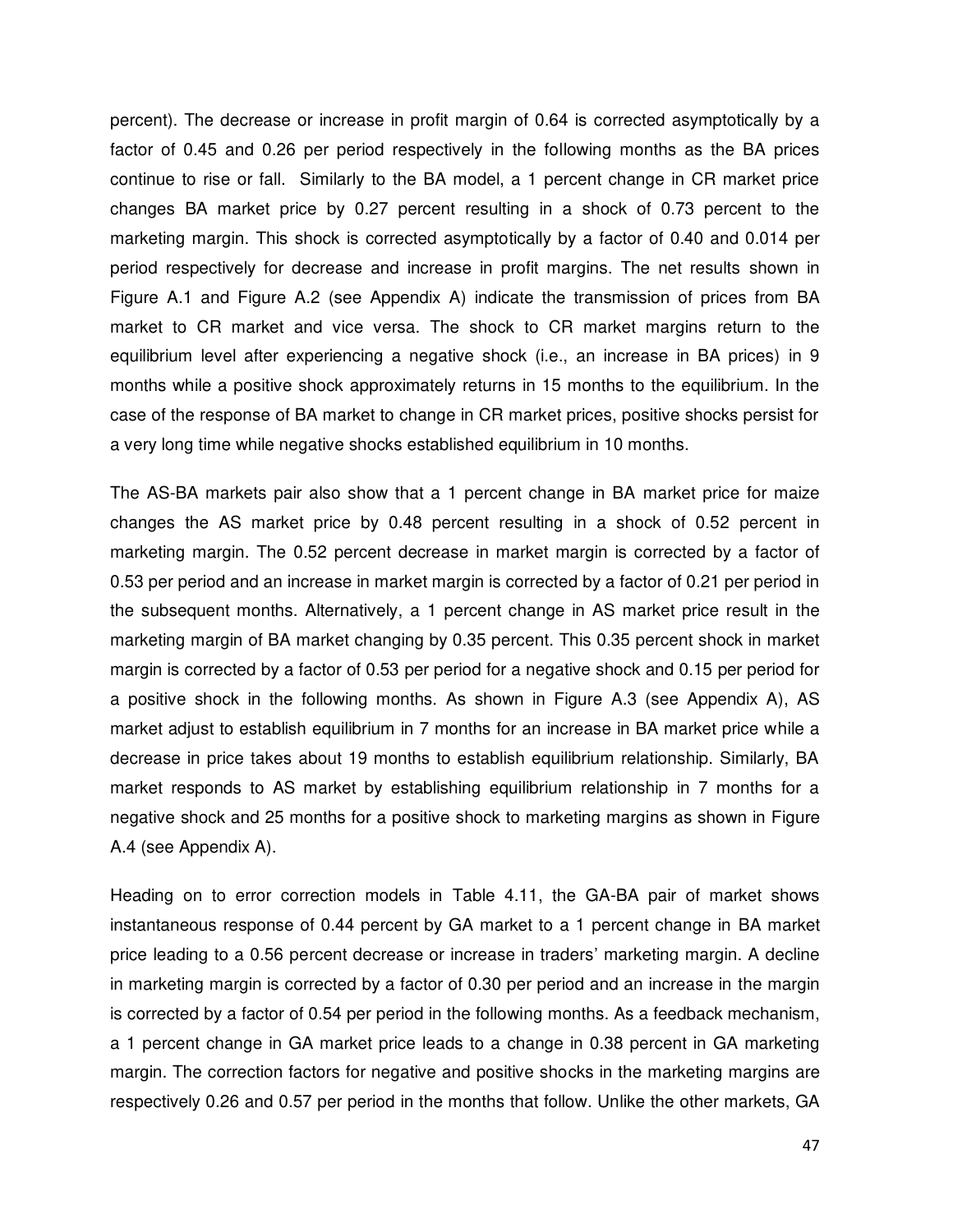market adjusts quickly in 7 months when marketing margins are been stretched than when squeezed (taking about 12 months). Similarly, BA market takes 7 months to establish equilibrium for positive shocks in margin and 15 months for negative shocks. These results are shown in [Figure A.5](#page-63-0) and [Figure A.6](#page-63-1) respectively in Appendix A.

Finally in the NR-BA markets, NR market responds instantaneously by 0.58 percent to a 1 percent shock in BA market prices while BA market responds by the same percentage to a 1 percent change in NR market prices. This leads to a decrease or increase in 0.42 percent in marketing margin. The decrease in market margin is corrected by a factor of 0.42 and 0.35 per period respectively for NR and BA models while an increase is corrected by a factor of 0.18 and 0.15 per period respectively. Referring to [Figure A.7](#page-64-0) in Appendix A, the NR market takes about 22 months to return to its initial level when there is a positive shock and 10 months when there is a negative shock. Alternatively, BA market adjusts to establish equilibrium in 26 months for positive shocks and 12 months for negative shocks as shown in [Figure A.8](#page-64-1) in Appendix A.

The motivating factors of the causes of asymmetry depend on the characteristics of the maize market. However, in assessing the Ghanaian maize market, the presence of market power may not be an option since the market appears to be competitive enough for traders to enjoy excess margins (Shively, 1996). Moreover, Abdulai (2000) rules out menu cost since price determination is through private negotiation between traders and purchasers. Also, the government is not involved in the trading and pricing in the maize market making government intervention void. Due to the high penetration rate of mobile communication in most parts of the country, information flow is easier and quicker making search cost a minimal option in causing asymmetry. However, considering the abilities of traders and their associations to influence the conduct of the market by determining how much to release into the market (Langyintuo, 2010), inventory management and stock behavior potentially stands as a motivating cause of asymmetry. The negative asymmetry found in price transmission between Brong Ahafo and Greater Accra maize markets is motivated by the loss of goodwill (Heien, 1980) and/or the fear of losing market share (Ward, 1982). As indicated by Langyintuo (2010), maize in the Greater Accra market is supplied by Brong Ahafo, Ashanti and Eastern Regions given the high demand. Hence traders may be slow in passing on price increases from only the Brong Ahafo maize market given the multiple sources of supply. They may switch to other supply regions or wait for prices to increase from the other sources before transmitting the price shock across.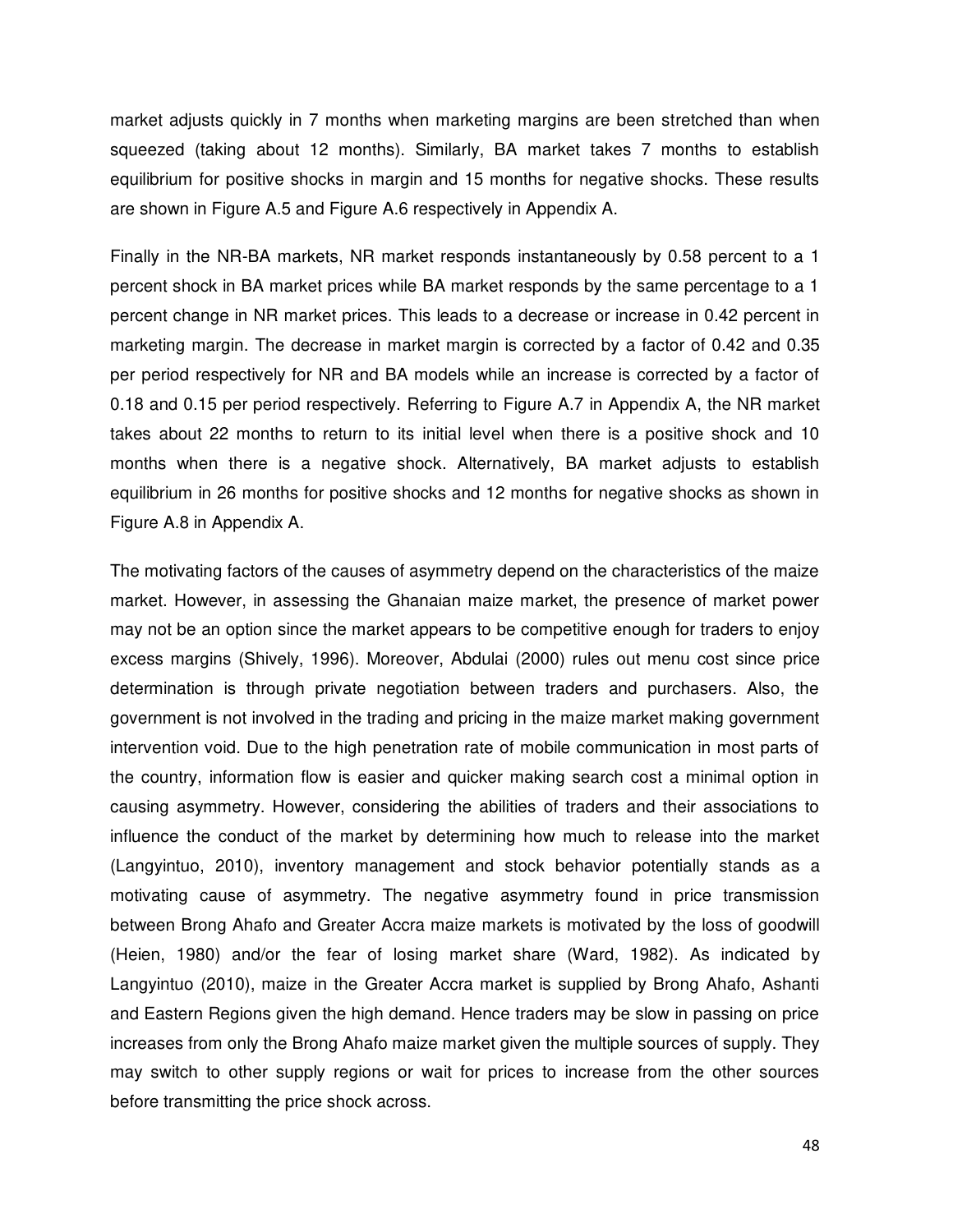#### **5 SUMMARY AND CONCLUSION**

The continuous strive for market efficiency through market reforms with the hope of ensuring food availability from surplus to deficit areas, realizing welfare impacts of policy initiatives and attempts to bridge the gap between the deprived and affluent regions that result from ecological differences and other factors warrant knowledge about the state of the regional agricultural markets in the last decade. Moreover, the purported ability of the Ghanaian maize marketing participants to influence the conduct of the market resulting in a full and faster transmission of cost increases to consumers than the contrary cost decreases makes it necessary to study the nature of regional market linkages in the Ghanaian agricultural sector. Using monthly data on regional maize wholesale prices from 2002 to 2010, the study examines: whether regional level maize wholesale markets are integrated, the nature of price response between market pairs and the length of time needed for a deviation from the equilibrium to be corrected.

Prior to answering the issues at hand, a descriptive analysis of the data was presented to give an idea of the variability in prices among the regional markets. Results show that the variability in regional prices as determined by the coefficient of variation was on the average approximately 50 percent. Also, the seasonal variation indicates that prices were on the average 22 percent higher than the annual average during periods of high prices and 21.5 percent lower in periods of low prices. The univariate analysis indicates that price series in all the markets have constant seasonal pattern and a unit root. The test for market integration using the Johansen, Engle and Granger and Threshold cointegration tests reveal that all the four market parings were integrated. The results complement the early studies (Abdulai, 2000; Alderman and Shively, 1991; Alderman, 1992; Badiane and Shively, 1998) of market integration in the Ghanaian market, which potentially can be attributed to the noninterventionist role of the government, improvement in communication infrastructure and the different degrees of self-sufficiency that create arbitrage between the regional markets.

Considering the various approaches for analyzing market linkages and their limitations compounded with robustness, the consistent (momentum) threshold autoregressive model was selected to best model the adjustment mechanism of regional prices. The adjustment mechanism between the regional markets after a shock was characterized by asymmetry; such that deviations must exceed certain critical threshold before triggering adjustment to the equilibrium. With the exception of Brong Ahafo and Greater Accra market pairs which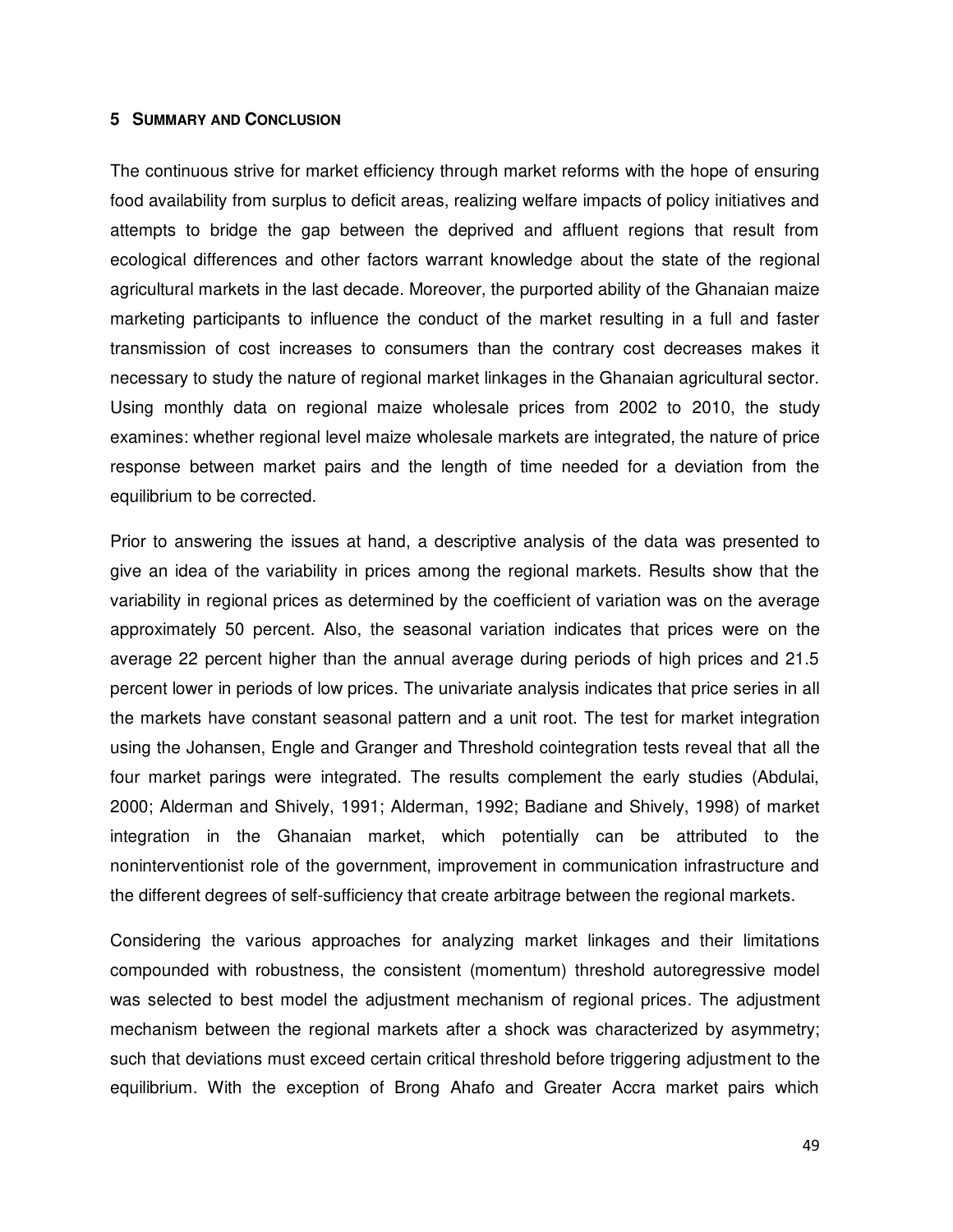exhibited negative asymmetry, all the other market pairs exhibited positive asymmetry; where traders responded faster to shocks that squeezed their marketing margin than those that stretched them. Though not perfectly comparable given the different levels of data, the Brong Ahafo and Greater Accra negative asymmetry findings counter the positive asymmetry findings of Abdulai (2000) for Techiman (in Brong Ahafo) and Accra (Greater Accra) market linkages. The speed of adjustment was higher between Brong Ahafo and Greater Accra as well as Ashanti region markets than with the Northern and Central region markets. This was possibly due to the good road network linking Brong Ahafo to Greater Accra and Ashanti as compared to the Northern region. For Central region, not much trade exists with the Brong Ahafo maize market since demand for maize in the Central region according to Langyintuo (2010) is mostly supplied by Eastern region. The linkage between Brong Ahafo and Ashanti regions indicates that equilibrium was established within 7 months for negative deviations while for Greater Accra the same amount of time was needed to establish equilibrium for positive deviations. Brong Ahafo prices did not appear to respond when price increases were from Northern, Ashanti and Central regions since the respective speed of adjustment parameters were insignificant hence lasting more than two years to establish equilibrium.

The observed asymmetry is often used to indicate a suboptimal condition. Given the challenge in explaining the underlying causes of asymmetry through the model, inventory and stock behaviour of traders in the maize market suitably motivates as the potential source of asymmetry. Traders were slow in passing on price increases from Brong Ahafo to Greater Accra for fear of loss of customer share and goodwill due to the multiple sources of supply to Greater Accra maize market.

## **6 RECOMMENDATIONS AND LIMITATION OF THE STUDY**

In the view of policy makers; inventory and stock behaviour of traders can be improved through the investment in storage facilities given the seasonal nature of the commodity. This can ensure even flow of maize throughout the season and hamper traders' response to both positive and negative shocks. It is also recommended that policy initiatives be directed towards ensuring efficient transportation of agricultural commodities across regional markets. These include investment in transporting vehicles, rail/road construction and maintenance. These may contribute to reducing transaction costs and subsequently improving market integration and the imperfection observed in the maize market.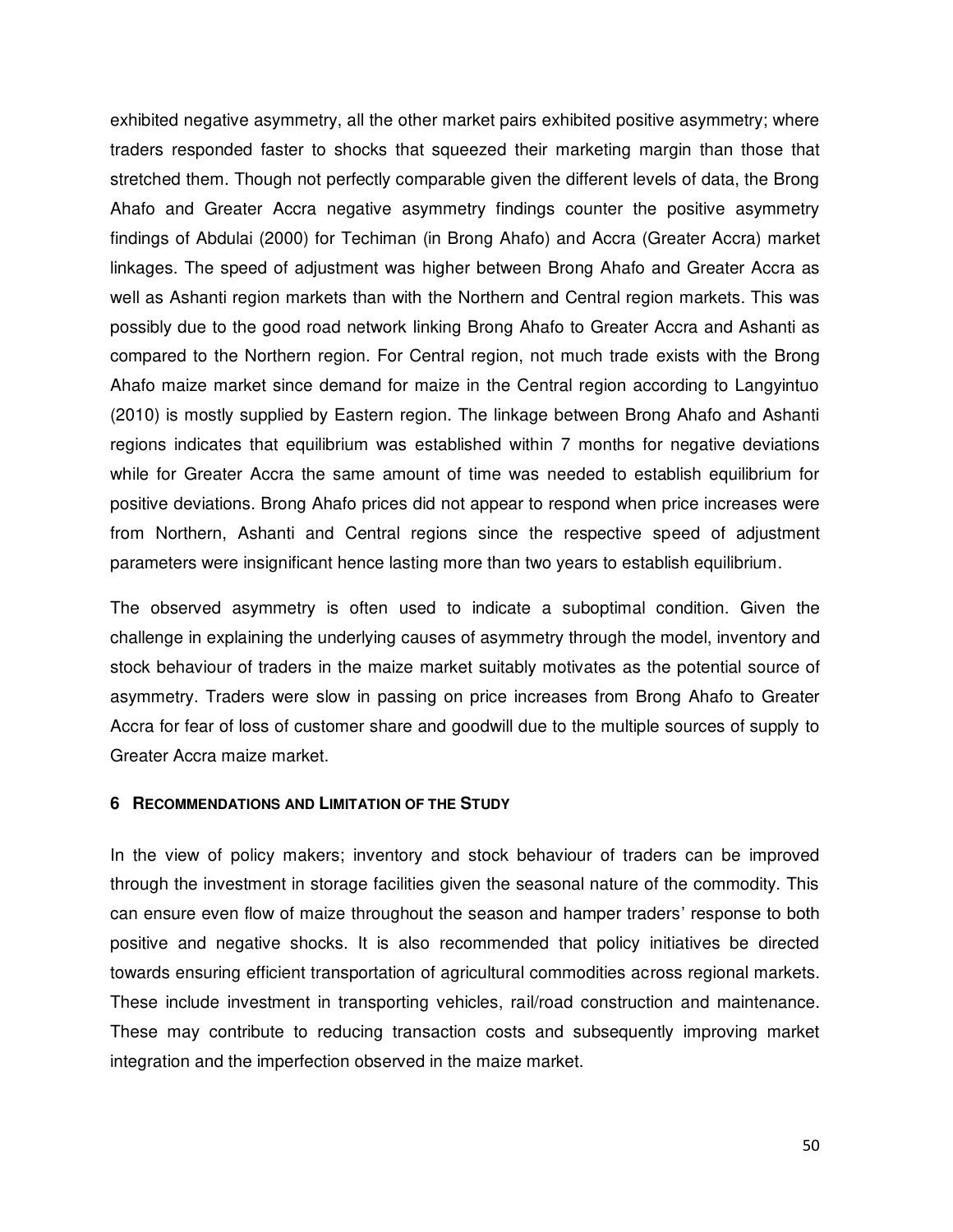A limiting concern of the study is that, the approach does not examine the underlying causes of the findings linked to asymmetry. The causes are only based on understanding of the maize marketing operations. It would therefore be worthwhile if future studies employ methodologies that examine these potential causes of asymmetry. Also, a better understanding of the market would be observed if future studies explore the transmission mechanics from rural to urban areas because most traders also purchase their supplies from the rural areas. Producer prices are currently difficult to come by and so rural-urban price transmission could be an approximation of examining producer price transmission which has not been explored yet.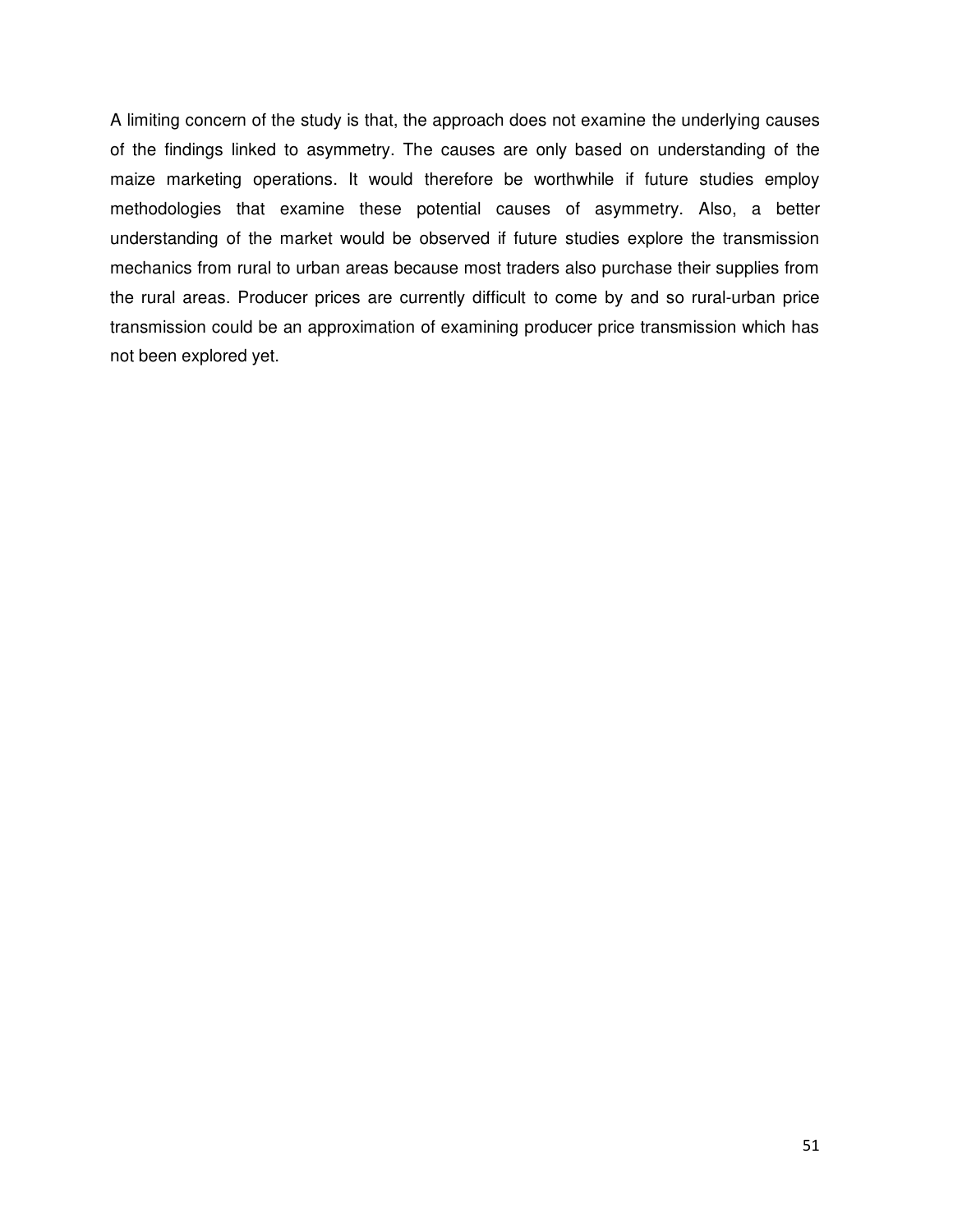# **REFERENCES**

- Abdulai, A. (2000): Spatial Price Transmission and Asymmetry in the Ghanaian Maize Market, *Journal of Development Economics Vol. 63, No. 2*, pp. 327-349.
- Abdulai, A. (2007): Spatial and Vertical Price Transmission in Food Staples Market Chains in Eastern and Southern Africa: What is the evidence? Paper presented at the FAO Trade and Markets Division Workshop on Staple Food Trade and Market Policy Options for Promoting Development in Eastern and Southern Africa, Rome, March 1-2.
- Abunyuwah, I. (2007): Market Integration Analysis and Time Series Econometrics-Conceptual Insights from Markov-Switching Models, Doctoral Dissertation: Faculty of Agricultural Sciences Georg-August-University of Göttingen, Germany.
- Akiyama, T., Baffes, J., Larson, D. F. and Varangis, P. (2003): Commodity Market Reform in Africa: Some Recent Experience, *World Bank Policy Research Working Paper 2995*, March.
- Alderman, H. (1992): Intercommodity Price Transmittal: Analysis of Food Markets In Ghana, *Policy Research Working Paper Series 884*. The World Bank.
- Alderman, H. and Shively, G. E. (1991): Prices and Markets in Ghana, *Cornell Food and Nutrition Policy Program Working paper No. 10,* Ithaca, NY.
- Alemu, Z. G. and Van Schalkwyk, H. D. (2009): Market Integration in Mozambican Maize Markets, Ethiopia, Ossrea.
- Al-Hassan, R., Poulton, C. and Dorward, A. (1999): Improving Access to Maize Marketing Opportunities in Remote Areas of Ghana, Paper presented at the workshop on 'Improving Smallholder Market Access in Remote Areas of sub-Saharan Africa', Workshop at Wye College, Kent, UK, 42 pp.
- Amikuzuno, J. (2009): Spatial Price Transmission and Market Integration between Fresh Tomato Markets in Ghana: Any Benefits from Trade Liberalisation? *Tropentag*, October 6-8, Hamburg.
- Amikuzuno, J. (2010): Spatial Price Transmission and Market Integration between Fresh Tomato Markets in Ghana: Any Benefits from Trade Liberalization?, Department of Agricultural Economics and Extension, University for Development Studies, Tamale, Ghana. Centre for the Study of African Economics Conference Economic Development in Africa.
- Amonde, T., McDonald, L. and Barrett, K. (2009): An Economic Enquiry into the Causes of the Perceived Asymmetric Price Transmission in Markets for Specific Consumer Goods in Jamaica, The Fair Trading Commission (FTC) of Jamaica, April.
- Armah, P. W. and Asante, F. (2004): Ensuring Food Security in Ghana-The Role of Maize Storage Systems, Seminar paper presented at the Institute of Statistical, Social and Economic Research, August 22.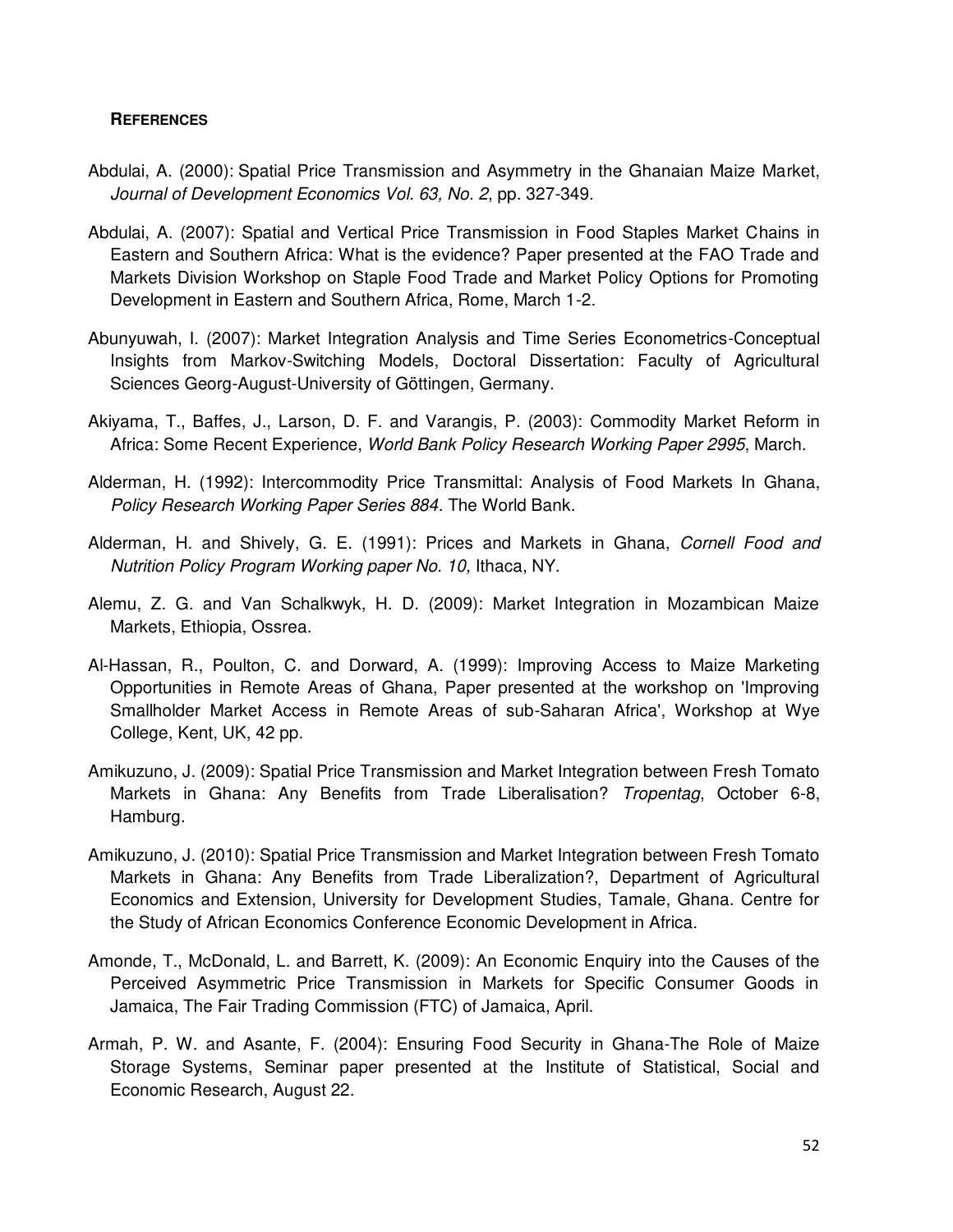- Asuming-Brempong S. and Osei-Asare, Y. (2007): Has Imported Rice Crowded-Out Domestic Rice Production in Ghana? What Has Been The Role Of Policy?, AAAE Conference Proceedings, Accra, Ghana.
- Badiane, O. and Shively, G. E. (1997): The Response of Local Maize Prices to the 1983 Currency Devaluation in Ghana, *MTID Discussion Papers 12*, International Food Policy Research Institute (IFPRI).
- Badiane, O. and Shively, G. E. (1998): Spatial Integration, Transport Costs, and the Response of Local Prices to Policy Changes in Ghana, *Journal of Development Economics, Elsevier, vol. 56(2),* pages 411-431, August.
- Badiane, O., Ulimwengu, J. M. and Wouterse, F. (2010): Spatial Price Transmission and Market Integration in Senegal's Groundnut Market, *International Food Policy Research Institute Series Number 1014*.
- Balke, N. S. And Fomby, T. B. (1997): Threshold Cointegration, *Int. Econ. Rev*. 38, 627-645.
- Ball, L. and Mankiw, N. G. (1994): Asymmetric Price Adjustment and Economic Fluctuations, *The Economic Journal* 104 (423), 247–261.
- Barrett, C. (1996): Market Analysis Methods: Are our Enriched Toolkits Well Suited to Enlivened Markets?, *American Journal of Agricultural Economics, vol. 78*, 825–9.
- Barrett, C. B. (2005): Spatial Market Integration". The New Palgrave Dictionnary of Economics, 2nd Edition, London: Palgrave Macmillan.
- Barrett, C. B. and Li, J. R. (2002): Distinguishing between Equilibrium and Integration in Spatial Price Analysis, *American Journal of Agricultural Economics*, 84, 292-307.
- Baulch, B. (1997): Transfer Costs, Spatial Arbitrage, and Testing for Food Market Integration, *American Journal of Agricultural Economics*, *79*:477-487, May.
- Baum, C. F. (2001): The Language of Choice for Time Series Analysis?, *Stata Journal* 1: 1-16.
- Beaulieu, J. and Miron, J. (1993): Seasonal Unit Roots in Aggregate U.S. Data, *Journal of Econometrics* 55, 305-328.
- Ben-Kaabia, M., Gil, J. M. and Boshnjaku, L. (2002): Price Transmission Asymmetries in the Spanish Lamb Sector, International Congress, August 28-31, Zaragoza, European Association of Agricultural Economists.
- Brendstrup, B., Hylleberg, S., Nielsen, M., Skipper, L., and Stentoft, L. (2001): Seasonality in Economic Models, *Department of Economics Working Paper 2001-16*, University of Aarhus.
- Canova, F. and Hansen, B. E. (1995): Are Seasonal Patterns Constant over Time? A Test for Seasonal Stability, *Journal of Business and Economic Statistics*, 13, 237-252.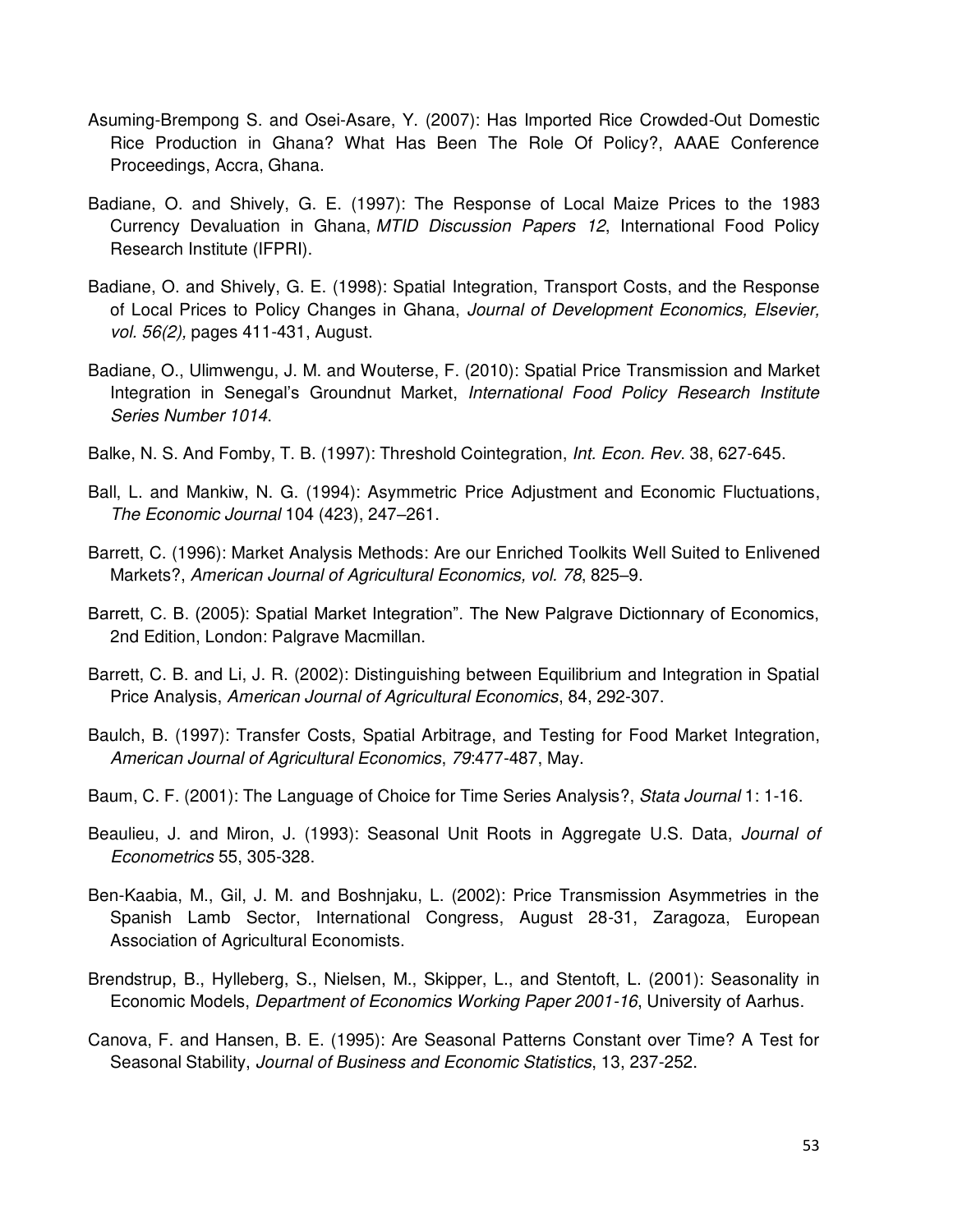- Chan, K. S. (1993): Consistency and Limiting Distribution of the Least Squares Estimator of a Threshold Autoregressive Model, The *Annals of Statistics*, 21, 520-533.
- Cirera, X. and Arndt, C. (2006): Measuring the Impact of Road Rehabilitation on Spatial Market Efficiency in Maize Markets in Mozambique, *DNEAP Discussion Paper 30E*, Ministry of Planning and Development, Mozambique.
- Clemente, J., Montañés, A. and Reyes, M. (1998): Testing for a Unit Root in Variables with a Double Change in the Mean, *Economics Letters*, Vol. 59, pp.175-182.
- Cudjoe, G., Breisinger, C. and Diao, X. (2008): Local Impacts of a Global Crisis: Food Price Transmission and Poverty Impacts In Ghana, International Food Policy Research Institute.
- Cutts, M. and Kirsten, J. F. (2006): Asymmetric Price Transmission and Market Concentration: An Investigation into Four South African Agro-Food Industries, *South African Journal of Economics* 74(2): 323-333.
- Delgado, C. (1986): A Variance Components Approach to Food Grain Market Integration in Northern Nigeria, *American Journal of Agricultural Economics* 68 (4), 970-979.
- Egyir, I. S., Al-Hassan, R. and Abakah, J. K. (2011): The Effect of ICT-Based Market Information Services on the Performance of Agricultural Markets: Experiences from Ghana, *International Journal of ICT. Res. Dev*., 2: 1-13.
- Enders, W. and C. W. J. Granger (1998): Unit-Root Tests and Asymmetric Adjustment With an Example Using the Term Structure of Interest Rates, *Journal of Business and Economic Statistics* 16, 304 - 11.
- Enders, W. and Siklos, P. L. (2001): Cointegration and Threshold Adjustment, *Journal of Business and Economic Statistics* 19, 166-176.
- Engle, R. F. and Granger C. W. J. (1987): Cointegration and Error Correction: Representation, Estimation and Testing, *Econometrica*, 55, 251-276.
- Engle, R. F. and Yoo, B. S. (1987): Forecasting and Testing in Co-Integrated Systems, *Journal of Econometrics*, Elsevier, vol. 35(1), pages 143-159, May.
- Fackler, P. and Goodwin, B. (2001): Spatial Price Analysis, In handbook of Agricultural Economics, vol. 1B, ed. B. Gardner and G. Rausser, Amsterdam: Elsevier.
- Falsafian A. and Moghaddasi R. (2008): Spatial Integration and Asymmetric Price Transmission in Selected Iranian Chicken Markets, Paper prepared for presentation at the 12th EAAE Congress 'People, Food and Environments: Global Trends and European Strategies', Gent (Belgium), 26-29 August.
- FASDEP I (2002): Food and Agriculture Sector Development Policy, Ministry of Agriculture, Ghana.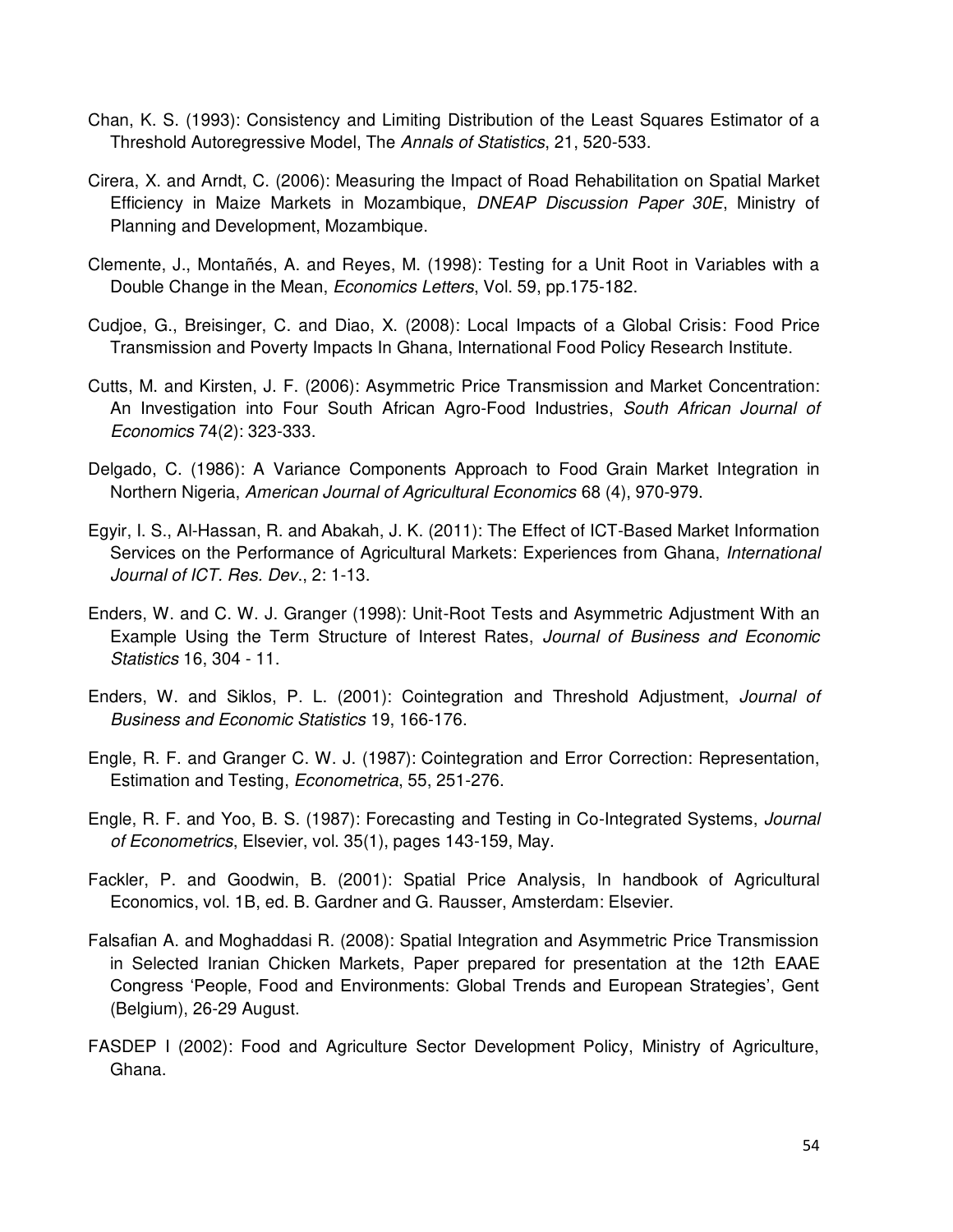- FASDEP II (2008): Food and Agriculture Sector Development Policy, Ministry of Agriculture, Ghana.
- Franses, P. H. (1991): Seasonality, Nonstationarity and the Forecasting Of Monthly Time Series, *International Journal of Forecasting* 7, 199-208.
- Gage, D., Bangnikon, J., Abeka-Afari, H., Hanif, C., Addaquay, J., Antwi, V. and Hale, A. (2012): The Market for Maize, Rice, Soy and Warehousing on Northern Ghana, The Enabling Agricultural Trade (EAT) project.
- Glynn, J., Nelson, P. And Reetu, V. (2007): Unit Root Tests and Structural Breaks: A Survey with Applications, *Revista de Metodos Cuntitativos para la Econofa la Empresa*, 3, 63-79.
- Goletti, F., Ahmed, R. and Farid, N. (1995): Structural Determinant of Market Integration: The Case Study of Rice in Bangladesh, *The Development Economics*, XXXII-2.
- Gonzalo, J. and Pitarakis, J. (2006): Threshold Effects in Cointegrating Relationships. *Oxford Bulletin of Economics and Statistics*, Vol. 68, pp. 813-833.
- Goodwin, B. K. and Piggott, N. E. (1999): Spatial Market Integration in the Presence of Threshold Effects, *American Agricultural Economics Association*.
- Goodwin, B. K. And Holt, M. T. (1999): Asymmetric Adjustment and Price Transmission in the US Beef Sector, *American Journal of Agricultural Economics* 81, 630-637.
- Goodwin, B. K. and Piggott, N. (2001): Spatial Market Integration in the Presence of Threshold Effects, *American Journal of Agricultural Economics*, 83:302-17.
- Goodwin, B. K. and Schroeder, T. C. (1990): Testing Perfect Spatial Market Integration: An Application to Regional United States Cattle Markets, *N. Cent. J. Agr. Econ*. 12:173-85.
- Goodwin, B. K. and Schroeder, T. C. (1991): Cointegration Tests and Spatial Price Linkages in Regional Cattle Markets, *American Journal of Agricultural Economics* 73(2): 452-464.
- Granger, C. W. J. and Lee, T. H. (1989): Investigation of Production, Sales and Inventory Relationships using Multicointegration and Non-symmetric Error Correction Models, *Journal of Applied Econometrics* 4, pp. 135- 159.
- Granger, C. W. J. and Newbold, P. (1974): Spurious Regressions in Econometrics, *Journal of Econometrics* 2, 111-120.
- Hassouneh, I., von Cramon-Taubadel, S., Serra, T. and Gil, J. M. (2012): Recent Developments in the Econometric Analysis of Price Transmission, *Working Paper No. 2: Transparency of Food Pricing TRANSFOP*, January.
- Heien, D. M. (1980): Markup Pricing in a Dynamic Model of the Food Industry, *American Journal of Agricultural Economics* 62: 10-18.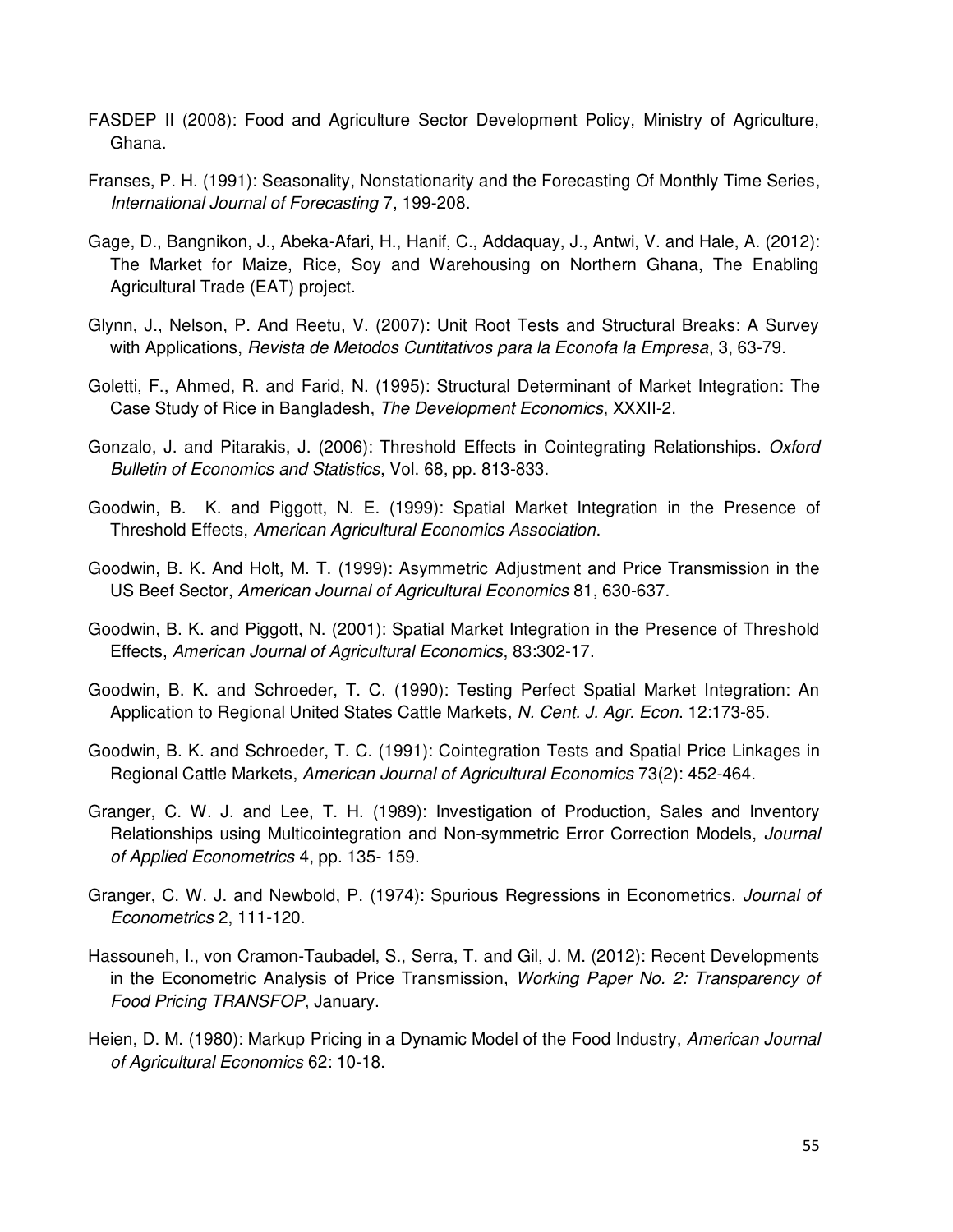- Hossain, M. I. and Verbeke, W. (2010): Evaluation of Rice Markets Integration in Bangladesh, *The Lahore Journal of Economics* 15: 2, pp. 77-96.
- Houck, J. P. (1977): An Approach to Specifying and Estimating Nonreversible Functions, *American Journal of Agricultural Economics* 59, pp. 570-572.
- Hylleberg, S. (1995): Tests for Seasonal Unit Roots: General to Specific or Specific to General, *Journal of Econometrics 69*, 5-25.
- Hylleberg, S., Engle, R. F., Granger, C. W. J. and Yoo, B. S. (1990): Seasonal Integration and Cointegration, *Journal of Econometrics* 44, pp. 215-238.
- Johansen, S. (1988): Statistical Analysis of Cointegration Vectors, *Journal of Economic Dynamics and Control*, Vol. 12, No. 2–3, pp. 231–254.
- Johansen, S. and Juselius, K. (1990): Maximum Likelihood Estimation and Inference on Cointegration-with Applications to the Demand for Money, *Oxford Bulletin of Economics and Statistics* 52, 169-210.
- Katengeza, S. P. (2009): Malawi Agricultural Commodity Exchange And Spatial Rice Market Integration, Research Theses 117804, Collaborative Masters Program in Agricultural and Applied Economics.
- Kinnucan, H. W. and Forker, O. D. (1987): Asymmetry in Farm-Retail Price Transmission for Major Dairy Products, American *Journal of Agricultural Economics* 69:285–292.
- Kovenock, D. and Widdows, K. (1998): Price leadership and asymmetric price rigidity, *European Journal of Political Economy* 14 (1), 167-187.
- Langyintuo, A. S. (2010): Grain Distribution in Ghana under Imperfectly Competitive Market Conditions, AAAE Third Conference/AEASA 48th Conference, September 19-23, Cape Town, South Africa.
- Loveridge, S. (1991): Marketing in Rwanda-imports and infrastructure, *Food Policy* 16:95-104.
- Lumsdaine, R. L. and Papell, D. H. (1997): Multiple Trend Breaks and the Unit Root Hypothesis, *Review of Economics and Statistics*, 79 (2), pp. 212-218.
- Manera, M. and Frey, G. (2005): Econometric Models of Asymmetric Price Transmission, *Fondazione Eni Enrico Mattei Working Papers 100*.
- McNew, K. and Fackler, P. L. (1997): Testing Market Equilibrium: Is Cointegration Informative?, *Journal of Agricultural and Resource Economics* Vol 22. December: 191-207.
- McNew, K. (1996): Spatial market integration: definition, theory and evidence, *Agricultural and Resource Economics Review*, April.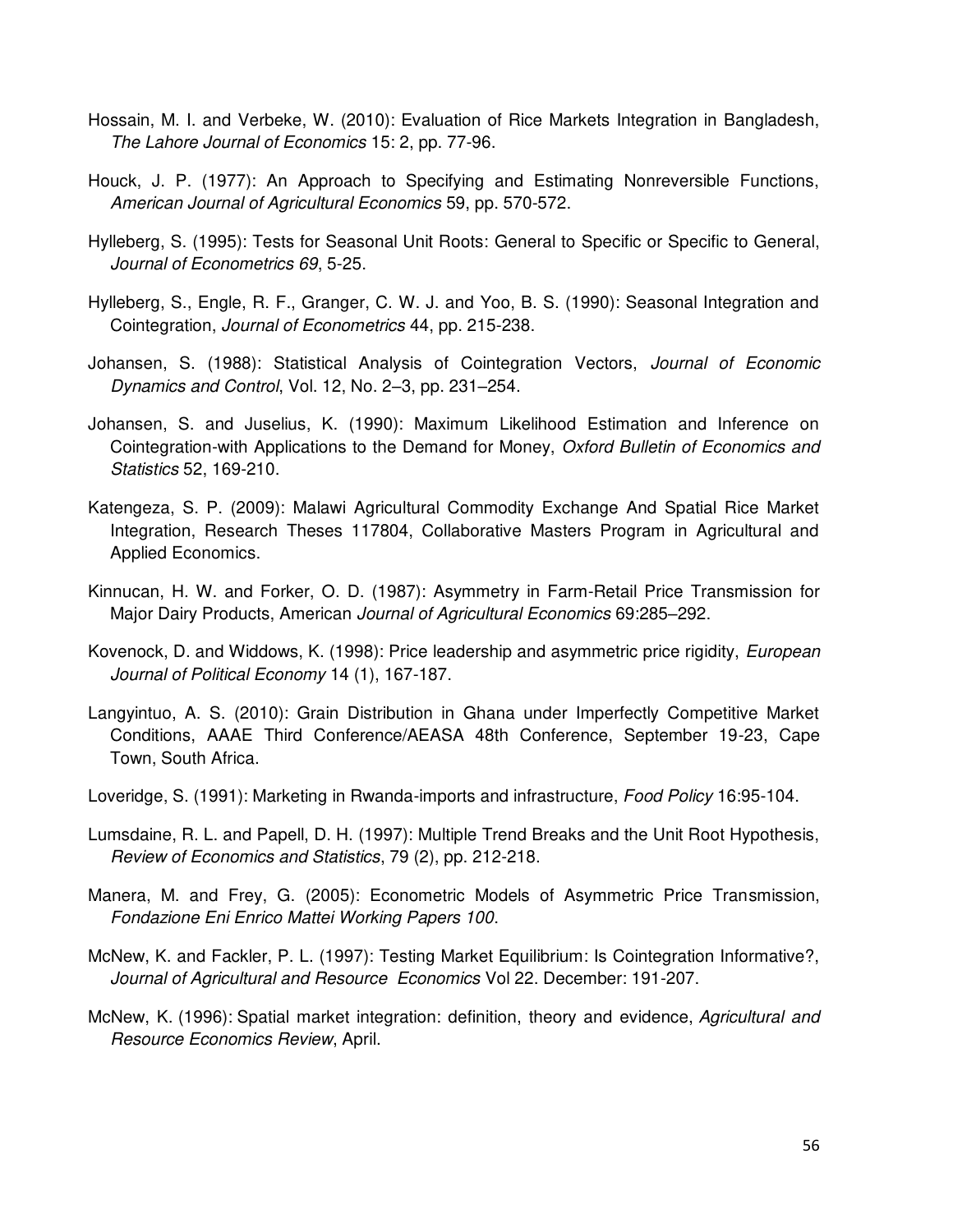- Mensah-Bonsu, A., Agyeiwaa-Afran, A. and Kuwornu, J. K. M. (2011): Efficiency of the plantain marketing system in Ghana: A co-integration analysis, *Journal of Development and Agricultural Economics* vol. 3(12), pp.593–601, 26 October.
- Meyer, J. and von Cramon-Taubadel, S. (2004): Asymmetric Price Transmission: A Survey, *Journal of Agricultural Economics*, vol. 55(3), pages 581-611, Wiley Blackwell.
- Mockshell, J. And Egyir, I. S. (2010): Assessing the Market Integration of Locally Produced Groundnut in Ghana, *Tropentag*, September 14-16, Zurich.
- Morris, M. L., Tripp, R. and Dankyi, A. A. (1999): Adoption and Impacts of Improved Maize Production Technology: A Case Study of the Ghana Grains Development Project, *Economics Program Paper 99-01*. Mexico, D.F.: CIMMYT.
- Muyatwa, V. P. (2001): The Liberalization and Integration of Regional Maize Markets in Zambia, Ph.D. thesis, University of Manitoba.
- Negassa, A. and Myers, R. (2007): Estimating Policy Effects on Spatial Market Efficiency: An Extension to the Parity Bounds Model, *American Journal of Agricultural Economics*, *89(2).*
- Negassa, A., Meyers, R. and Gabre-Maldhin, E. (2003): Analyzing the Grain Market Efficiency in Developing Countries: Review of Existing Methods and Extensions to the Parity Bound Model, *Market trade and institutions division Discussion paper, 63*.
- Nyanteng, V.K. and Asuming-Brempong S. (2003): The Role of Agriculture in the Food Security of Ghana 2003, Paper presented at the "Roles of Agriculture Project, International Conference, 20-23 October.
- Perron, P. (1989): The Great Crash, The Oil Price Shock, and The Unit Root Hypothesis, *Econometrica*, *57*, pp.1361-1401.
- Perron, P. (1997): Further Evidence on Breaking Trend Functions in Macroeconomic Variables, *Journal of Econometrics*, *80 (2),* pp.355-385.
- Rapsomanikis, G. and Karfakis, P. (2007): Margins Across Time and Space: Threshold Cointegration and Spatial Pricing Applications to Commodity Markets in Tanzania, Paper presented in the Workshop on Staple Food Trade and Market Policy Options for Promoting Development in Eastern and Southern Africa, Rome.
- Rapsomanikis, G., Hallam, D. and Conforti, P. (2004): Market Integration and Price Transmission in Selected Food and Cash Crop Markets of Developing Countries: Review and Applications, *Commodity Market Review* FAO, Rome.
- Ravallion, M. (1986): Testing Market Integration, *American Journals for Agriculture Economics*, *1*:102-108.
- Reagan, P. B. And Weitzman, M. L. (1982): Asymmetries in Price and Quantity Adjustments by the Competitive Firm, *Journal of Economic Theory 27*, 410-420, August.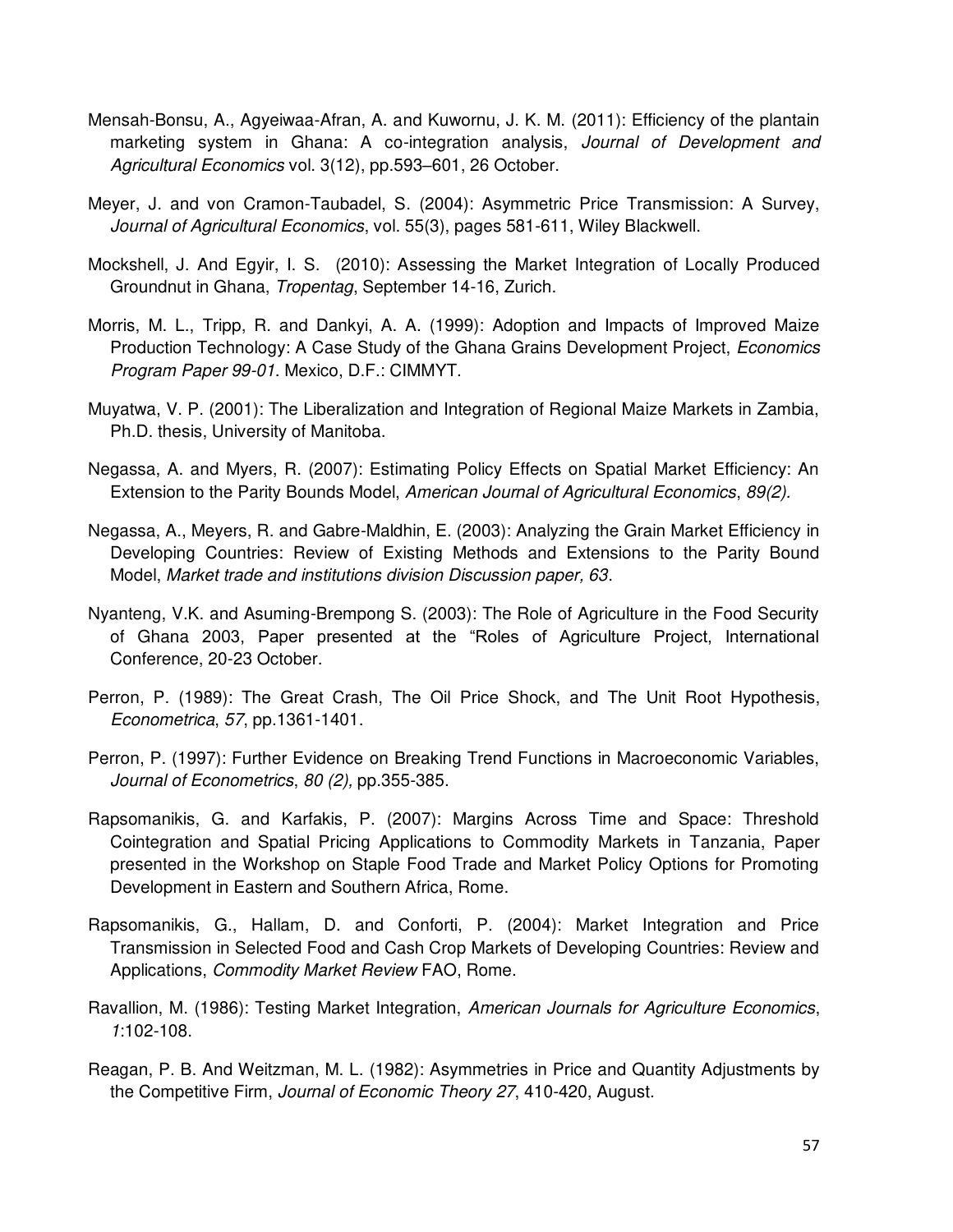- Sankaran, G., Naillon, J., Nguyen, J., Chang, H. H., Hilde, P. and Chadwick, B. (2011): Telecommunications Industry in Ghana: A Study Tour Analysis, University Of Washington-Bothel.
- Sanogo, I. (2008): Spatial integration of the rice market: Empirical Evidence from Mid‐ West and Far-West Nepal and the Nepalese‐Indian Border, *Asian Journal of Agriculture and Development 4(1),* 139‐156.
- Saran, S. and Gangwar, L. S. (2008): Analysis of Spatial Cointegration amongst Major Wholesale Egg Markets in India, *Agricultural Economics Research Review*, *Agricultural Economics Research Association (India), vol. 21(2),* December.
- Schulze, P. M. (2009): Seasonal Unit Root Tests for the Monthly Container Transshipment of the Port Of Hamburg, Johannes Gutenberg-Universität Mainz Working Paper Number 45, Institute for Statistics and Econometrics.
- Seo, M. (2006): Bootstrap Testing for the Null of No Cointegration in a Threshold Vector Error Correction Model, *Journal of Econometrics 134*, 129–150.
- Sexton, R. J., King, C. L. and Carman, H. F. (1991): Market Integration, Efficiency of Arbitrage, and Imperfect Competition: Methodology and Application to U.S. Celery, *American Journal of Agricultural Economics*, *73(3):* 568-80.
- Shen, S., Li, G. and Song, H. (2009): Effect of Seasonality Treatment on the Forecasting Performance of Tourism Demand Models, *Tourism Economics 15 (4):* 693-708.
- Shively, G. E. (1996): Food Price Variability and Economic Reform: An ARCH Approach for Ghana, *American Journal of Agricultural Economics 78 (1),* 126–136.
- Spiller, P. and Huang, C. J. (1986): On the Extent of the Market: Wholesale Gasoline in the North-eastern United States, *Journal of Industrial Economics*, *35(2)* 131-145.
- Spiller, P. and Wood, R. O. (1988): Transaction Costs in Arbitrage Models, *Journal of Econometrics*, *39(2)* pp.309-326.
- Timmer, P.C. (1974): A Model of Rice Marketing Margins in Indonesia, *Food Research Institute Studies, 12(2):* 145-167.
- Tomek, W. G. And Robinson, K. L. (2003): Agricultural Product Prices, Ithaca, NY: Cornell University Press.
- Tong, H. (1978): On a Threshold Model in Pattern Recognition and Signal Processing, (Ed.). C. Chena. Amsterdam: Sijhoff and Noonhoff.
- Tostão E. and Brorsen, B. W. (2005): Spatial Price Efficiency in Mozambique's Post-Reform Markets, *Agricultural Economics*, *Volume 33*.
- Tsay, R. (1989): Testing and Modelling Threshold Autoregressive Processes, *Journal of American Statistics Association 84*, 231-240.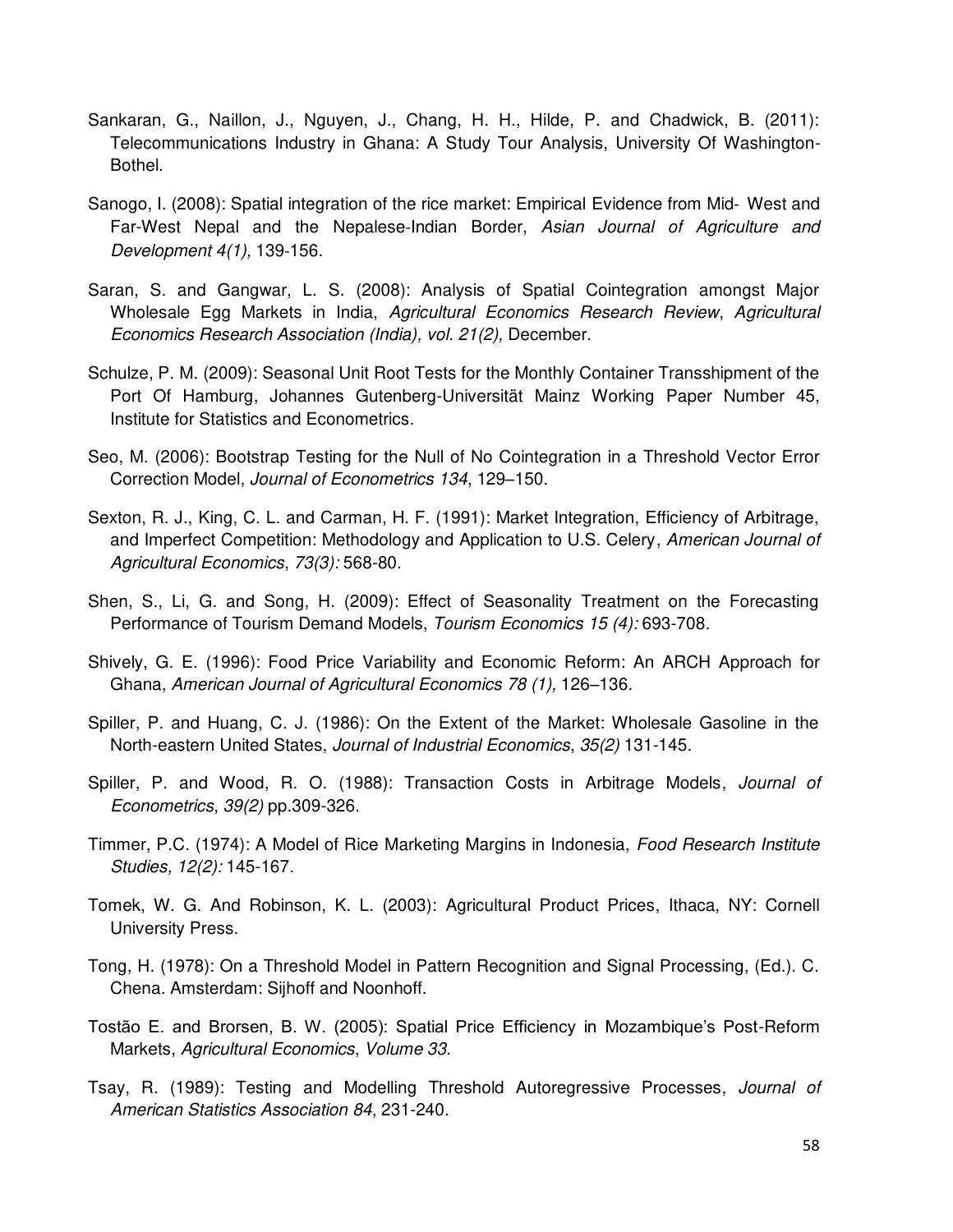- Tweenten, L. G. and Quance, C. L. (1969): Positivistic Measures of Aggregate Supply Elasticities: Some new Approaches, *American Journal of Agricultural Economics 51*, pp. 342- 352.
- Uchezuba, I. D., Jooste, A. and Willemse, J. (2010): Measuring Asymmetric Price and Volatility Spillover in the South African Broiler Market, AAAE Third Conference/AEASA 48th Conference, September 19-23, 2010, Cape Town, South Africa.
- Van Campenhout, B. (2007): Modeling Trends in Food Market Integration: Method and an Application to Tanzanian Maize Markets, *Food Policy*, *Elsevier, vol. 32(1),* pages 112-127, February.
- Von Cramon-Taubadel, S. (1998): Estimating Asymmetric Price Transmission with the Error Correction Representation: An Application to the German Pork Market, *European Review of Agricultural Economics*, *Vol. 25*, pp. 1-18.
- Von Cramon-Taubadel, S. and Fahlbusch, S. (1994): Identifying Asymmetric Price Transmission with Error Correction models, Poster Session EAAE European Seminar in Reading.
- Von Cramon-Taubadel, S. and Loy, J. P. (1996): Price Asymmetry in the International Wheat Market: Comment, *Canadian Journal of Agricultural Economics 44*, pp. 311-317.
- WABS (2008): Maize Value Chain Study in Ghana: Enhancing Efficiency and Competitiveness, WABS Consulting Ltd.
- Ward, R. W. (1982): Asymmetry in Retail, Wholesale and Shipping Point Pricing for Fresh Vegetables, *American Journal of Agricultural Economics 62*, pp. 205-212.
- Wlazlowski, S., Giulietti, M., Binner, J. and Milas, C. (2009): Price dynamics in European petroleum markets, *Energy Economics, 31(1),* 99-108.
- Wolffram, R. (1971): Positivistic Measures of Aggregate Supply Elasticities-Some New Approaches-Some Critical Notes, *American Journal of Agricultural Economics 53*, pp. 356- 356.
- Zivot, E. and Andrews, K. (1992): Further Evidence on the Great Crash, the Oil Price Shock, and the Unit Root Hypothesis, *Journal of Business and Economic Statistics, 10 (10*), pp. 251–70.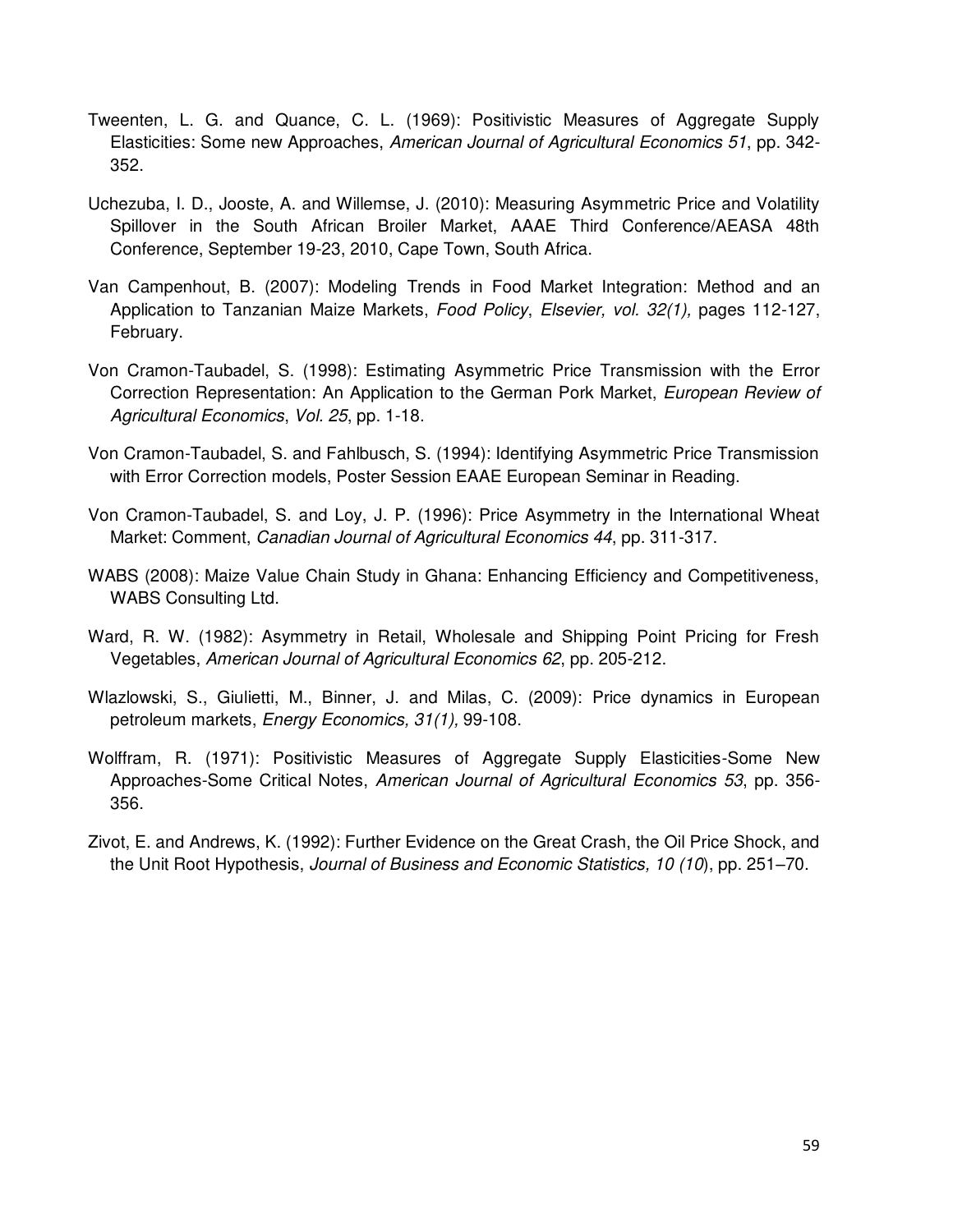# **APPENDIX A**



<span id="page-61-0"></span>

 $\mathbf{1}$ BACR\_p  $-BACR_n$  $0.8$  $0.6$ Margin (pesewas kg or GHC/MMg)  $0.4$  $0.2$  $\theta$  $\overline{2}$ ä  $\boldsymbol{A}$  $\mathbf B$  $\overline{9}$  $10$  $11$  $12$  $13$  $14$  $16$ 16  $17$ 18  $19.$ 20  $-0.2$ **Months** Marketing  $-0.4$  $-0.6$  $-0.8$  $\alpha^2$ BACR\_p and BACR\_n refer to BA market responses to positive and negative shocks to the marketing margin respectively.

<span id="page-61-1"></span>**Figure A.2 Response of BA Market Price to Shock in CR Market Price**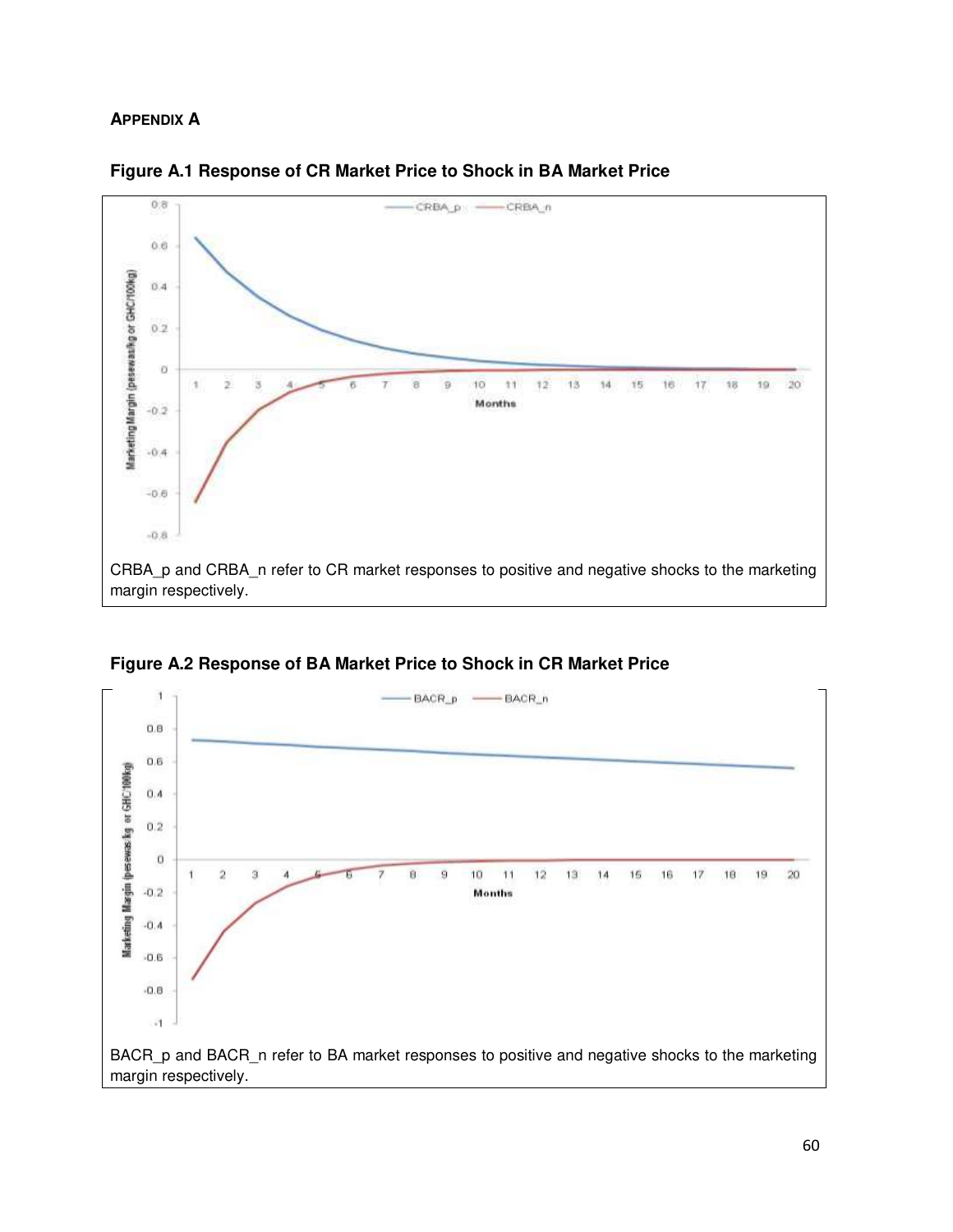

<span id="page-62-0"></span>**Figure A.3 Response of AS Market Price to Shock in BA Market Price** 



<span id="page-62-1"></span>**Figure A.4 Response of BA Market Price to Shock in AS Market Price**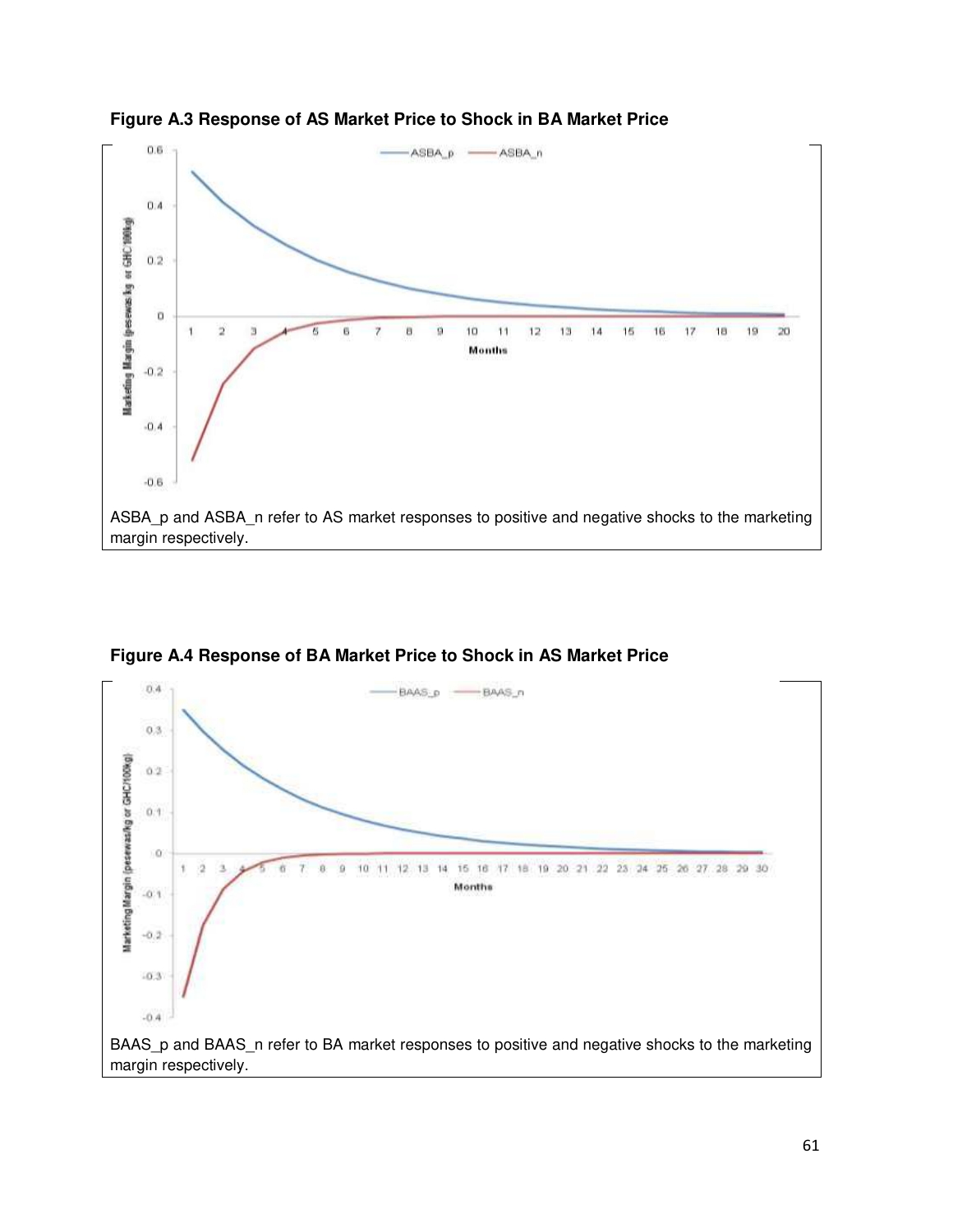

<span id="page-63-0"></span>

<span id="page-63-1"></span>**Figure A.6 Response of BA Market Price to Shock in GA Market Price** 

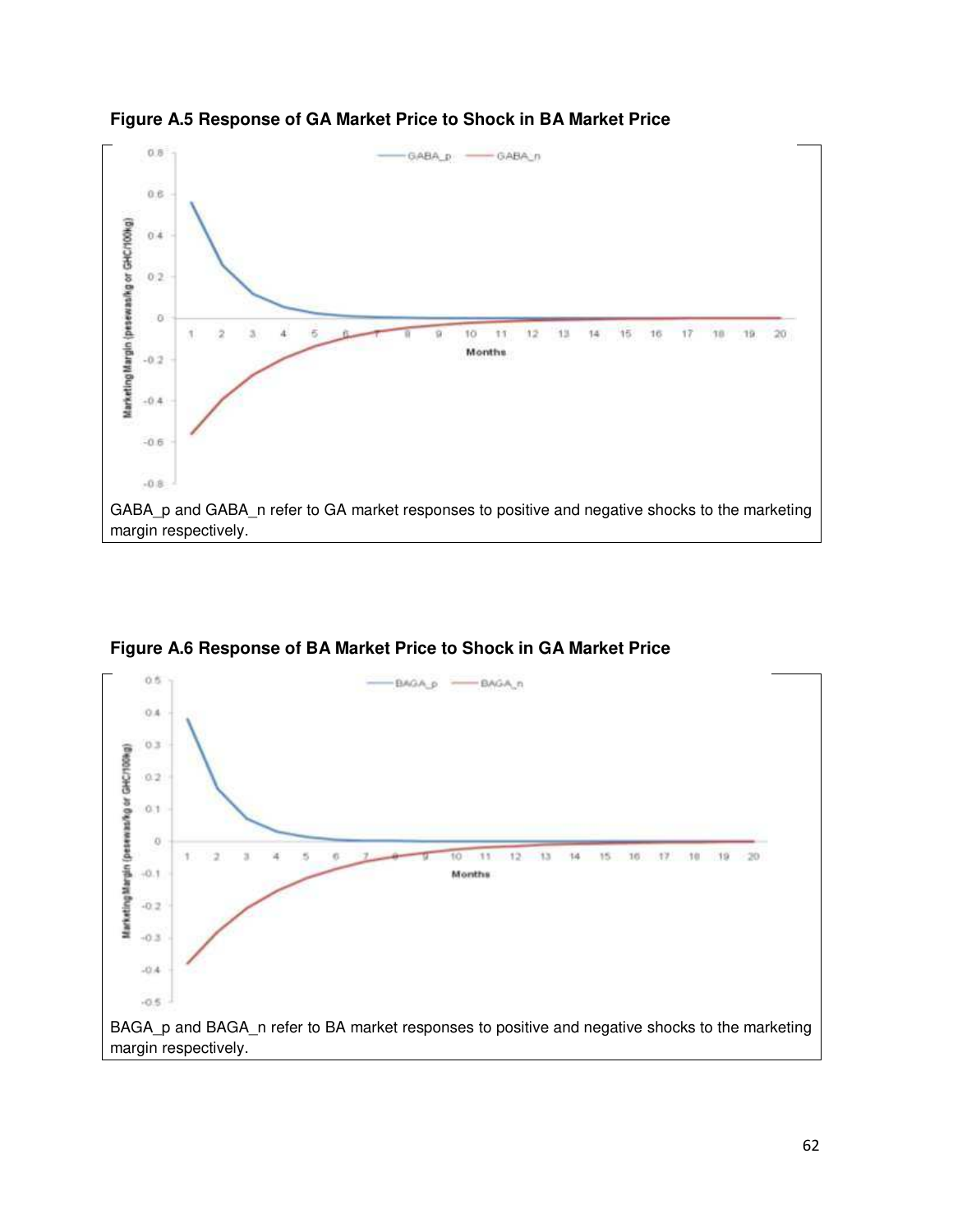

<span id="page-64-0"></span>**Figure A.7 Response of NR Market Price to Shock in BA Market Price** 



<span id="page-64-1"></span>**Figure A.8 Response of BA Market Price to Shock in NR Market Price**